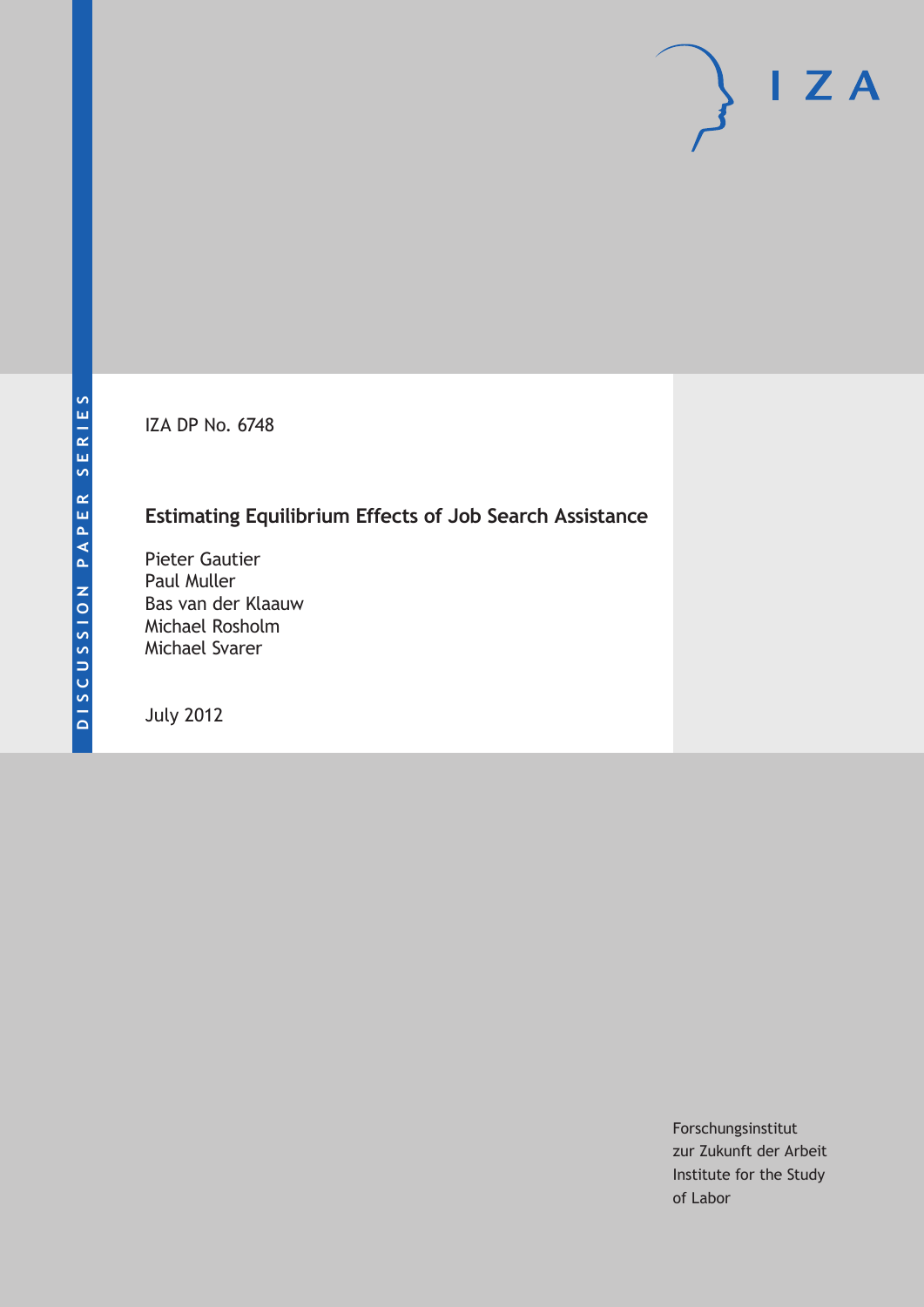# **Estimating Equilibrium Effects of Job Search Assistance**

### **Pieter Gautier**

*VU University Amsterdam, Tinbergen Institute and IZA*

## **Paul Muller**

*VU University Amsterdam and Tinbergen Institute*

## **Bas van der Klaauw**

*VU University Amsterdam, Tinbergen Institute and IZA*

# **Michael Rosholm**

*Aarhus University and IZA*

# **Michael Svarer**

*Aarhus University and IZA*

### Discussion Paper No. 6748 July 2012

IZA

P.O. Box 7240 53072 Bonn Germany

Phone: +49-228-3894-0 Fax: +49-228-3894-180 E-mail: [iza@iza.org](mailto:iza@iza.org)

Any opinions expressed here are those of the author(s) and not those of IZA. Research published in this series may include views on policy, but the institute itself takes no institutional policy positions.

The Institute for the Study of Labor (IZA) in Bonn is a local and virtual international research center and a place of communication between science, politics and business. IZA is an independent nonprofit organization supported by Deutsche Post Foundation. The center is associated with the University of Bonn and offers a stimulating research environment through its international network, workshops and conferences, data service, project support, research visits and doctoral program. IZA engages in (i) original and internationally competitive research in all fields of labor economics, (ii) development of policy concepts, and (iii) dissemination of research results and concepts to the interested public.

IZA Discussion Papers often represent preliminary work and are circulated to encourage discussion. Citation of such a paper should account for its provisional character. A revised version may be available directly from the author.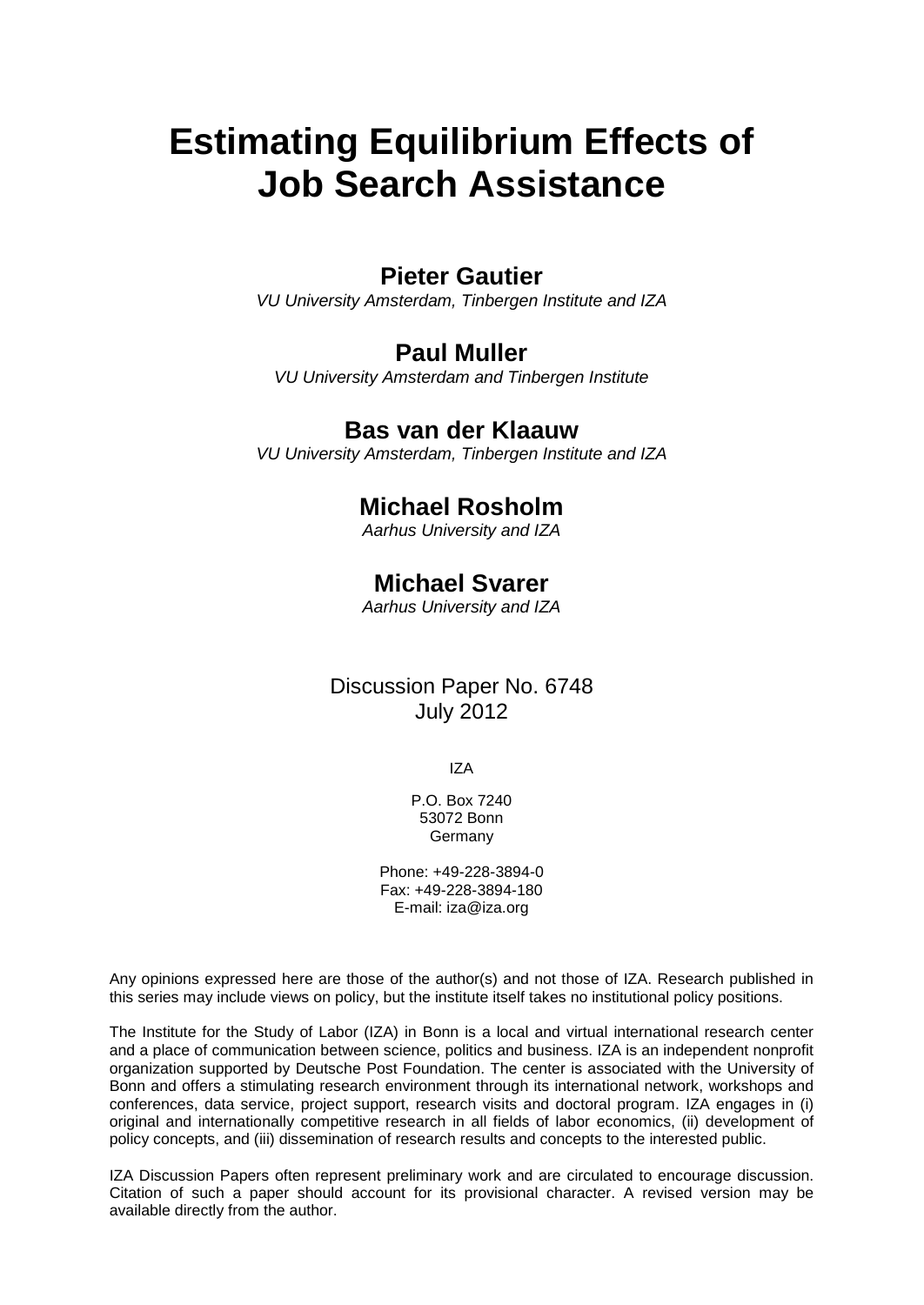IZA Discussion Paper No. 6748 July 2012

# **ABSTRACT**

# **Estimating Equilibrium Effects of Job Search Assistance**

Randomized experiments provide policy relevant treatment effects if there are no spillovers between participants and nonparticipants. We show that this assumption is violated for a Danish activation program for unemployed workers. Using a difference-in-difference model we show that the nonparticipants in the experiment regions find jobs slower after the introduction of the activation program (relative to workers in other regions). We then estimate an equilibrium search model. This model shows that a large scale role out of the activation program decreases welfare, while a standard partial microeconometric cost-benefit analysis would conclude the opposite.

JEL Classification: C21, E24, J64

Keywords: randomized experiment, policy-relevant treatment effects, job search, externalities, indirect inference

Corresponding author:

Bas van der Klaauw Department of Economics VU Univerity Amsterdam De Boelelaan 1105 1081 HV Amsterdam The Netherlands E-mail: [b.vander.klaauw@vu.nl](mailto:b.vander.klaauw@vu.nl)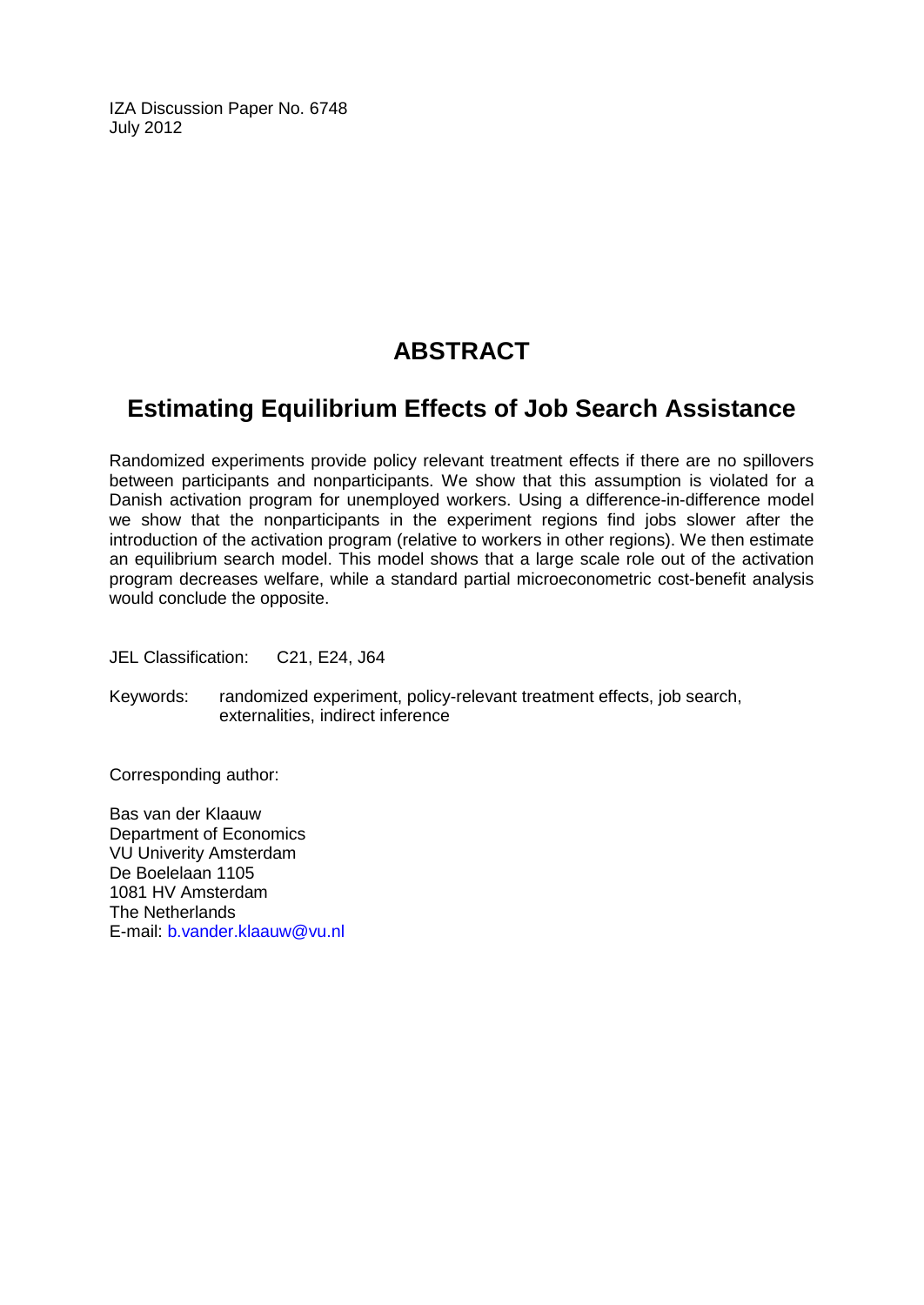# 1 Introduction

In this paper we estimate the labor market effects of a Danish activation program for unemployed workers taking into account general equilibrium effects. The program starts quickly after entering unemployment, and the goal is to provide intensive guidance towards finding work.<sup>1</sup> To empirically evaluate the effectiveness of the activation program, a randomized experiment was setup in two Danish counties. Graversen and Van Ours (2008), Rosholm (2008) and Vikström et al. (2011) show that participants in the program found work significantly faster than nonparticipants, and the difference is substantial. To investigate the presence of congestion and general equilibrium effects, we compare job finding rates of nonparticipants in the experiment counties with unemployed workers in comparison counties (using the same administrative data). Since both experiment counties were not selected randomly, we use pre-experiment data from all counties to control in a differencein-difference setting for existing differences between counties. This allows us to estimate the treatment effect on the non-treated workers.

We also focus on how the experiment affects vacancy supply. Our estimation results show that during the experiment period the supply of vacancies increased significantly faster in the experiment regions than in the comparison regions. Next, we develop an equilibrium search model that incorporates the activation program, and allows for both negative congestion effects (it takes more time for non-treated workers in the treatment region to find work) and positive vacancy-supply effects. We use the results from the empirical analyses to estimate the parameters of the equilibrium search model using indirect inference. Using the estimated equilibrium search model we study the effects of a large scale role out of the activation program and compute the effects on labor market behavior and outcomes. We find that despite negative congestion effects, the unemployment rate decreases in case of a large scale role out. A cost-benefit analysis indicates that government expenditures are minimized when about 30 percent of the workers participate in the activation program, while welfare is maximized when around 20 percent of the workers participate in the program. If the treatment intensity increases beyond that, the social marginal benefits become less than the marginal costs.

A growing number of papers stresses the importance of dealing with selective participation when evaluating the effectiveness of employment programs for disadvantaged workers. In particular, LaLonde (1986) showed that the results from a randomized experiment do not concur with a series of non-experimental estimates. Since

<sup>&</sup>lt;sup>1</sup>The program includes job search assistance and meetings with caseworkers during which, for example, job search effort is monitored and vacancies are offered. If this was not successful, the caseworker has some discretion in choosing an appropriate follow-up program.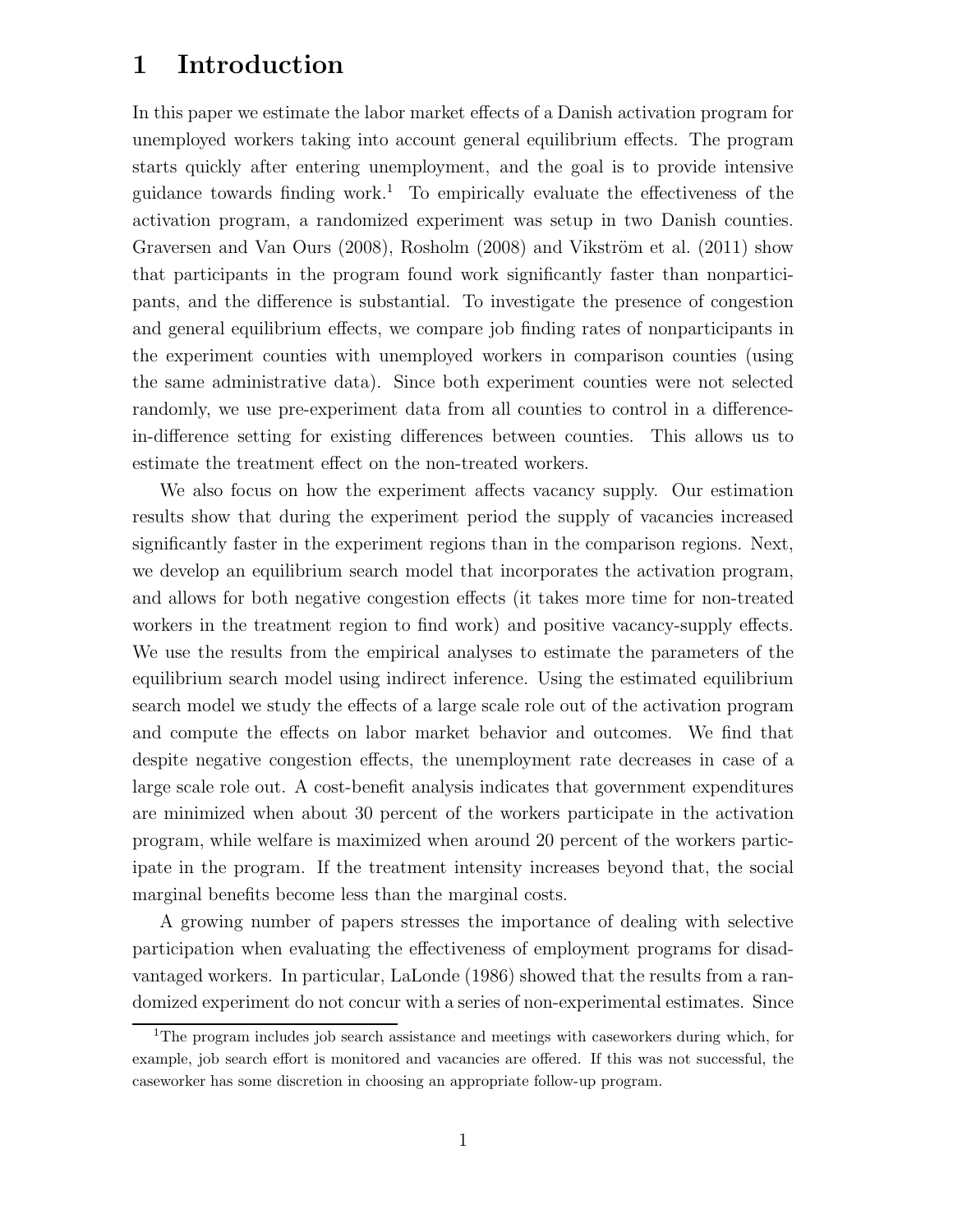then, the use of randomized experiments has become increasingly popular when evaluating active labor market programs, see for example Johnson and Klepinger (1994), Meyer (1995), Dolton and O'Neill (1996), Gorter and Kalb (1996), Ashenfelter et al. (2005), Card and Hyslop (2005), Van den Berg and Van der Klaauw (2006), and Graversen and Van Ours (2008). The evaluation of active labor market programs is typically based on comparing the outcomes of participants with nonparticipants. This is not only the case in experimental evaluations, but also in non-experimental evaluations (after correcting for selection). It implies that equilibrium effects are assumed to be absent (e.g. DiNardo and Lee (2011)).

In case of active labor market programs, equilibrium effects are likely to be important (e.g. Abbring and Heckman (2007)). Moreover, the goal of an empirical evaluation is to collect information that helps deciding whether or not a program should be implemented on a large scale. Therefore, taking account of equilibrium effects is important. If there are equilibrium effects, changing the treatment intensity affects the labor market outcomes of both participants and nonparticipants. The results from the empirical evaluation in which outcomes of participants and nonparticipants are compared are then only relevant at the observed treatment intensity. Cahuc and Le Barbanchon (2010) show within a theoretical equilibrium search model that neglecting equilibrium effects can lead to wrong conclusions regarding the effectiveness of the program. Albrecht et al. (2009), Blundell et al. (2004) and Ferracci et al. (2010) show empirically that spillover effects of various labor market policies can be quite sizable and Lise et al. (2004) find that the conclusion from a cost-benefit evaluation is reversed when taking account of equilibrium effects.

Our paper not only contributes to the empirical treatment evaluation literature, but also to the macro (search) literature. We show how data from a randomized experiment can be used to identify congestion effects in the matching process, and how vacancy supply responds to an increase in search intensity. We exploit that, due to the experimental design, the increase in search intensity of participants in the activation program is truly exogenous. This makes the identification of the structural parameters much more convincingly than in the typical calibration exercises.

The remainder of the paper is organized as follows. Section 2 discusses the background of the Danish randomized experiment, as well as literature on treatment externalities. Section 3 provides a description of the data and section 4 presents the empirical analyses and the estimation results. In section 5 we develop an equilibrium search model including the activation program. We estimate this model in section 6 and use it for policy simulations. Section 7 concludes.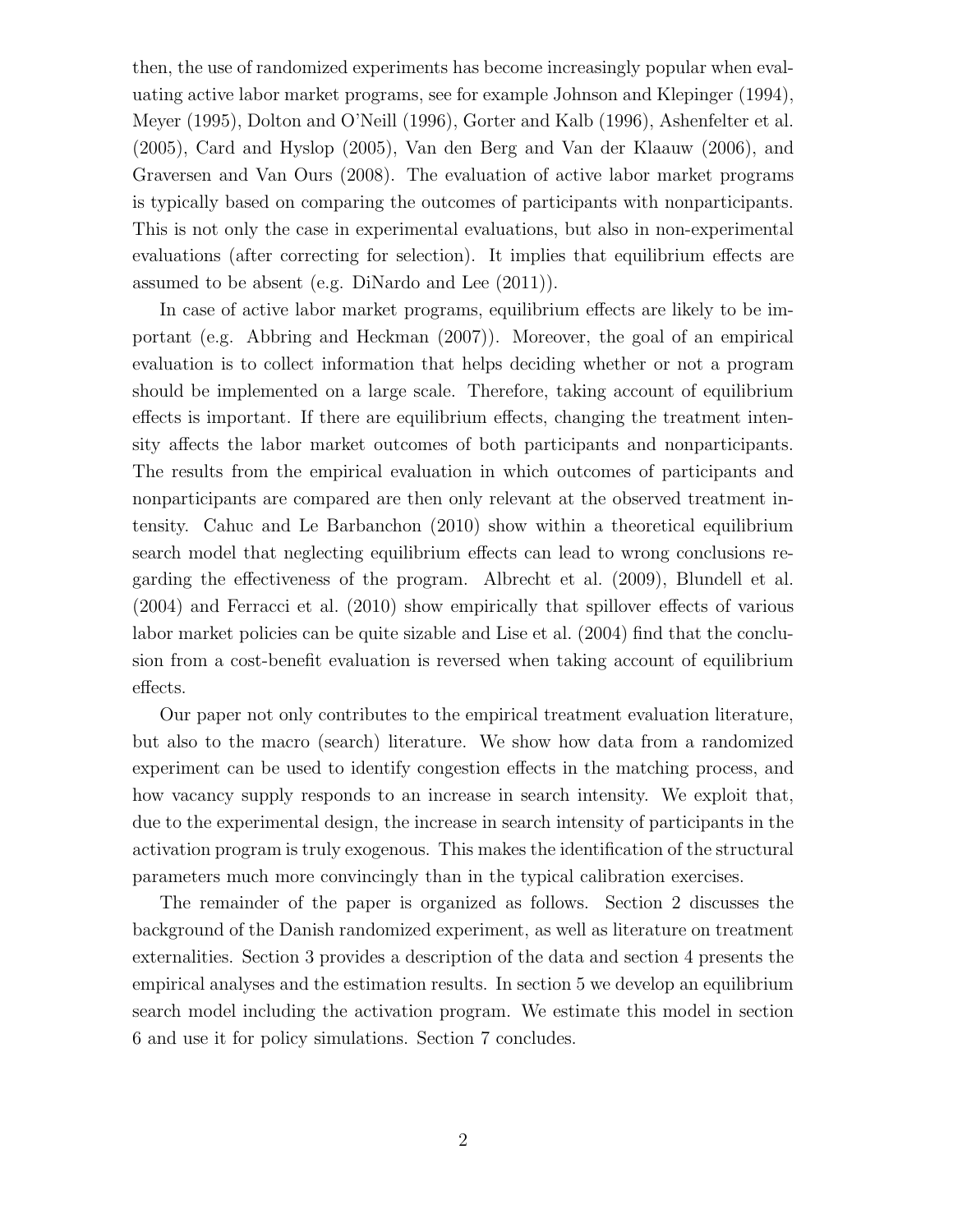# 2 Background

#### 2.1 The Danish experiment

In this subsection, we provide some details about the activation program for unemployed workers considered in this paper. We also discuss the randomized experiment used to evaluate the effectiveness of the program and review earlier studies on this experiment. More details on the institutional background can be found in Graversen and Van Ours (2008) and Rosholm (2008).

The goal of the activation program is to provide intensive guidance towards finding work. The relevant population consists of newly unemployed workers. After approximately 1.5 weeks of unemployment, those selected for the program receive a letter explaining the content of the program. The program consists of three parts. First, after five to six weeks of unemployment, workers have to participate in a twoweek job search assistance program. Next, the unemployed worker meet a caseworker either weekly or biweekly. During these meetings a job search plan is developed, search effort is monitored and vacancies are provided. Finally, if after four months the worker still has not find work, a new program starts for at least three months. At this stage the caseworker has some discretion in choosing the appropriate program, which can either be more job search assistance, a temporary subsidized job in either the private sector or the public sector, classroom training, or vocational training. The total costs of the program are 2122 DKK (about 285 euro, 355 USD) per entitled worker.

To evaluate the effectiveness of the activation policy, a randomized experiment was conducted in two Danish counties, Storstrøm and South Jutland. These counties are shown in Figure 1. Both regions are characterized by a small public sector relative to other Danish counties. The key economic sectors are industry, agriculture, and to some extent transportation. All individuals starting collecting unemployment benefits from November 2005 to February 2006 participated in the experiment. Individuals born on the first to the  $15<sup>th</sup>$  of the month participated in the activation program, while individuals born on the  $16<sup>th</sup>$  to the  $31<sup>st</sup>$  did not receive this treatment. The control group received the usual assistance, consisting of meetings with a caseworker every three months and more intensive assistance after one year of unemployment.

During the experiment Denmark had about 5.5 million inhabitants and consisted of 15 counties. Storstrøm and South Jutland each contained about 250,000 inhabitants. Both counties volunteered to run the experiment. At the time of the experiment the unemployment rate in Denmark was about 4.2 percent. Denmark provides relatively high unemployment benefits. The average UI benefits level is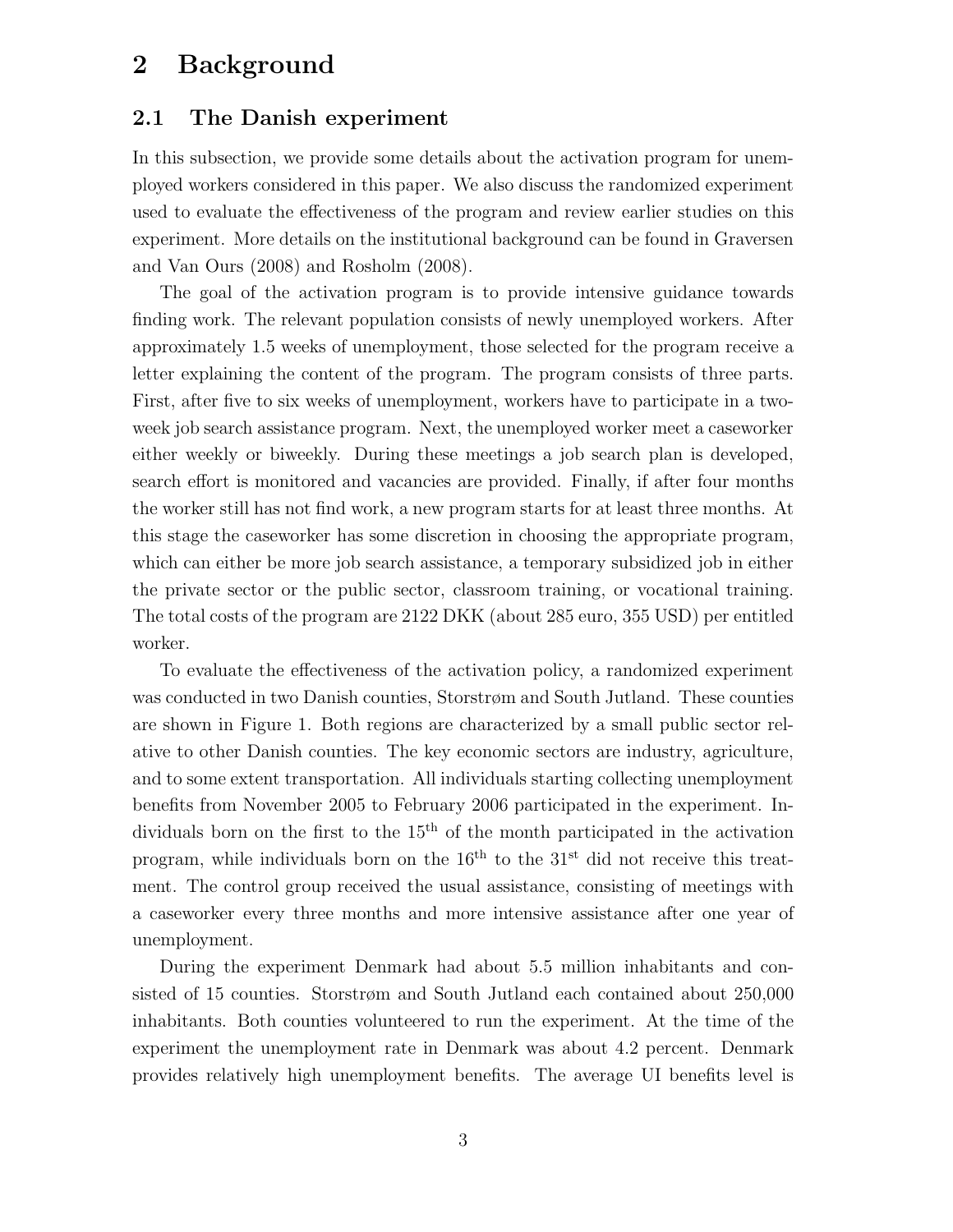Figure 1: Location of the experiment counties.



about 16,033 DKK per month and the average replacement rate is between 65 and 70 percent. It is often argued that the success of Danish active labor market programs explains the low unemployment rate (e.g. Rosholm (2008)). The median unemployment duration at the time of the experiment was about 13 weeks.

Graversen and Van Ours (2008) use duration models to estimate the effect of the activation program on exit rates to work. They find strong effects, due to the program the re-employment rate increases about 30 percent, and this effect is constant across age and gender. Rosholm (2008) finds similar results when estimating the effects of the activation program separately for both counties. Graversen and Van Ours  $(2008)$ , Rosholm  $(2008)$  and Vikström et al.  $(2011)$  all investigate which elements of the activation program are most effective. Graversen and Van Ours (2008) find that the threat effect and job search assistance are most effective. A similar conclusion is drawn by Vikström et al.  $(2011)$ , who construct nonparametric bounds. Also Rosholm (2008) finds substantial threat effects. Additional evidence for threat effects is provided by Graversen and Van Ours (2011). They show that the effect of the activation program is largest for individuals with the longest travel time to the program location.

All studies on the effect of the Danish activation program ignore possible spillover effects between participants and nonparticipants. Graversen and Van Ours (2008)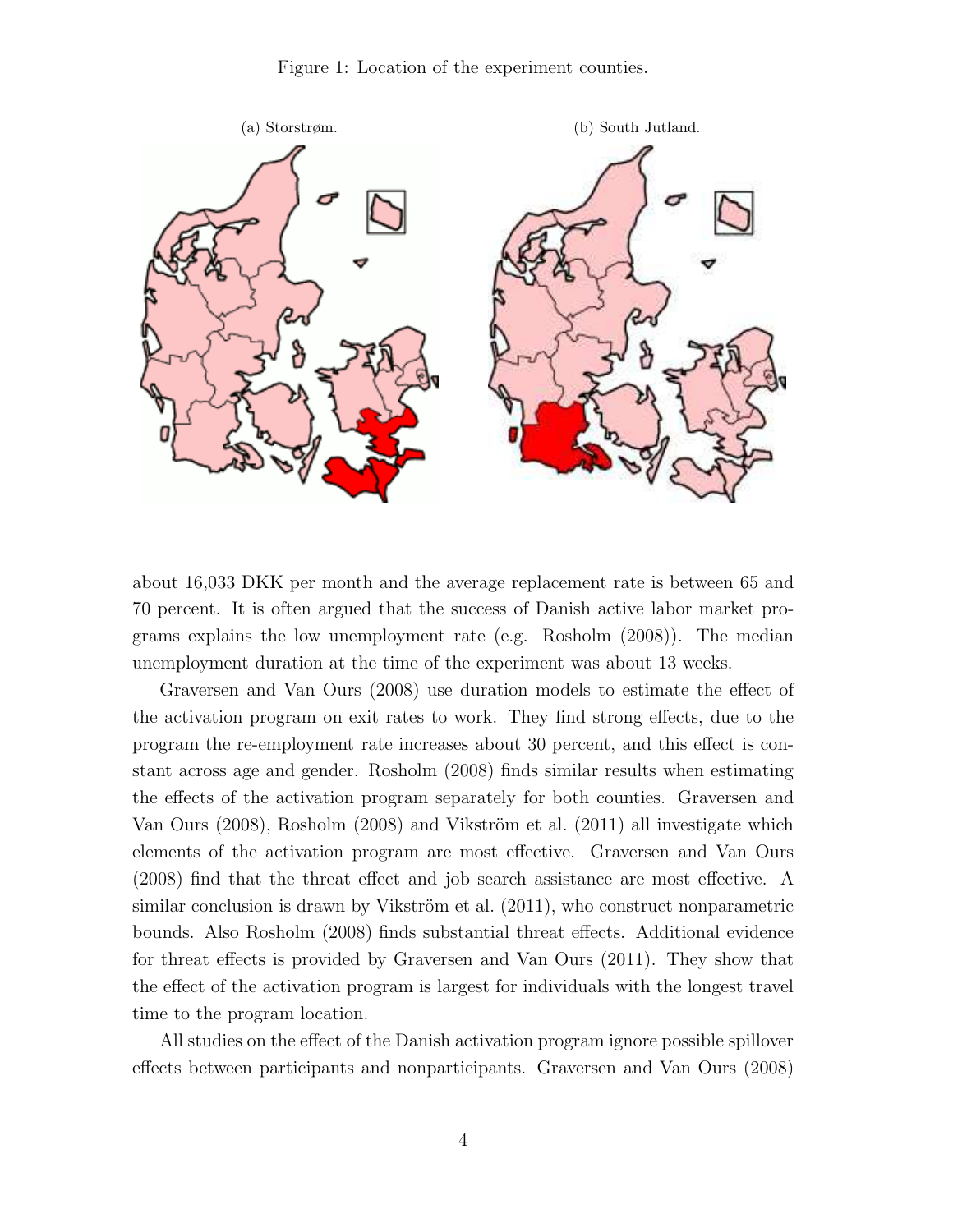argue that spillovers should be small because the fraction of the participants in the total population of unemployed workers never exceeds eight percent. If this fraction is indeed small, substantial spillover effects are unlikely. However, we estimate that within an experiment county the fraction of participants in the stock of unemployed workers is much larger towards the end of the experiment period.

Approximately five percent of all unemployed workers find work each week, implying that if the labor market is in steady state, after four months about 25 percent of the stock of unemployed workers is a participant. If we take into account that the outflow of long-term unemployed workers is considerably lower than the outflow of short-term unemployed workers (which implies that competition for jobs occurs mostly between short-term unemployed workers), the treatment intensity is about 30 percent of the stock of unemployed workers.

### 2.2 Treatment externalities

In this subsection we briefly illustrate the definition of treatment effects in the presence of possible treatment externalities. We also discuss some recent empirical literature dealing with treatment externalities. We mainly focus on labor market applications, but also address some empirical studies in other fields.

Within a population of N individuals, the treatment effect for individual  $i$  equals

$$
\Delta_i(D_1,..,D_N) \equiv E[Y_{1i}^*|D_1,..,D_N] - E[Y_{0i}^*|D_1,..,D_N]
$$
\n(1)

Where  $Y_{0i}^*$  and  $Y_{1i}^*$  denote the potential outcomes without treatment and with treatment, respectively.  $D_i$  equals one if individual i receives treatment and zero otherwise. A standard assumption in the treatment evaluation literature is that each individual's behavior and outcomes do not directly affect the behavior of other individuals (e.g. DiNardo and Lee (2011)). This assumption is formalized in the stable unit treatment value assumption (SUTVA), which states that the potential outcomes of each individual are independent of the treatment status of other individuals in the population (Cox (1958), Rubin (1978)),

$$
(Y_{1i}^*, Y_{0i}^*) \perp D_j \qquad \forall j \neq i
$$

If SUTVA holds, then the treatment effect for individual i equals  $\Delta_i = E[Y^*_{1i}]$  $E[Y_{0i}]$ . When data from a randomized experiment are available such as from the Danish experiment discussed in the previous subsection, the difference-in-means estimator provides the average treatment effect in the population  $\Delta = \frac{1}{N} \sum_{i}^{N} \Delta_i$ .

However, if SUTVA is violated, the results from a randomized experiment are of limited policy relevance. This is, for example, the case when the ultimate goal is a large scale role out of a program (e.g. DiNardo and Lee (2011), Heckman and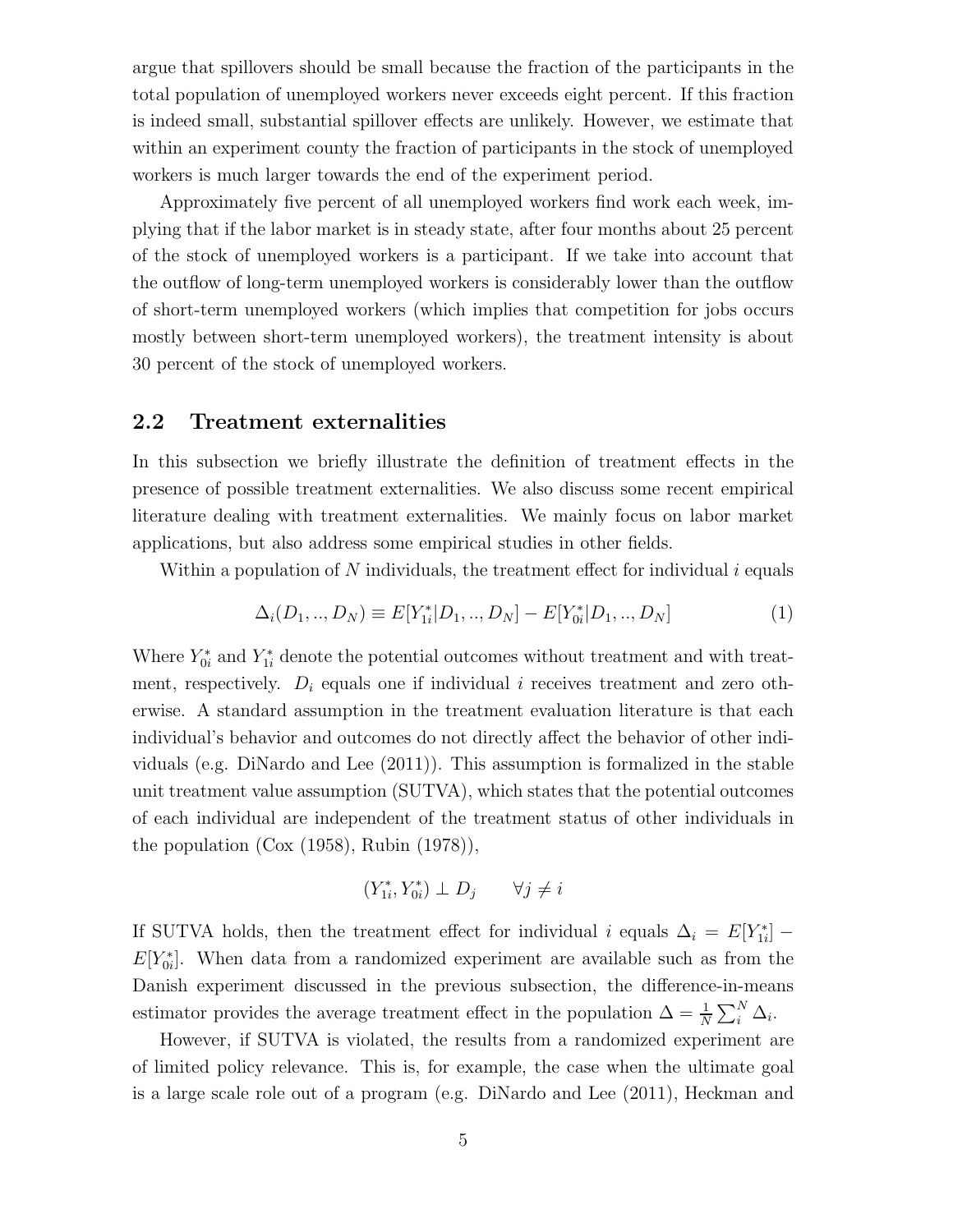Vytlacil  $(2005)$ ). The treatment effect for individual i in equation  $(1)$  depends on which other individuals receive treatment. If all individuals live in the same area, then only the fraction of the population in the same area receiving treatment might be relevant. The latter is defined by  $\tau = \frac{1}{N}$  $\frac{1}{N} \sum_{i=1}^{N} D_i$ . In the case of the Danish activation program, the area is taken as the county which we assume to act as local labor market. See for a justification of this assumption Van den Berg and Van Vuuren (2010), who discuss local labor markets in Denmark. Also Deding and Filges (2003) report a low geographical mobility in Denmark. When the ultimate goal is the large scale role out of a treatment, the policy relevant treatment effect is

$$
\Delta = \frac{1}{N} \sum_{i}^{N} E[Y_{1i}^* | \tau = 1] - E[Y_{0i}^* | \tau = 0]
$$
\n(2)

Identification of this treatment effect requires observing similar local labor markets in which sometimes all unemployed workers participate in the program and sometimes no individuals participate. A randomized experiment within a single local labor market does not provide the required variation in  $\tau$ .

Previous literature on the Danish activation program shows that participants have higher re-employment rates than nonparticipants. Because participants and nonparticipants are living in the same local labor market, SUTVA might be violated. Activating some unemployed job seekers can have various spillover effects to other unemployed job seekers. First, if participants search more intensively, this can reduce the job finding rates of nonparticipants competing for the same jobs. Second, the activation program may affect reservation wages of the participants, and thereby wages. Third, when unemployed workers devote more effort to job search, a specific vacancy is more likely to be filled. Firms may respond to this by opening more vacancies. These equilibrium effects do not only apply to the nonparticipants but also to other participants in the program. In section 5 we provide a more formal discussion on possible equilibrium effects due to the activation policy.

As discussed in the previous subsection, the randomized experiment to evaluate the activation program was conducted in two Danish regions. The experiment provides an estimate for  $\Delta(\hat{\tau})$ , where  $\hat{\tau}$  is the observed fraction of unemployed job seekers participating in the activation program. In addition, we compare the outcomes of the nonparticipants to outcomes of unemployed workers in other regions. This should provide an estimate for  $E[Y^*_{0i} | \tau = \hat{\tau}] - E[Y^*_{0i} | \tau = 0]$ , i.e. the treatment effect on the non-treated workers. To deal with structural differences between regions, we use outcomes in all regions prior to the experiment and we make a common trend assumption. In section 4 we provide more details about the empirical analyses. Still the empirical approach only identifies treatment effects and equilibrium effects at a treatment intensity  $\hat{\tau}$ , while for a large scale role out of the program one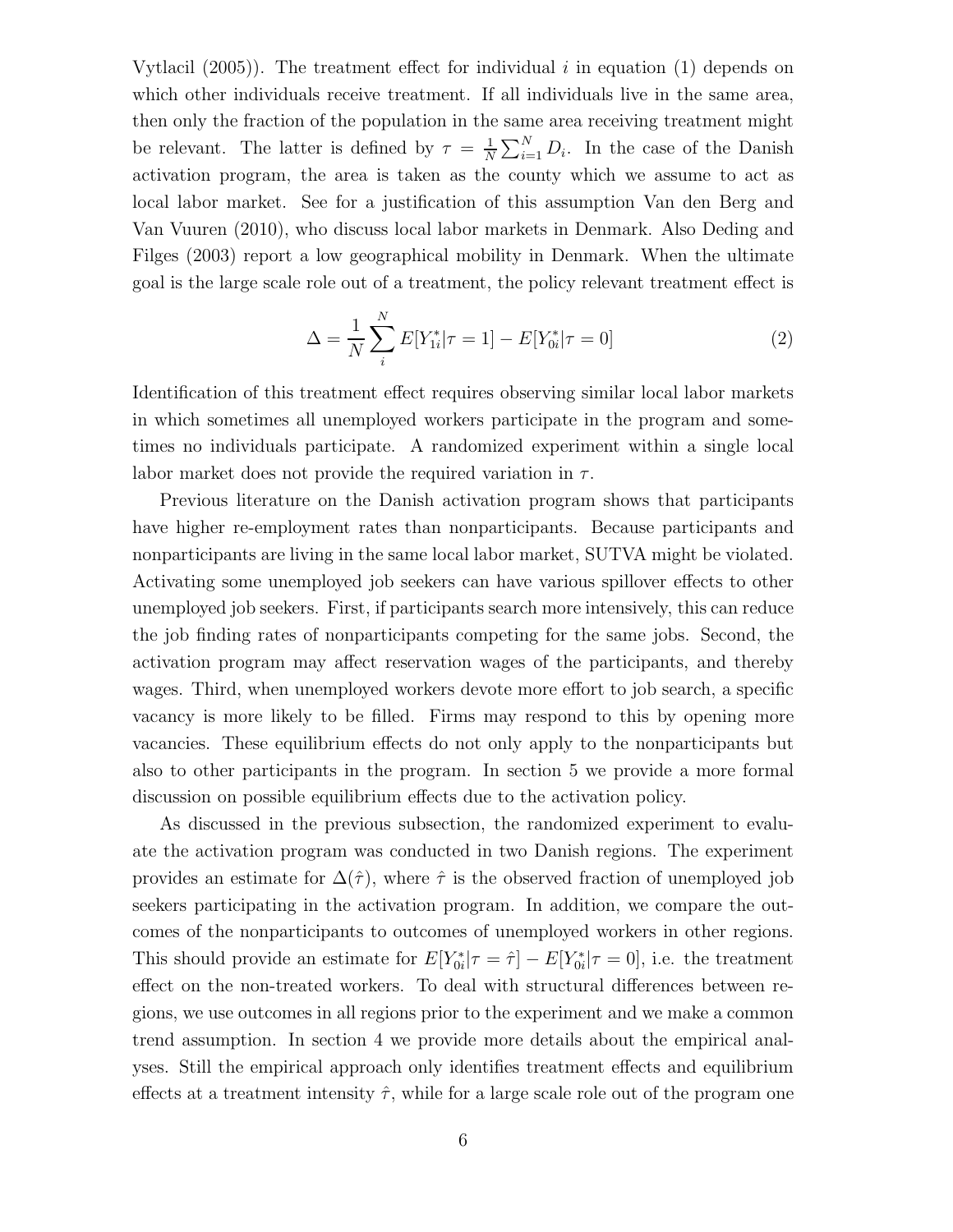should focus on  $\tau = 1$ . Therefore, in section 5 we develop an equilibrium search model, which we estimate using the estimated treatment effects. Using this model we investigate the case of providing treatment to all unemployed workers  $\tau = 1$  and get an estimate for the most policy relevant treatment effect  $\Delta$  defined in equation (2).

Treatment externalities have recently received increasing attention in the empirical literature. Blundell et al. (2004) evaluate the impact of an active labor market program (consisting of job search assistance and wage subsidies) targeted at young unemployed. Identification comes from differences in timing of the implementation between regions, as well as from age requirements. The empirical results show that treatment effects can change sign when equilibrium effects and displacement effects are taken into account. Also Ferracci et al. (2010) find strong evidence for the presence of equilibrium effects of a French training program for unemployed workers. In their empirical analysis, they follow a two-step approach. In a first step, they estimate a treatment effect within each local labor market. In a second step, the estimated treatment effects are related to the fraction of treated workers in the local labor market. Because of the non-experimental nature of their data, in both steps they rely on the conditional independence assumption to identify treatment effects.

A different approach is taken by Lise et al. (2004), who specify a matching model to quantify equilibrium effects of a wage subsidy program. The model is first tested for 'partial equilibrium implications' using experimental data. I.e. it is calibrated to the control group, but that it can predict the treatment group outcomes well. The results show that equilibrium effects are substantial and may even reverse the cost-benefit conclusion made on the basis of a partial equilibrium analysis.

Crepon et al. (2011) use data from a randomized experiment to identify equilibrium effects of a counseling program. The experiment took place in various French regions and included two levels of randomization. First, for each region the treatment intensity was randomly determined, and second, within each region unemployed workers were randomly assigned to the program according to the local treatment intensity. The target population are high-educated unemployed workers below age 30 who have been unemployed for at least six months. This is only a very small fraction of the total stock of unemployed workers. So one may doubt whether variation in the treatment intensity for this specific group will have any equilibrium effects. Furthermore, even for individuals assigned to the program, participation is voluntary, and refusal rates turned up to be very high. Indeed, it is not very surprising that no equilibrium effects are found even though the estimated treatment effect is substantial.

Also outside the evaluation of active labor market programs, there is an increasing interest in estimating treatment externalities. Heckman et al. (1998) find that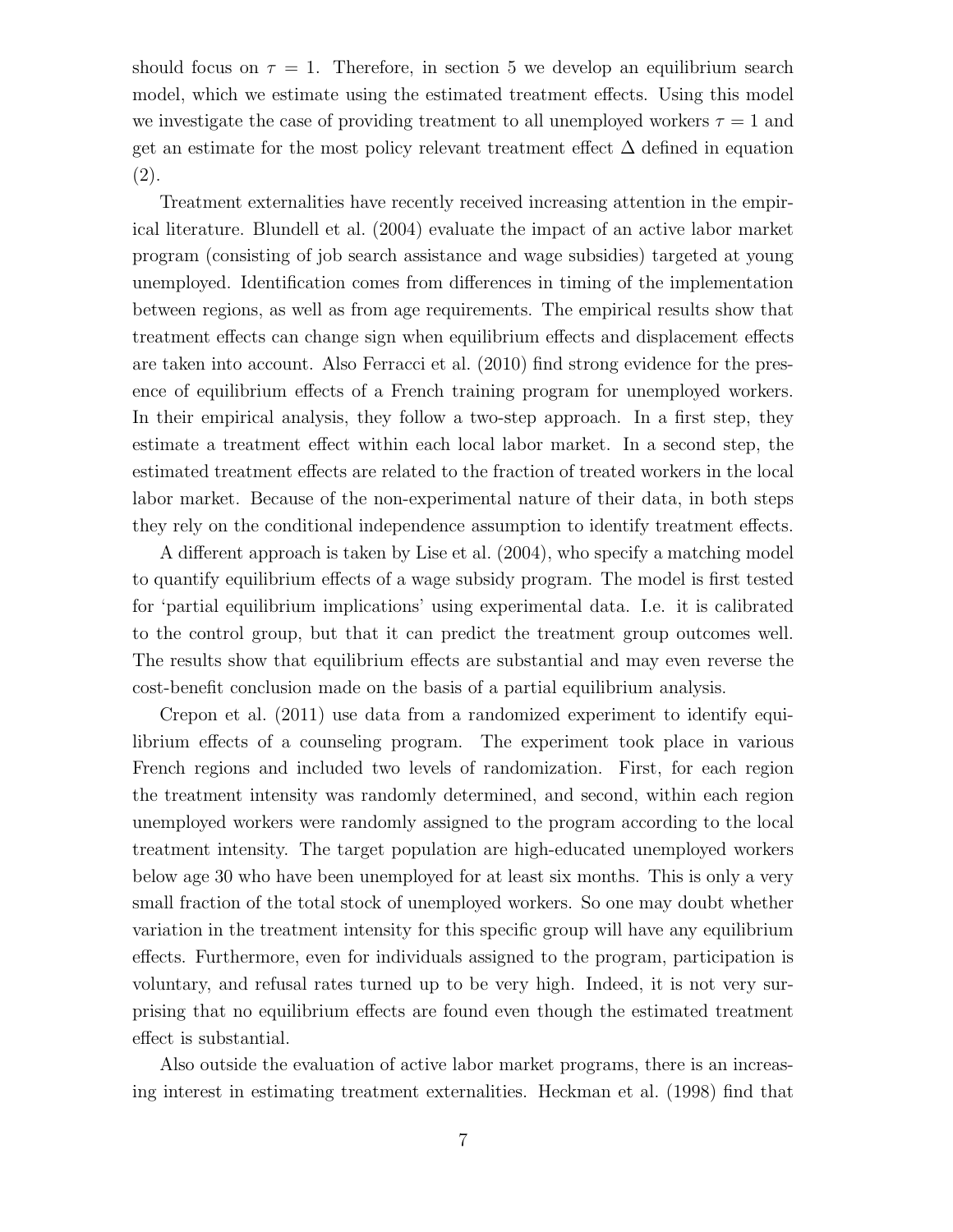the effects of the size of the tuition fee on college enrollment are substantially smaller if general equilibrium effects are taken into account. Miguel and Kremer (2004) find spillover effects of de-worming drugs on schools in Kenya. They find that simple estimates of the treatment effect underestimate the real effect, since there are large positive spillovers to the control group. Duflo et al. (2011) study the effect of tracking on schooling outcomes, allowing for several sources of externalities. Moretti (2004) shows that equilibrium effects of changes in the supply of educated workers can be substantial.

## 3 Data

For the empirical analyses we use two data sets. The first is an administrative data set describing unemployment spells. Second, we have a data set including the stock of open vacancies. Below we discuss both data sets in detail.

The randomized experiment discussed in subsection 2.1 involved all individuals becoming unemployed between November 2005 and February 2006 in Storstrøm and South Jutland. Our data are from the National Labor Market Board and include all 41,801 individuals who applied for regular benefits in the experiment period in all Danish counties. We removed 1398 individuals from this sample for which the county of residence was inconsistent. Of the remaining 40,403 observation, 3751 individuals were living in either Storstrøm or South Jutland and participated in the experiment. Of the participants in the experiment, 1814 individuals were assigned to the treatment group and 1937 to the control group. The data include also 49,063 individuals who started applying for benefits one year before the experiment period, so between November 2004 and February 2005. We refer to this as the pre-experiment sample.

For each worker we observe the week of starting collecting benefits and the duration of collecting benefits measured in weeks. Workers are followed for at most two years after becoming unemployed. All individuals are entitled to at least four years of collecting benefits. Combining the data on unemployment durations with data on income transfers shows that almost all observed exits in the first two years are to employment. In Figure 2 we show for individuals who started collecting benefits in the pre-experiment period (November 2004 until February 2005) the Kaplan-Meier estimates for the survivor function. We distinguish between the experiment regions (Storstrøm and South Jutland) and all other regions which we refer to as comparison regions. Because Storstrøm and South Jutland volunteered to run the experiment, it is interesting to compare these counties to the other Danish counties.

The Kaplan-Meier estimates show that in both the experiment and the compar-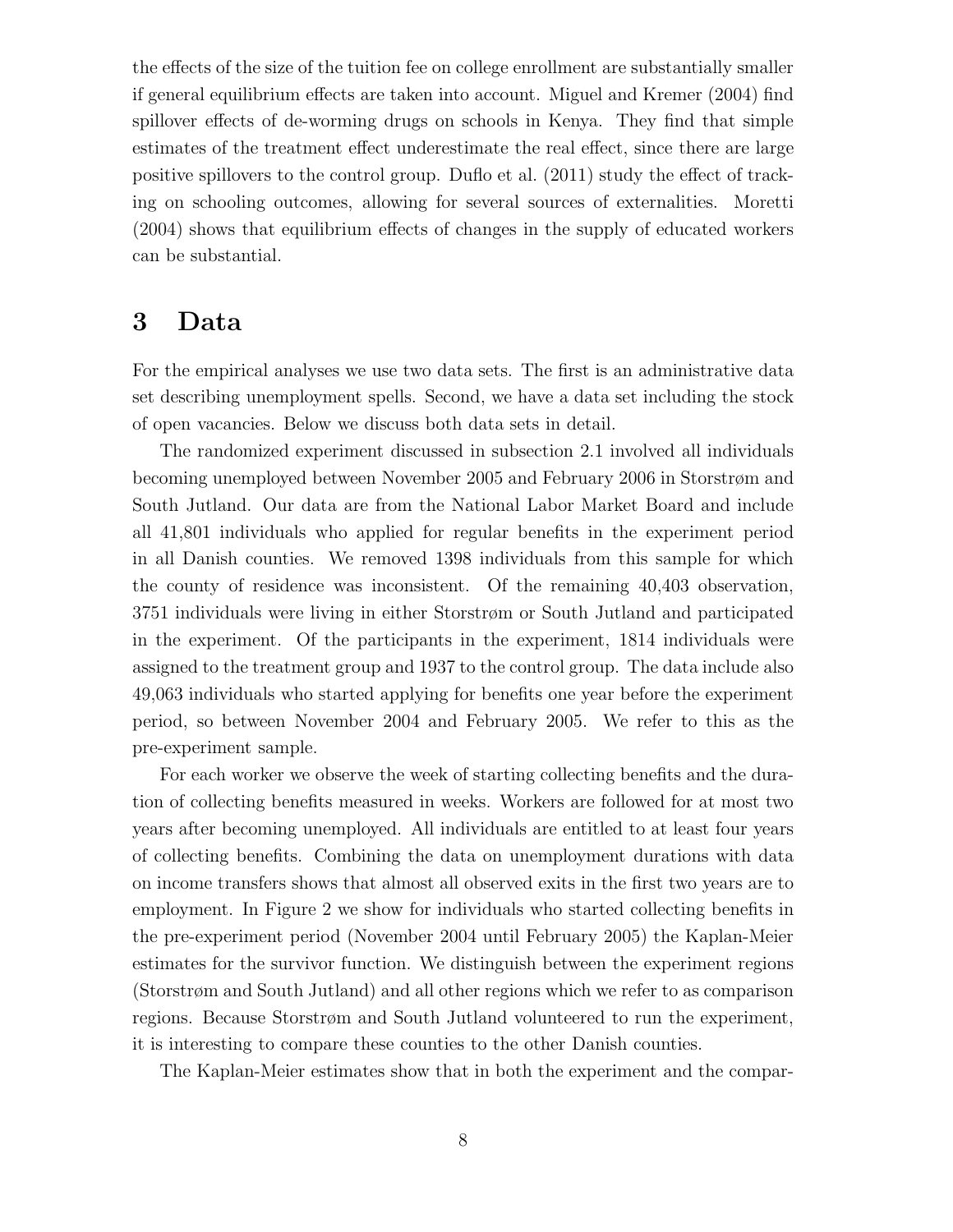Figure 2: Survivor functions for the experimental counties and the comparison counties in the year before the experiment.



ison regions the median unemployment duration was 15 weeks. After one year, in the experiment regions 84.1 percent of the workers have left unemployment, and this was 83.4 percent in the comparison regions. This shows that in the period prior to the experiment the survivor functions were very similar. To test this more formally, we have performed a logrank test. This test cannot reject the null hypothesis that the distributions of unemployment durations in the experiment region and in the comparison region are the same, the p-value for this test is 0.17.

Next, we consider individuals who entered unemployment in the experiment period (November 2005 until February 2006). Figure 3 shows the Kaplan-Meier estimates for the treatment and control group in the experiment counties and for individuals living in the comparison counties. It is clear that individuals exposed to the activation program have a higher exit rate from unemployment than individuals assigned to the control group in the experiment counties. The Kaplan-Meier estimates show that after 11 weeks about 50 percent of the treated individuals have left unemployment, while this is 13 weeks for individuals in the control group and 14 weeks for individuals living in the comparison counties. Within the treatment group 92.6 percent of the individuals leave unemployment within a year, compared to 88.8 percent in the control group and 87.3 percent in the comparison regions. A logrank test rejects that the distributions of unemployment durations are the same in the treatment and control group  $(p$ -value less than 0.01). But such a test cannot reject that the distributions of unemployment durations are the same in the con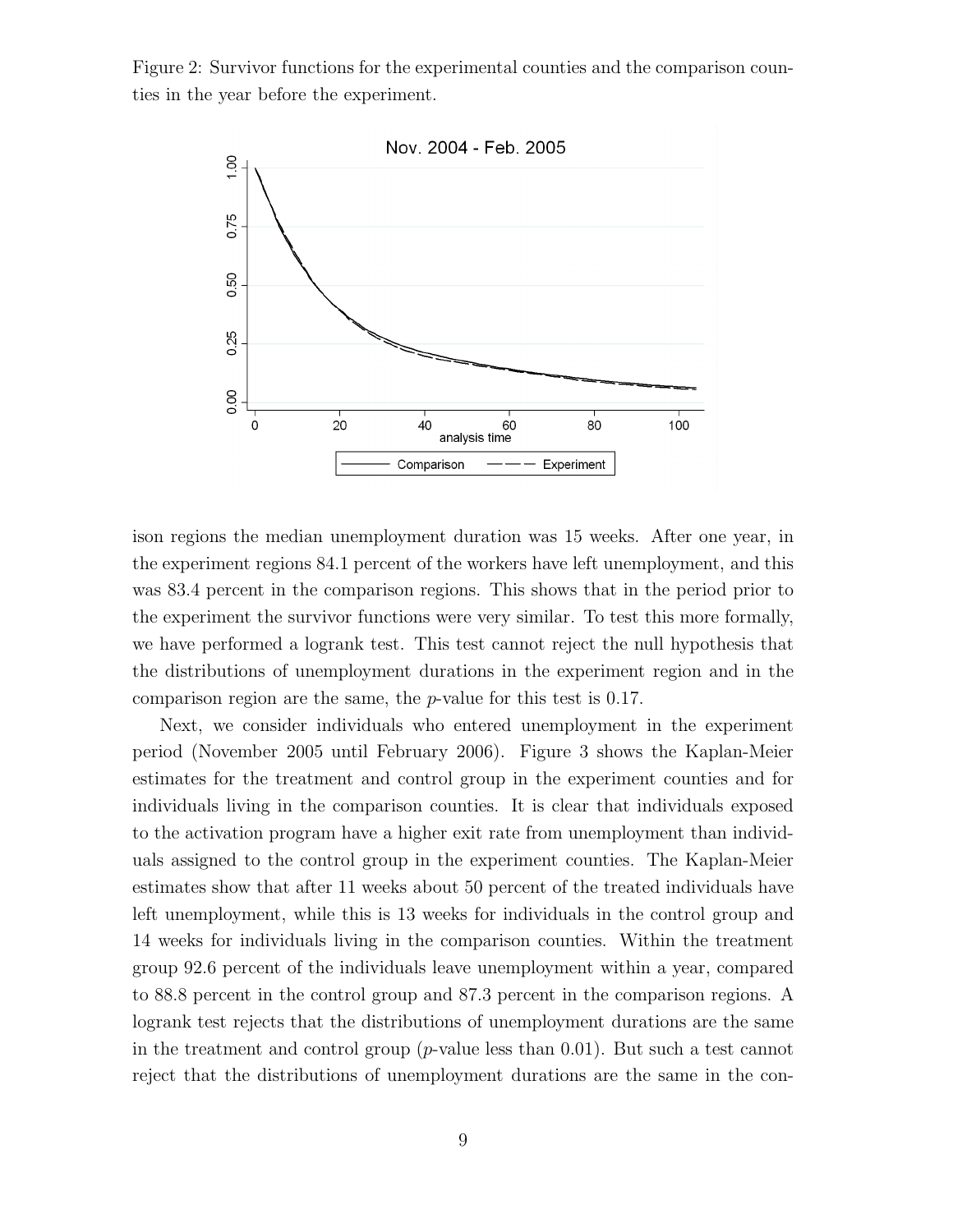Figure 3: Survivor functions for the comparison counties, the control group and the treatment group during the experiment.



trol group and the comparison counties, the  $p$ -value equals 0.77. Finally, over time the unemployment duration distribution changed. In the comparison regions this distribution was substantially different between the pre-experiment period and the experiment period  $(p$ -value for similarity equals  $(0.01)$ .

The data include a limited set of individual characteristics. Table 1 shows summary statistics within each of the five groups. In the pre-experiment period the unemployed workers in the experiment regions have, on average, slightly more weeks of previous benefits receipt than in the comparison regions. The gender composition and nationality distribution are roughly similar. In the comparison regions in the experiment period the unemployed workers had a longer history of benefits receipt than in the pre-experiment period. This increase in not observed in the experiment regions. In the experiment period there was a higher fraction of males among those becoming unemployed in the experiment regions than in the comparison regions.

The lower panel of the table shows some county level statistics. In both the experiment counties and the comparison counties the local unemployment rate declined and GDP per capita increased between the pre-experiment and the experiment period. The labor force participation rate remained virtually unchanged. One can interpret this as evidence that the experiment counties and the comparison counties were subject to similar calendar time trends. However, in both time periods the labor market conditions were, on average, more favorable in the comparison counties than in the experiment counties, i.e. lower unemployment rate, higher labor force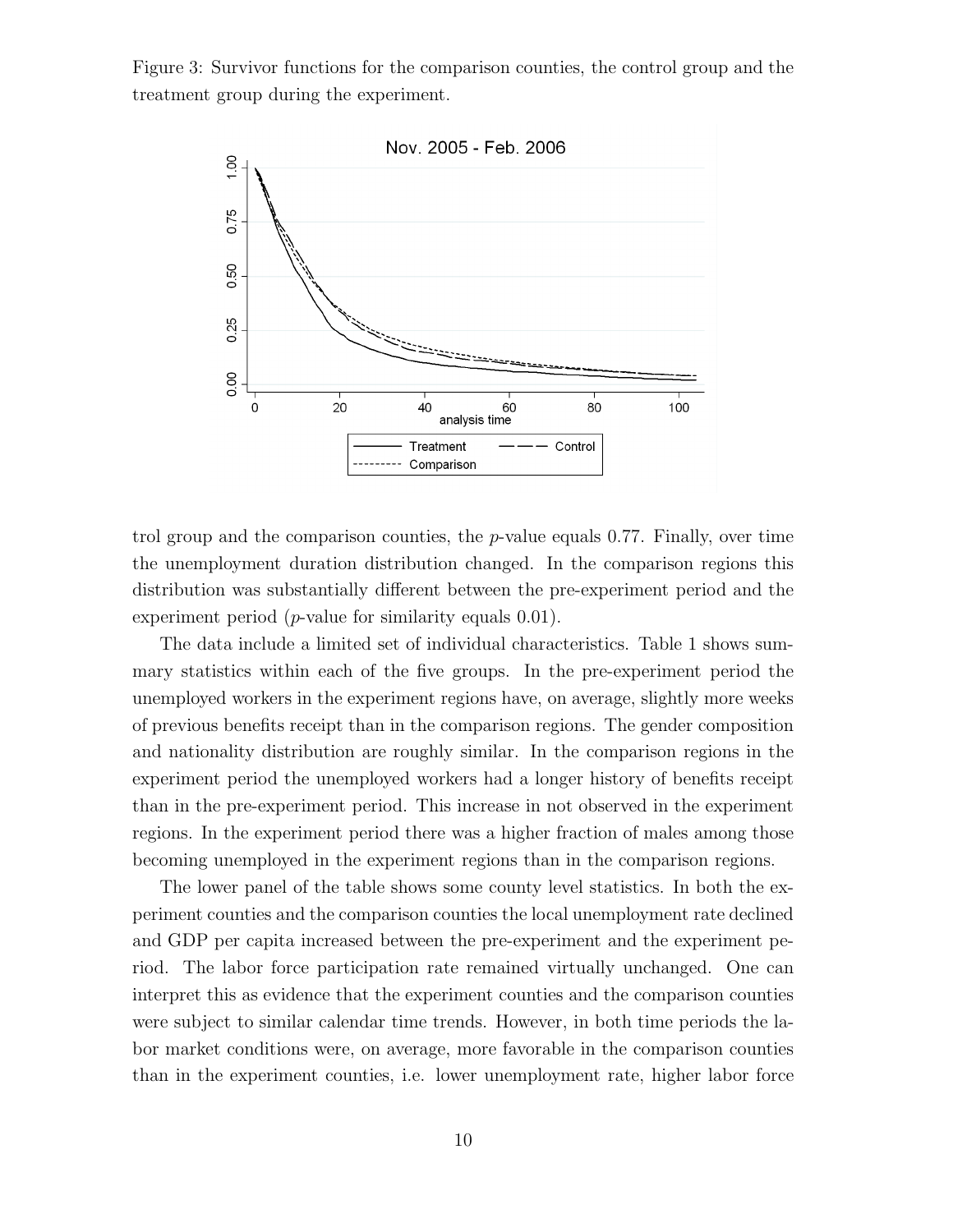|  | Table 1: Summary statistics. |  |
|--|------------------------------|--|
|--|------------------------------|--|

|                                    |               | Experiment counties | Comparison counties |               |                |
|------------------------------------|---------------|---------------------|---------------------|---------------|----------------|
|                                    | $2004 - 2005$ | Treatment           | Control             | $2004 - 2005$ | 2005-2006      |
| Male $(\%)$                        | 57            | 59                  | 59                  | 55            | 54             |
| Benefits previous year (in weeks)  | 9.2           | 9.2                 | 8.6                 | 8.6           | 9.3            |
| Benefits past two years (in weeks) | 10.9          | 11.3                | 10.8                | 10.6          | 11.6           |
| Native $(\%)$                      | 93            | 92                  | 94                  | 93            | 92             |
| West. Immigrant $(\%)$             | 4             | 5                   | 4                   | 3             | $\overline{4}$ |
| Non-West. Immigrant $(\%)$         | 3             | 3                   | 3                   | 4             | $\overline{4}$ |
| Observations                       | 5970          | 1814                | 1937                | 43,093        | 36,652         |
| Unemployment rate $(\%)$           | 6.1           | 5.0                 |                     | 5.7           | 4.8            |
| Participation rate $(\%)$          | 76.3          | 76.3                |                     | 79.2          | 79.1           |
| GDP/Capita (1000 DK)               | 197.5         | 201.3               |                     | 219.8         | 225.1          |

participation and higher GDP per capita.

Our second data set describes monthly information on the average number of open vacancies per day in all Danish counties between January 2004 and November 2007. These data are collected by the National Labor Market Board on the basis of information from the local job centers. To take account of differences in sizes of the labor force between counties we consider the logarithm of the stock of vacancies. Figure 4 shows how in both the experiment counties and the comparison counties the average number of open vacancies changes over time. Both lines seem to follow the same business cycle pattern. However, during the experiment period and just afterwards, the increase in the vacancy stock was larger in the experiment regions than in the comparison regions.

# 4 Estimations

The previous section discussed descriptive evidence on the impact of the activation program. In this section we provide more empirical evidence. We focus both on exit rates from unemployment and the stock of vacancies. The goal is not only to estimate the impact of the program, but also to investigate the presence of possible equilibrium effects.

### 4.1 Unemployment durations

The aim of the activation program is to stimulate participants to find work faster. In previous studies of the randomized experiment, participants were compared to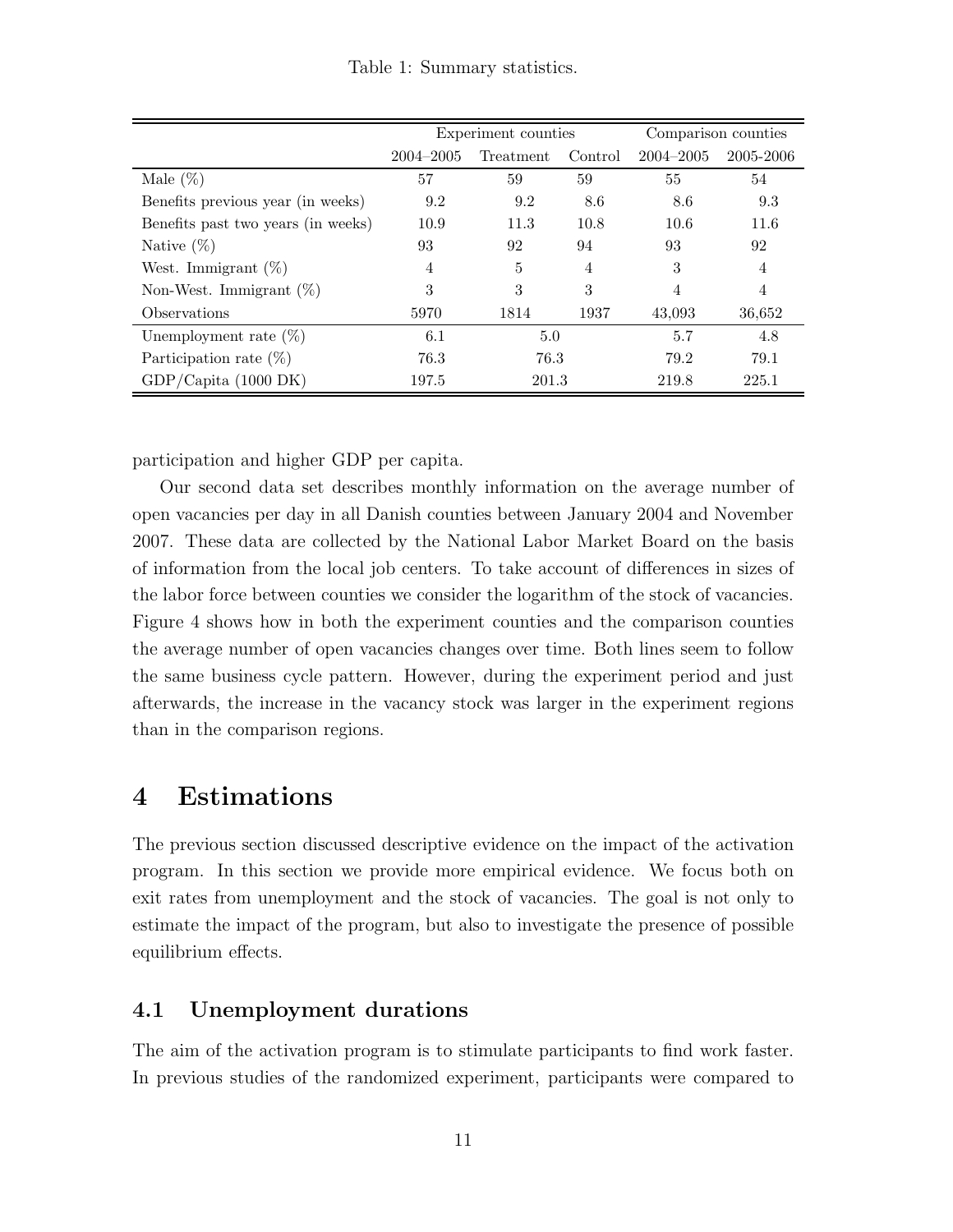Figure 4: Logarithm of the stock of vacancies per month (experiment period between the vertical lines).



nonparticipants (see Graversen and Van Ours  $(2008)$ , Rosholm  $(2008)$  and Vikström et al. (2011)). In the presence of spillovers, a simple comparison of outcomes of participants and nonparticipants does not provide a proper estimate for the effect of the activation program. To identify possible spillover effects we use the comparison counties in which the activation program was not introduced. We use the preexperiment period to control for structural differences between counties.

#### 4.1.1 Duration model

We first focus on the unemployment duration. Consider individuals who are receiving benefits for  $t$  units of time (weeks). We assume that differences in exit rates from unemployment can be characterized by observed individual characteristics  $x$ , the county r in which the individual lives, the calendar time moment  $\zeta$  of becoming unemployed (experiment or pre-experiment period), and whether or not the individual was assigned to the treatment group  $d$  or control group  $c$  of the experiment. In our baseline specification, the exit rate from unemployment for individual  $i$  is assumed to have the following proportional hazard specification,

$$
\theta(t|\zeta_i, r_i, x_i, d_i, c_i) = \lambda_{\zeta_i}(t) \exp(\alpha_{r_i} + x_i \beta + \delta d_i + \gamma c_i)
$$

where  $\lambda_{\zeta_i}(t)$  describes duration dependence, which we allow to be different for individuals who entered unemployment in the experiment period (November 2005 until February 2006) and in the pre-experiment period (November 2004 until February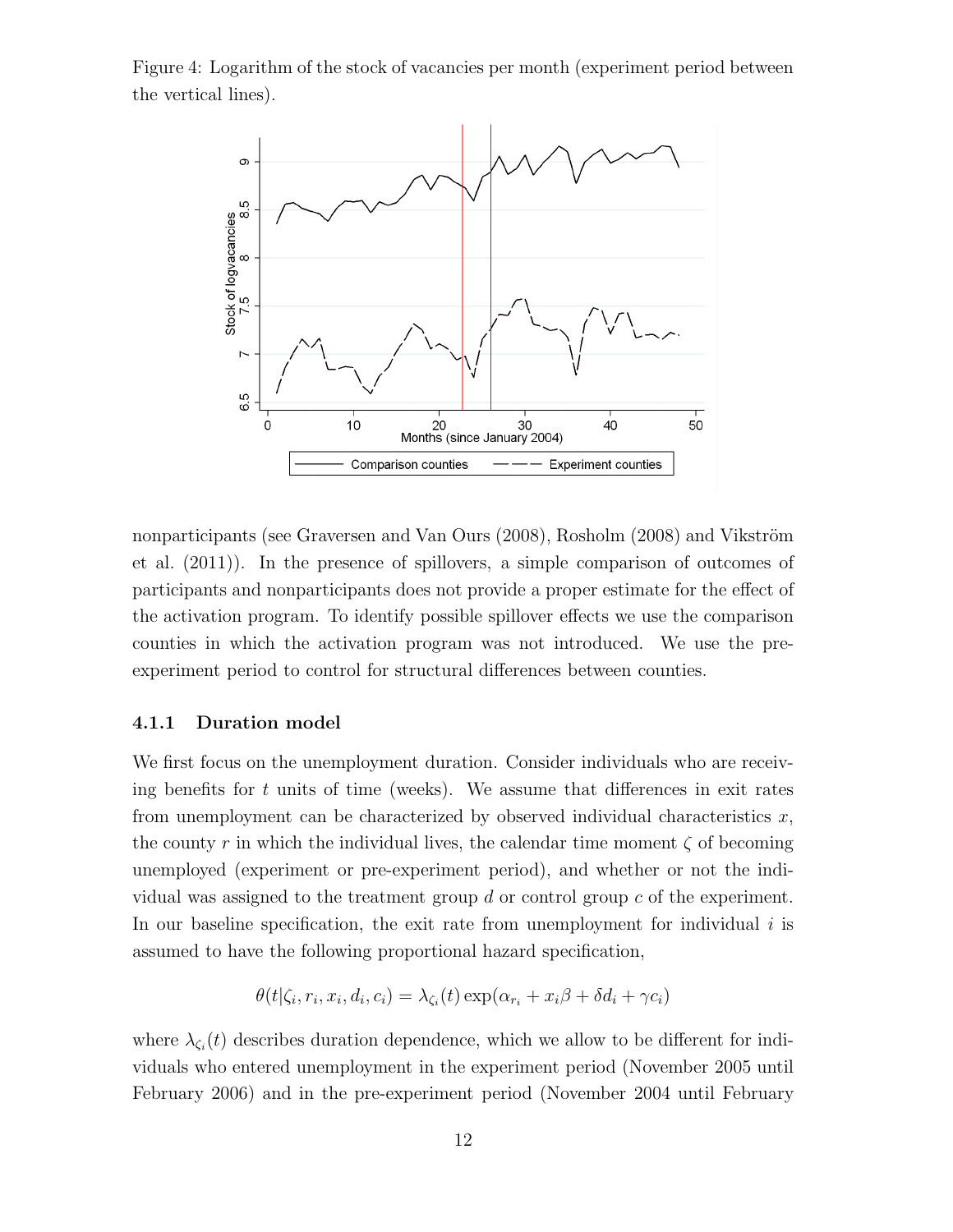2005). This also captures business cycle effects. The parameters  $\alpha_{r_i}$  are county fixed effects and  $\beta$  are covariate effects. In the vector of covariates we include gender, nationality and history of benefit receipt, but we also include an indicator for becoming unemployed in November or December to capture possible differences in labor market conditions between the end (Q4) and the beginning (Q1) of a year.

Our parameters of interest are  $\delta$  and  $\gamma$ , which describe the effect of the activation program on participants and nonparticipants, respectively. The parameter  $\gamma$ describes possible spillover effects. The key identifying assumption for the spillover effects is a common trend in exit rates between the experiment counties and the comparison counties. This assumption is similar to the identifying assumption in difference-in-differences analyses and the common trend is captured in the duration dependence pattern  $\lambda_{\zeta_i}(t)$ . The randomized experiment identifies the difference in exit rates between participants and nonparticipants in the experiment regions, so  $\delta - \gamma$ .

To estimate the parameters of interest we use stratified partial likelihood estimation (e.g. Ridder and Tunalı (1999)). The key advantage of stratified partial likelihood estimation is that it does not require any functional form restriction on the duration dependence pattern  $\lambda_{\zeta_i}(t)$ . Let  $t_i$  describe the observed duration of unemployment of individual  $i = 1, \ldots, n$  and the indicator variable  $e_i$  takes the value 1 if an actual exit from unemployment was observed and value 0 if the unemployment duration has been censored. Stratified partial likelihood estimation optimizes the likelihood function

$$
\mathcal{L} = \sum_{\zeta} \sum_{i \in \mathcal{I}_{\zeta}} e_i \log \left( \frac{\exp(\alpha_{r_i} + x_i \beta + \delta d_i + \gamma c_i)}{\sum_{j \in \mathcal{I}_{\tau}} I(t_j \ge t_i) \exp(\alpha_{r_j} + x_j \beta + \delta d_j + \gamma c_j)} \right)
$$

The set  $\mathcal{I}_{\zeta}$  includes all individuals who entered unemployment in the same calendar time period (experiment or pre-experiment period), and, therefore, share the same duration dependence pattern.

The parameter estimates for the specification without any individual characteristics are shown in column (1) of Table 2. Column (2) shows the estimates from a specification including individual characteristics. Participating in the activation program increases the exit rate from unemployment with  $100\% \times (exp(0.179)-1) \approx 20\%$ compared to not having any activation program. The effect of the presence of the activation program on the nonparticipants in the program is a reduction in the exit rate of about five percent. The effect on the participants in the program is significant at the one percent level, while the effect on the nonparticipants is only significant at the ten percent level. Our estimate for the difference in exit rates between participants and nonparticipants in the activation program is in line with what has been found before, e.g. Graversen and Van Ours (2008) and Rosholm (2008). The activa-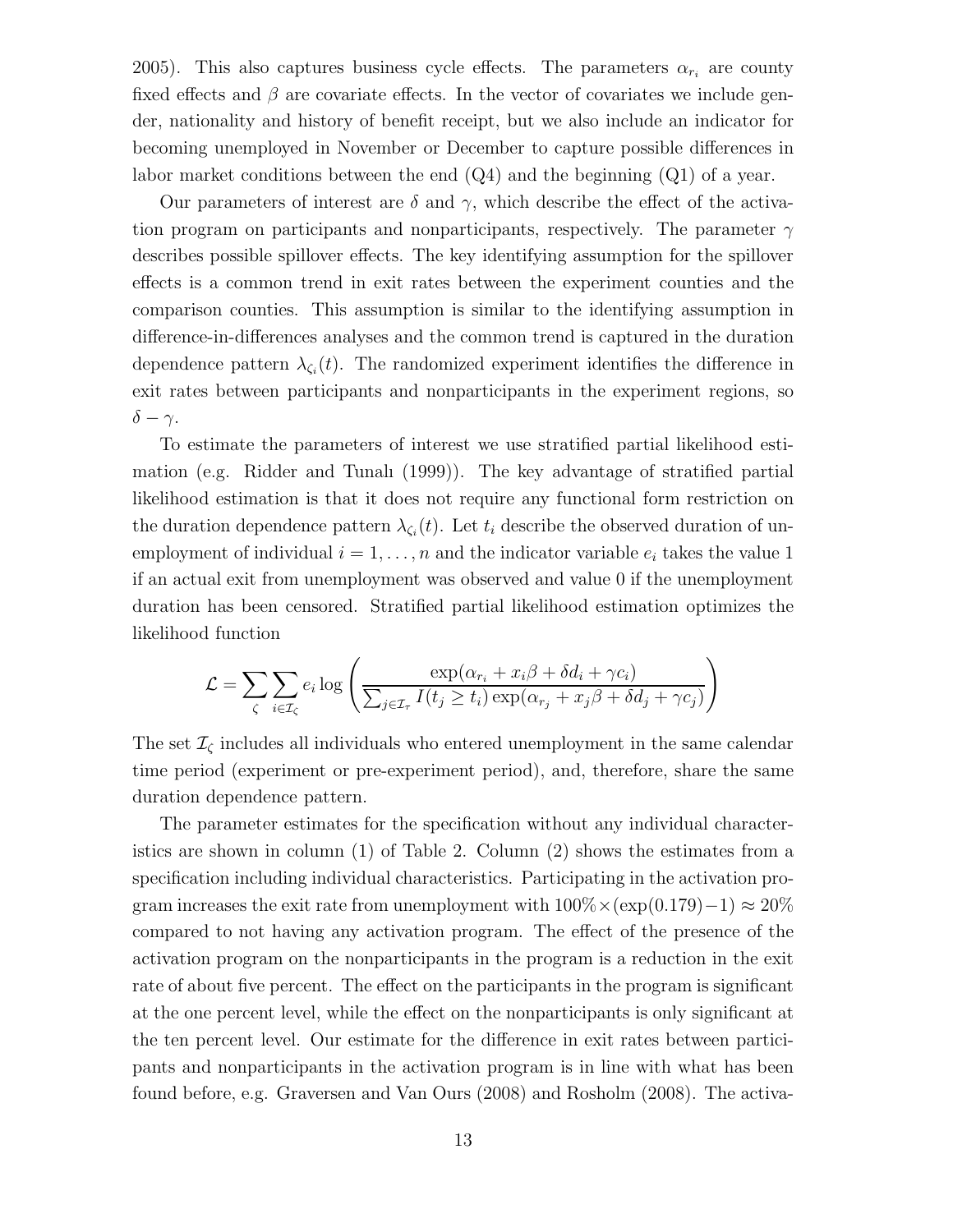|                            |          | $\mathbf{1}$           |          | $\left( 2\right)$ |          | (3)           |          | $\left( 4\right)$       |
|----------------------------|----------|------------------------|----------|-------------------|----------|---------------|----------|-------------------------|
| Participants               | 0.197    | $(0.028)$ ***          | 0.179    | $(0.028)$ ***     |          |               |          |                         |
| Nonparticipants            | $-0.014$ | (0.028)                | $-0.048$ | $(0.028)^*$       |          |               |          |                         |
| Participants Q4            |          |                        |          |                   | 0.171    | $(0.037)$ *** |          |                         |
| Participants Q1            |          |                        |          |                   | 0.188    | $(0.037)$ *** |          |                         |
| Nonparticipants Q4         |          |                        |          |                   | $-0.047$ | (0.037)       |          |                         |
| Nonparticipants Q1         |          |                        |          |                   | $-0.049$ | (0.036)       |          |                         |
| Participants SJutland      |          |                        |          |                   |          |               | 0.162    | $(0.040)$ ***           |
| Participants Storstrøm     |          |                        |          |                   |          |               | 0.194    | $(0.038)$ ***           |
| Nonparticipants SJutland   |          |                        |          |                   |          |               | $-0.079$ | $(0.040)$ <sup>**</sup> |
| Nonparticipants Storstrøm  |          |                        |          |                   |          |               | $-0.022$ | (0.037)                 |
| Individual characteristics |          | $\mathbf{n}\mathbf{o}$ |          | yes               |          | yes           |          | yes                     |
| County fixed effects       |          | yes                    |          | yes               |          | yes           |          | yes                     |
| Observations               |          | 89,466                 |          | 89,466            |          | 89,466        |          | 89,466                  |

Table 2: Estimated effects of the activation program on exit rates of participants and nonparticipants.

Note: Standard errors in parentheses. \* indicates significant at 10% level, \*\* at the 5% level and \*\*\* at the 1% level. Individual characteristics include gender, nationality, labor market history, and quarter of entering unemployment.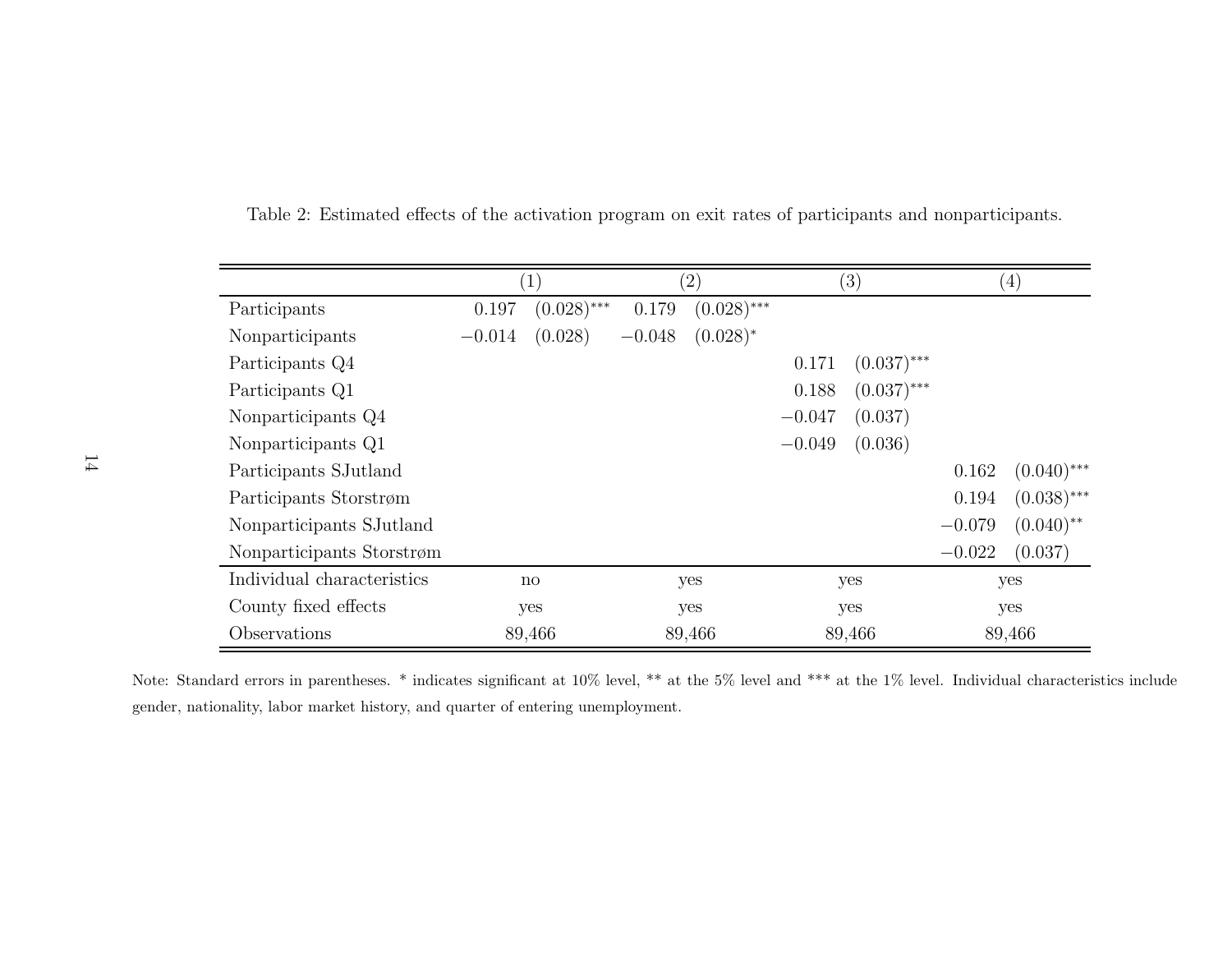tion program is effective in stimulating participants in leaving unemployment, but there is some evidence that the program is associated with negative externalities to the nonparticipants. A simple comparison of the participants and nonparticipants overestimates the effectiveness of the activation program.<sup>2</sup>

Next, in column (3) we allow the treatment effects to be different for workers who entered unemployment in the fourth quarter (of 2005) and the first quarter (of 2006). The estimation results show that the estimated effects are very similar. In column (4) we estimate separate treatment effects for South Jutland and Storstrøm. In both counties participation in the activation program increases exit from unemployment. Also in both counties, the activation program reduces the exit rate of the nonparticipants, but only in South Jutland the effect is significant at the five percent level. Rosholm (2008) stresses that the implementation of the activation programs differed between both experiment counties which can explain the different treatment effects in both counties. In particular, in Storstrøm the experiment has been implemented more strictly than in Southern Jutland.

In our specification we allowed the duration dependence pattern to be different in both calendar time periods and we included fixed effects for all counties. Alternatively, we can include fixed effects for the calender time period and have the duration dependence pattern differ between counties. Repeating the analyses above, shows that the estimated effects of the activation program are not sensitive to the choice of the specification. We also tried restricting the group of comparison counties. We included only counties closely located to the experiment regions, or located as far away as possible, or counties which are most similar in aggregate labor market characteristics. The estimation results are very robust to the choice of comparison counties (see appendix A). Finally, if there would be substantial worker mobility between counties, our estimate of the spillover effect would be an underestimate of the true spillover effect at the given treatment intensity. However, the Danish research council (2002) reports that within a year only one percent of the Danish unemployed and 1.4 percent of the employed workers move location.

#### 4.1.2 Binary outcomes

Above, we used a duration model to estimate the effects of the activation program and the presence of possible spillover effects on nonparticipants in the program. The advantage of a duration analysis is that it uses all information on observed exits.

<sup>&</sup>lt;sup>2</sup>In theory, we can allow the treatment effects  $\delta$  and  $\gamma$  to depend on the treatment intensity  $\tau$ . This is possible because workers enter unemployment at different moments in the experiment period and the treatment intensity changes over calendar time. However, this provides estimates that are imprecise and also not robust to different specifications.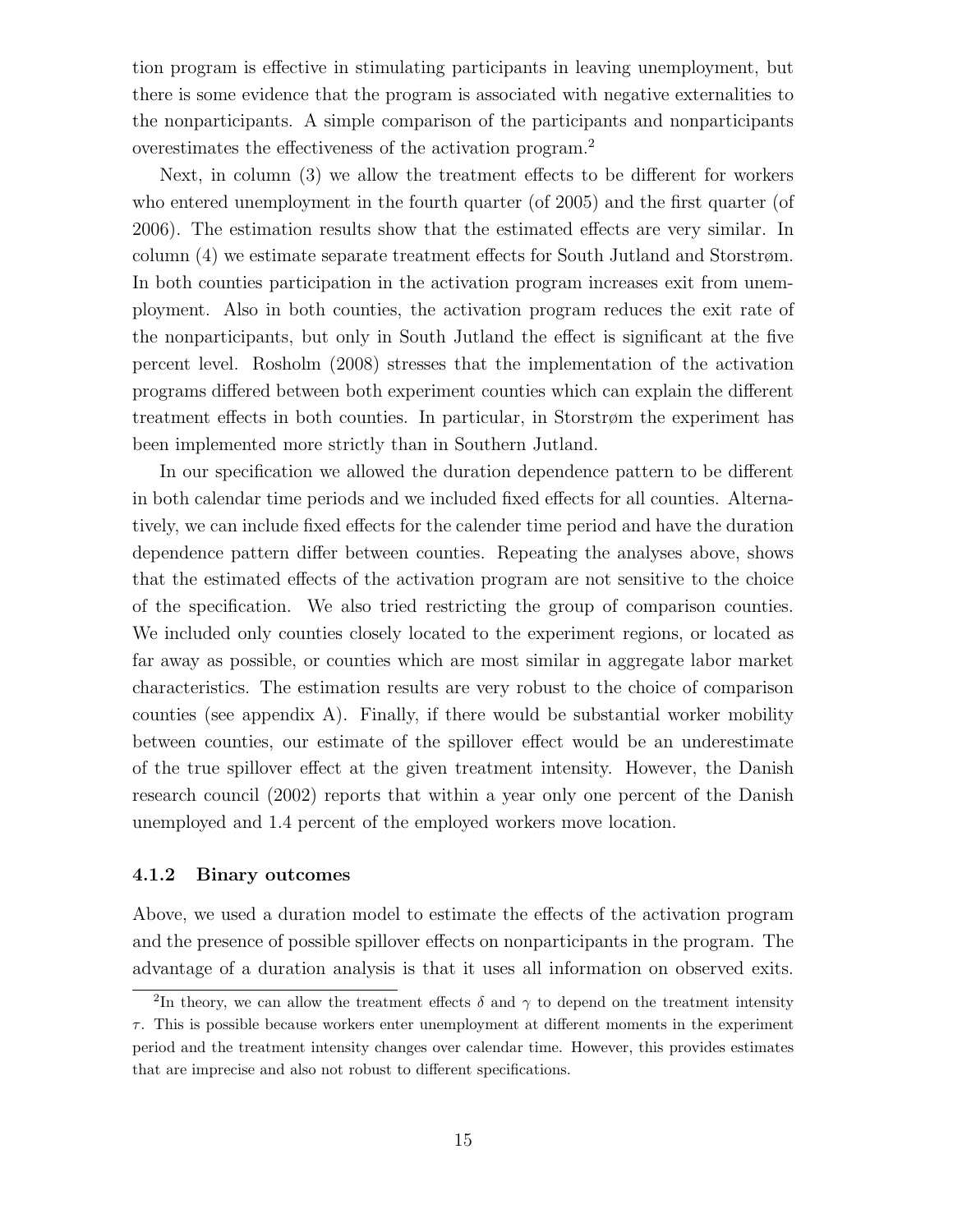|                            |          | three months            |        | one year      | two years        |               |  |
|----------------------------|----------|-------------------------|--------|---------------|------------------|---------------|--|
|                            |          | (1)                     |        | $^{\prime}2)$ | $\left(3\right)$ |               |  |
| Participants               | 0.070    | $(0.011)$ *** 0.043     |        | $(0.006)$ *** | 0.011            | $(0.004)$ *** |  |
| Nonparticipants            | $-0.027$ | $(0.011)$ <sup>**</sup> | 0.002  | (0.005)       | $-0.009$         | $(0.002)$ *** |  |
| Individual characteristics | yes      |                         | yes    |               | yes              |               |  |
| County fixed effects       | yes      |                         | yes    |               | yes              |               |  |
| Observations               | 89,466   |                         | 89,466 |               | 89,466           |               |  |

Table 3: Estimated effects of the activation program on exit probabilities of participants and nonparticipants.

Note: Clustered standard errors in parentheses. \* indicates significant at 10% level, \*\* at the 5% level and \*\*\* at the 1% level. Individual characteristics include gender, nationality, labor market history, and quarter of entering unemployment.

The disadvantage is that some functional form is imposed on the hazard rate. For example, the effect of the activation program on the exit rate from unemployment is assumed to be the constant during the period of unemployment. Therefore,below we consider binary outcomes for finding work.

Let  $E_i$  be an indicator for exiting unemployment within a fixed time period. In the estimation, we consider exit within three months, one year and two years. So in the first case, the variable  $E_i$  takes value one if individual i is observed to leave unemployment within three months and zero otherwise. To estimate the effect of the activation program on the participants and the nonparticipants, we use the linear probability model

$$
E_i = \alpha_{r_i} + x_i\beta + \delta d_i + \gamma c_i + \eta_{\zeta_i} + U_i
$$

The parameters  $\alpha_{r_i}$  are fixed effects for the different counties and  $\eta_{\zeta_i}$  describe the common time trend. The framework is a difference-in-difference model and the parameters of interest are again  $\delta$  and  $\gamma$ , which are the effects of the activation program on the participants and the nonparticipants, respectively. In the vector of observed individual characteristics  $x_i$ , we include the same covariates as in the hazard rates above.

Table 3 shows the parameter estimates for the linear probability model, the standard errors are clustered within counties interacted with the two calendar time periods. First, the size of the treatment effect on the participants becomes smaller for longer unemployment durations, but is always highly significant. The decrease in size is not surprising. After longer periods the fraction survivors is reduced substantially and the parameter estimates describe absolute changes in survival probabilities.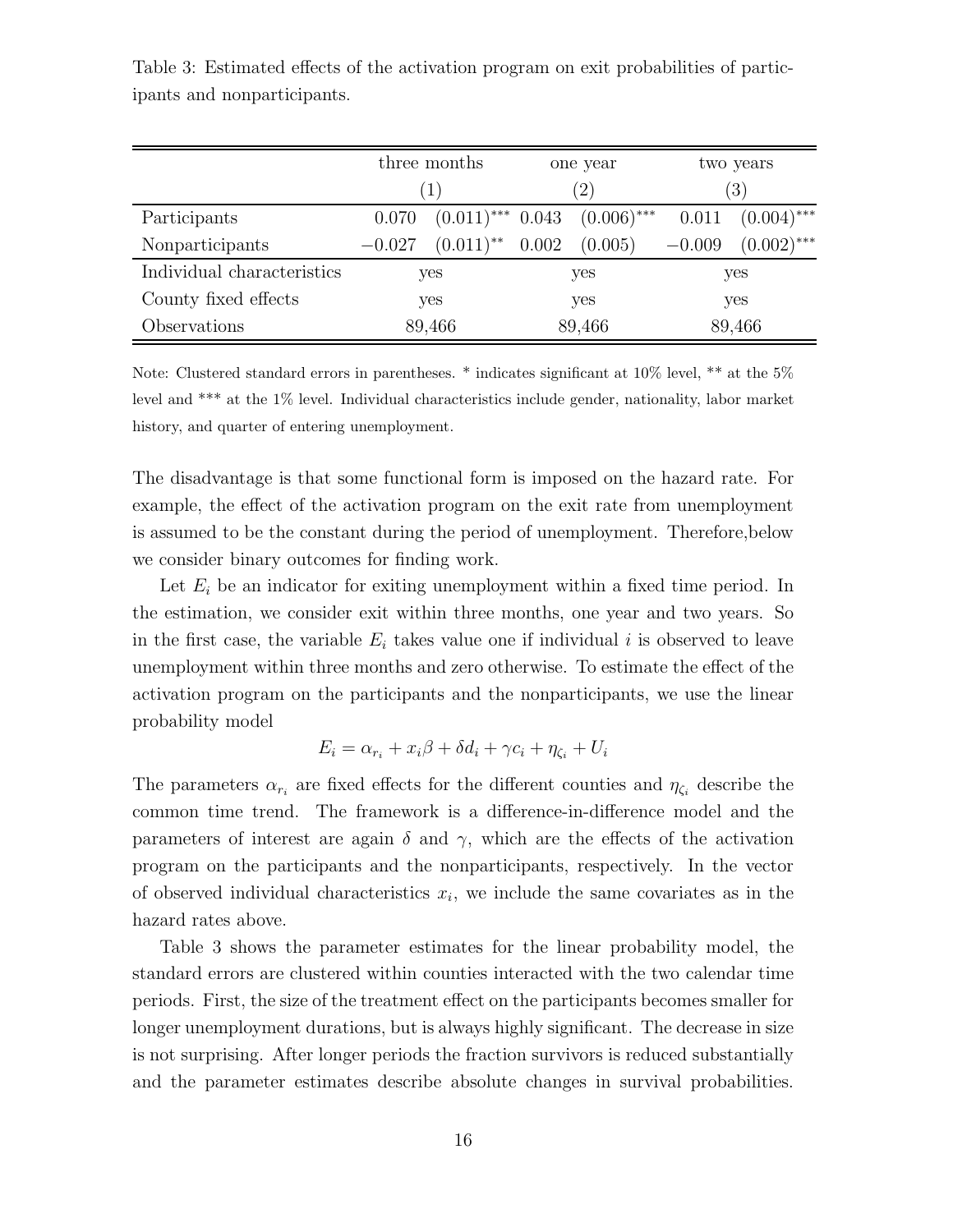However, also Graversen and Van Ours (2008), Rosholm (2008) and Vikström et al. (2011) describe that the effect of the activation program was largest early during unemployment.

After three months, participants in the program are almost ten percentage point  $(0.070 + 0.027)$  more likely to have found work than the nonparticipants, but over one quarter of this difference is due to reduced job finding of the nonparticipants. The effect of the activation program on those randomized out during the experiment is substantial and significant after three months. This describes the period in which the activation program was intense, containing a job search assistance program and frequent meeting with caseworkers. During this period the competition for vacancies was most intense and treatment externalities largest. Early in the unemployment spell also relatively many participants in the activation program leave unemployment, which reduces treatment externalities for the nonparticipants later in the unemployment spell. Indeed, we find that after one year, the effect on the nonparticipants is negligible. After two years, the effect on the nonparticipants is almost as large as the effect on the participants. Both effects are significant, but small. Only slightly more than three percent of the participants in the experiment are still unemployed after two years.

### 4.2 Vacancies

The results in the previous subsection provide some evidence for treatment externalities. A likely channel is that unemployed job seekers compete for the same vacancies, and that an increase in search effort of participants affects the exit rate to work of other unemployed job seekers in the same local labor market. A more indirect effect may be that when firms realize that unemployed workers make more applications, they will open more vacancies. Both participants and nonparticipants benefit from an increased stock of vacancies. In this subsection we investigate to what extent the stock of vacancies is affected by the experiment.

To investigate empirically whether the experiment affected the demand for labor we consider the stock of vacancies in county r in month t, which is denoted by  $V_{rt}$ . We regress the logarithm of the stock of vacancies on time dummies  $\alpha_t$ , an indicator for the experiment  $D_{rt}$ , and we allow for county fixed effects  $\theta_r$ ,

$$
\log(V_{rt}) = \alpha_t + \delta D_{rt} + \theta_r + U_{rt}
$$

Because the dummy variable  $D_{rt}$  only takes value one during the experiment, this is a difference-in-differences model. The parameter of interest is  $\delta$ , which describes the fraction by which the stock of vacancies changed during the experiment. The key identifying assumption is that the experiment regions and the comparison regions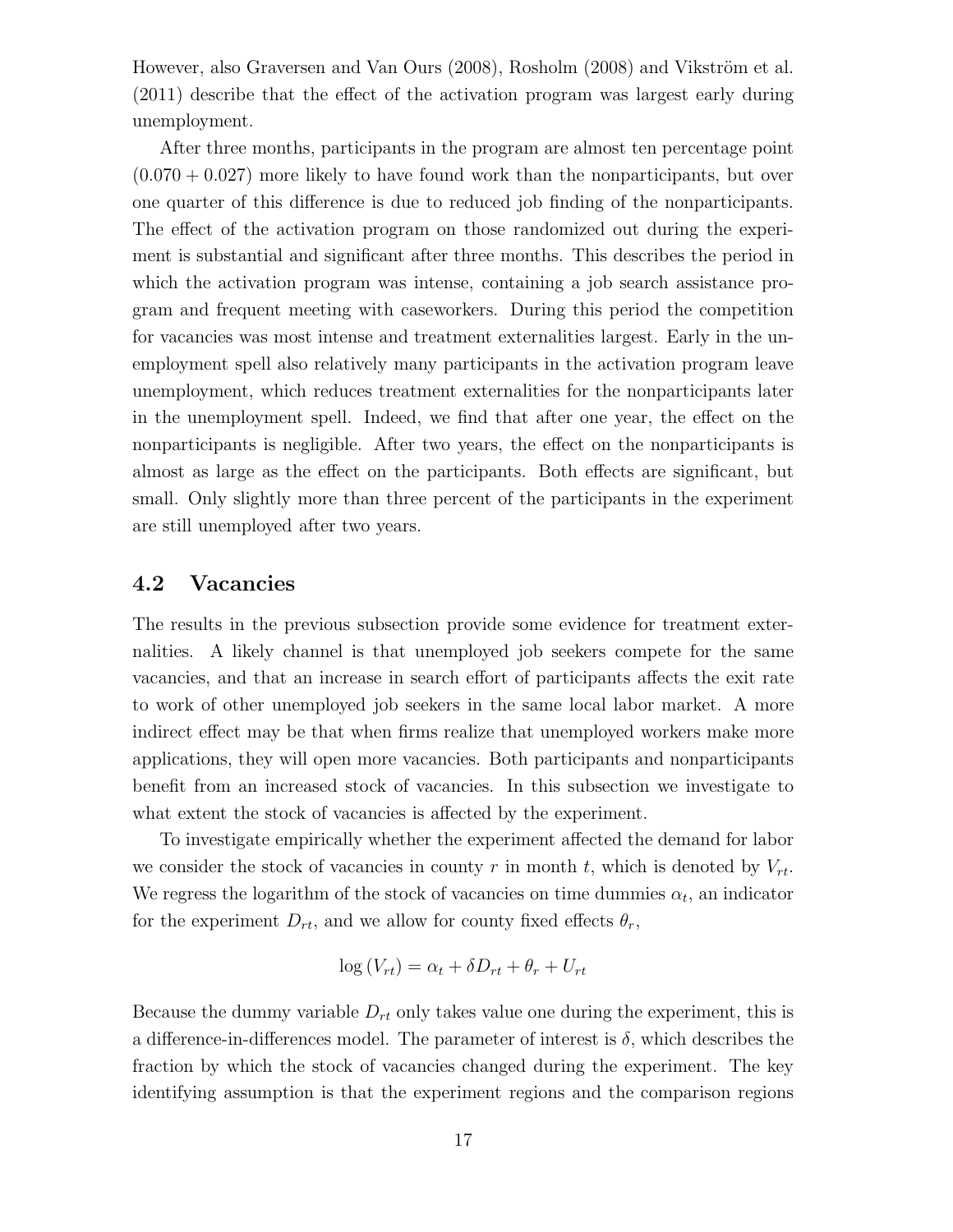have a common trend, described by  $\alpha_t$ , in the changes in the stock of vacancies. Furthermore, the experiment should only affect the local labor market in the experiment counties. If there would be spillovers between counties,  $\delta$  would underestimate the effect of the experiment on vacancy creation. Finally, since the unit of time is a month, there is likely to be autocorrelation in the error terms  $U_{rt}$ . Because the total number of counties equals 14, we report cluster-robust standard errors to account for the autocorrelation (see Bertrand et al.  $(2004)$  for an extensive discussion).<sup>3</sup>

Table 4 reports the estimation results. Column (1) shows that during the four months of the experiment (November 2005 until February 2006), the stock of vacancies increased by about five percent in the experiment counties. But this effect is not significant. The results in column (2) show that the increase in vacancies during the experiment only occurred in South Jutland, and that there was no increase in vacancies in Storstrøm. However, recall that the activation program does not start immediately after entering unemployment, but workers start the two-week job search assistance program five to six weeks after entering unemployment. Furthermore, it may take time before the stock of vacancies adjusts. In the beginning of the experiment, there are relatively few participants in the experiment among the stock of unemployed job seekers. Also it may take time before firms acknowledge that unemployed workers devote more effort to job search and that it is has become easier to fill a vacancy. Finally, it takes some time to fill a vacancy. Therefore, we allow the effect of the experiment to change over time. The parameter estimates reported in column (3) show that indeed during the experiment the stock of vacancies started to increase in the experiment regions compared to other regions. This effect peaked in May/June, so three to four months after the random assignment stopped and decreased afterwards again. The pattern coincides with the mechanism described above.

The results in column (4) show the same analysis as presented in column (3), but restrict the observation period from January 2005 until December 2006. The pattern in the effects of the experiments on the stock of vacancies remains similar, although fewer parameter estimates are significant. The latter is not only because standard errors are larger, but also estimated effects are slightly smaller. Finally, like in the empirical analyses on unemployment durations, we also restricted the set of comparison counties. The estimated effects vary somewhat depending on the choice of the set of comparison counties. But in general the estimated effects of the experiment increase somewhat as well as the standard errors (the estimation results are provided in appendix A).

<sup>3</sup>The standard errors are based on a generalized version of the White-heteroskedasticity consistent standard errors formula that allows for an arbitrary variance-covariance matrix (White  $(1980)$ .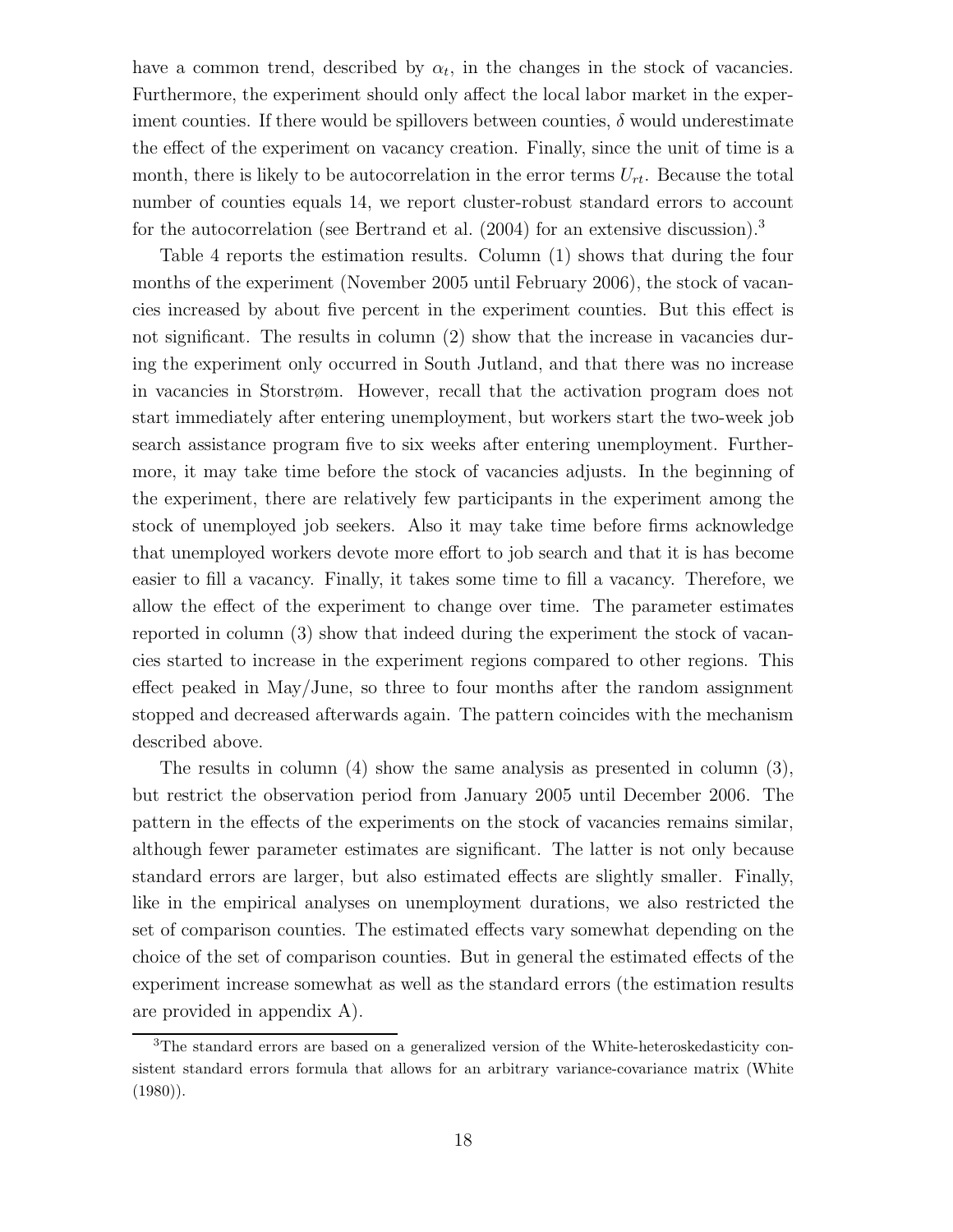|                            | $\left  \right $   |         |          | $\left( 2\right)$  |          | (3)                | $\left( 4\right)$ |                    |  |
|----------------------------|--------------------|---------|----------|--------------------|----------|--------------------|-------------------|--------------------|--|
| Experiment                 | 0.047              | (0.050) |          |                    |          |                    |                   |                    |  |
| Experiment South Jutland   |                    |         | 0.103    | $(0.027)$ ***      |          |                    |                   |                    |  |
| Experiment Storstrøm       |                    |         | $-0.009$ | (0.027)            |          |                    |                   |                    |  |
| Experiment nov/dec $2005$  |                    |         |          |                    | 0.057    | (0.084)            | 0.007             | (0.055)            |  |
| Experiment jan/feb 2006    |                    |         |          |                    | 0.067    | $(0.032)^*$        | 0.016             | (0.032)            |  |
| Experiment mar/apr $2006$  |                    |         |          |                    | 0.081    | $(0.033)$ **       | 0.031             | (0.041)            |  |
| Experiment may/june $2006$ |                    |         |          |                    | 0.182    | $(0.046)$ ***      | 0.132             | $(0.034)$ ***      |  |
| Experiment july/aug $2006$ |                    |         |          |                    | 0.114    | $(0.027)$ ***      | 0.064             | $(0.031)^*$        |  |
| Experiment sept/oct 2006   |                    |         |          |                    | $-0.049$ | (0.046)            | $-0.099$          | (0.068)            |  |
| County fixed effects       | yes                |         | yes      |                    |          | yes                |                   | yes                |  |
| Month fixed effects        | yes                |         | yes      |                    |          | yes                |                   | yes                |  |
| Observation period         | Jan $04$ -Dec $07$ |         |          | Jan $04$ -Dec $07$ |          | Jan $04$ -Dec $07$ |                   | Jan $05$ –Dec $06$ |  |

Table 4: Estimated effect of the experiment on logarithm of vacancies.

Note: Robust standard errors in parentheses, \* indicates significant at 10% level, \*\* at the 5% level and \*\*\* at the 1% level.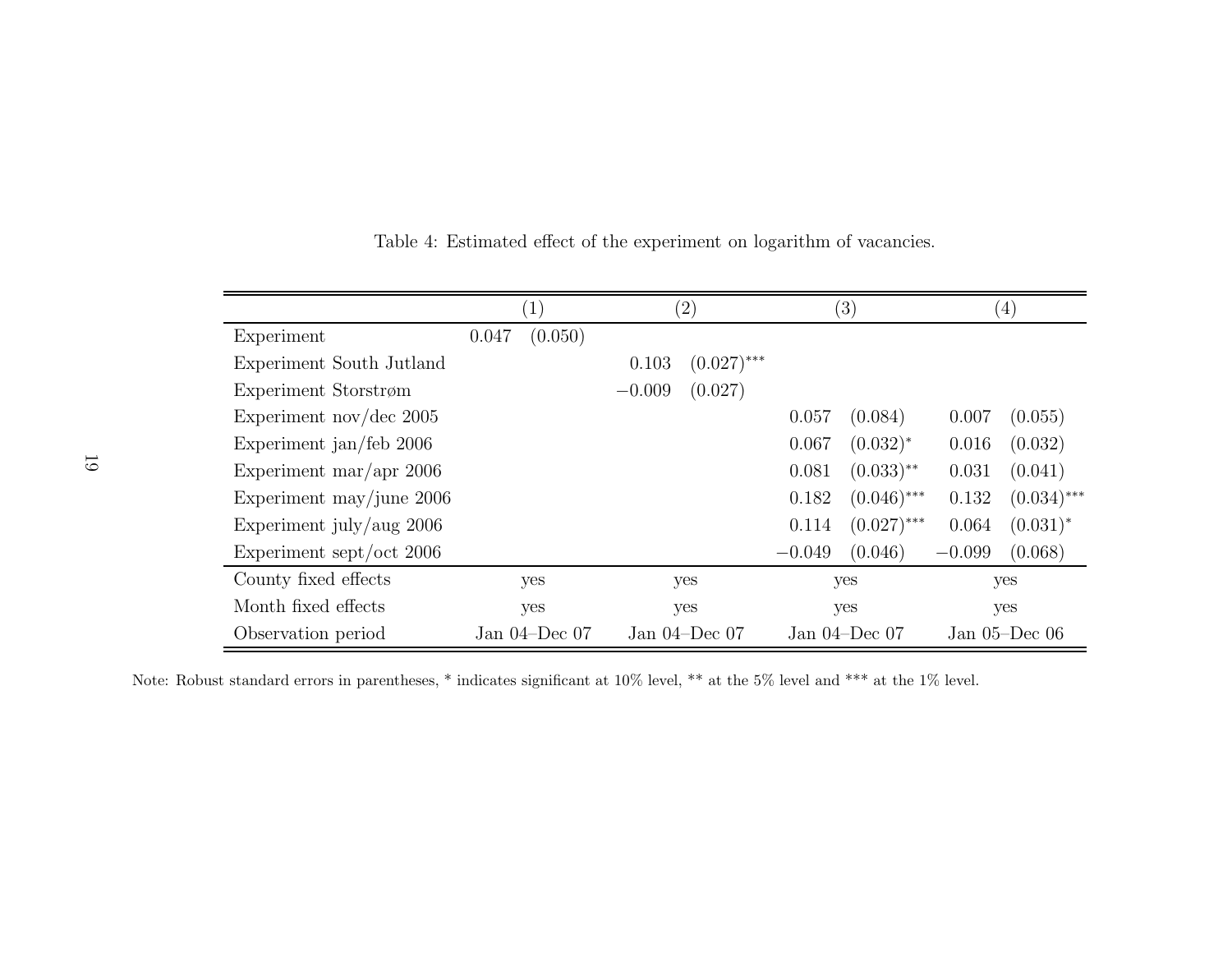# 5 Equilibrium analysis of the activation program

The empirical results on the unemployment durations and the stock of vacancies indicate the presence of equilibrium effects. Nonparticipants in the experiment have somewhat reduced exit rates from unemployment, and the stock of vacancies increased due to the experiment. In subsection 2.2, we argued that in the presence of treatment externalities a simple comparison of outcomes between participants and nonparticipants does not estimate the most policy relevant treatment effect. In particular, a large scale role out of the program will change the treatment intensity in the population and thereby the effect of the activation program. In this section we extend the Diamond-Mortensen-Pissarides (DMP) equilibrium search model (see Diamond (1982), Mortensen (1982) and Pissarides (2000)) to analyze how externalities vary with the treatment intensity of the activation program. We estimate the model by indirect inference where we use the estimates in the previous section as our auxiliary model given a treatment rate of 30 percent. We then use the estimated model to study the effects of the activation program for higher treatment rates including the case where the program is implemented in Denmark as a whole.

#### 5.1 The labor market

Point of departure is a discrete-time DMP matching model. We extend the model with an endogenous matching function that depends on labor market tightness, the individual number of applications and the average number of applications (see Albrecht et al. (2006) for a related matching function). Workers are risk neutral and all have the same productivity. They only differ in whether or not they participate in the activation program. Participation in the program reduces the costs of making a job application but costs time. Recall that the goal of the activation program was to stimulate job search effort. The regular meetings did not include elements that could increase human capital or productivity (e.g. Graversen and Van Ours (2008)). Firms are also identical. Finally, we impose symmetry (identical workers play identical strategies) and anonymity (firms treat identical workers equally).

When a worker becomes unemployed, she receives benefits  $b$  and a value of nonmarket time,  $h$ . She must also decide how many applications to send out. The choice variable a describes the number of applications, which workers make simultaneously within a time period. A worker becomes employed in the next period if one of the job applications was successful, otherwise she remains unemployed and must apply again in the next period. Making job applications is costly, and we assume these costs to be quadratic in the number of applications, i.e.  $\gamma_0 a^2$ .

An important feature of our model is that we allow the success of an application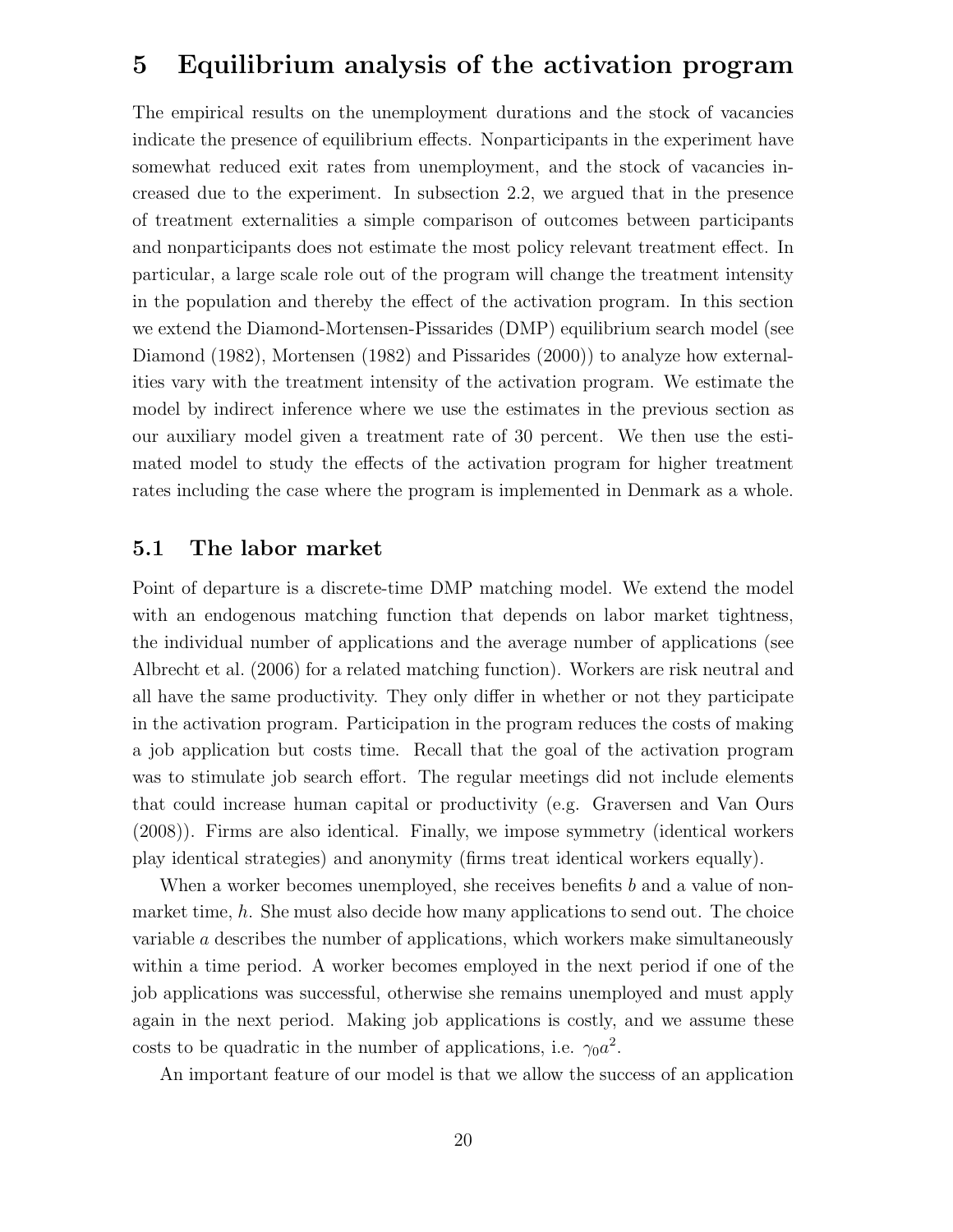to depend on the search behavior of other unemployed workers and the number of posted vacancies. Let  $\bar{a}$  describe the average number of applications made by other unemployed workers,  $u$  be the unemployment rate and  $v$  the vacancy rate (number of open vacancies divided by the size of the labor force). In subsection 5.2 we derive our matching function and find that it exhibits constant returns to scale. The matching rate for a worker who sends out a applications,  $m(a; \bar{a}, \theta)$  is increasing in labor-market tightness  $\theta = v/u$  and decreasing in the average search intensity of other workers  $\bar{a}$ .

Let r be the discount rate and  $E(w)$  be the flow value of being employed at a job that pays w. We assume that benefits and search costs are realized at the end of the period to simplify notation (if one prefers benefits and search costs to be realized at the beginning of a period they should be multiplied by  $(1 + r)$ ). For an unemployed worker who does not participate in the activation program, the value of unemployment is summarized by the following Bellman equation,

$$
U_0 = \max_{a \ge 0} \frac{1}{1+r} \left[ b + h - \gamma_0 a^2 + m(a; \bar{a}, \theta) E(w) + (1 - m(a; \bar{a}, \theta)) U_0 \right]
$$

which can be rewritten as,

$$
rU_0 = \max_{a \ge 0} b + h - \gamma_0 a^2 + m(a; \bar{a}, \theta) [E(w) - U_0]
$$
 (3)

The optimal number of applications that a worker, who does not participates in the activation program, sends out  $(a_0^*)$  follows from the following first-order condition

$$
a_0^* = \frac{E(w) - U_0}{2\gamma_0} \frac{\partial m(a; \bar{a}, \theta)}{\partial a} \big|_{a = a_0^*}
$$
 (4)

The activation program consists of meetings with caseworkers and a job search assistance program which are both time-consuming for participants. We assume that this eliminates the value of non-market time,  $h$ . The benefit of the program is that it reduces the costs of making job applications to  $\gamma_1 < \gamma_0$ . Again, the program did not increase the worker's productivity (see Rosholm (2008)). This implies that for participants in the activation program the value of unemployment follows from

$$
rU_1 = \max_{a \ge 0} b - \gamma_1 a^2 + m(a; \bar{a}, \theta) [E(w) - U_1]
$$

Let  $a_1^*$  denote the optimal number of applications of a participant in the activation program that follows from

$$
a_1^* = \frac{E(w) - U_1}{2\gamma_1} \frac{\partial m(a; \bar{a}, \theta)}{\partial a} \big|_{a = a_1^*}
$$
 (5)

Furthermore, let  $\tau$  be the fraction of the unemployed workers participating in the activation program. Since we focus on symmetric equilibria, the average number of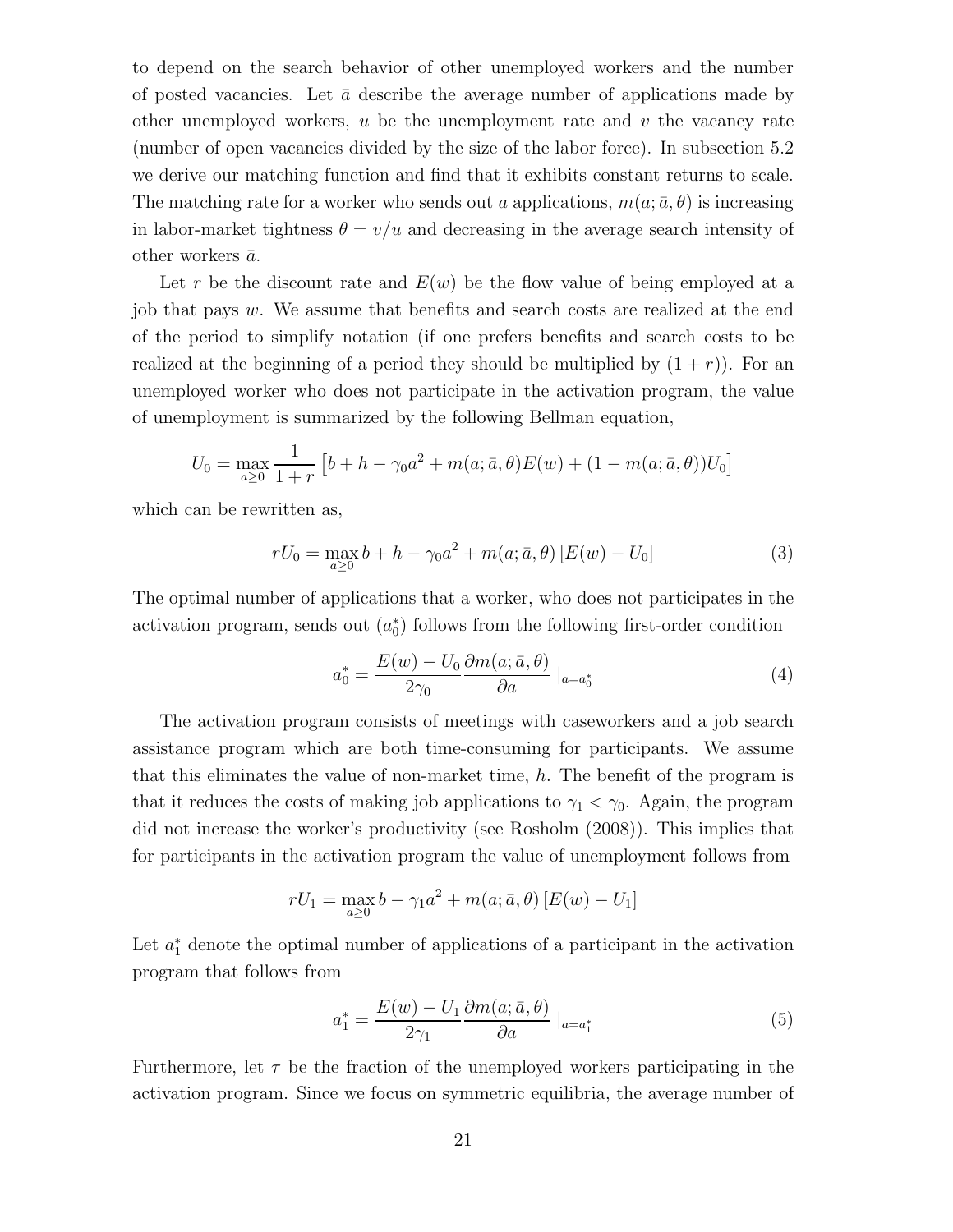applications of all unemployed workers within the population equals  $\bar{a} = \tau a_1^* + (1 \tau$ ) $a_0^*$ .

The aim of our model is to describe the behavior of unemployed workers. Therefore, we keep the model for employed workers as simple as possible, and we ignore on-the-job search. This is also motivated by data restrictions; our data do not contain any information on post-unemployment outcomes, such as wages and job-to-job transitions. With probability  $\delta$  a job is destroyed and the employed worker becomes unemployed again. When being employed, the worker does not know whether or not she will enter the activation program once she becomes unemployed. This implies that employees consider  $\overline{U} = \tau U_1 + (1 + \tau)U_0$  as the relevant outside option. Since we assumed that wages are paid at the end of the period, the value function for the state of employment at wage w is,

$$
rE(w) = w - \delta(E(w) - \bar{U})
$$
\n<sup>(6)</sup>

Vacancies are opened by firms but this is costly. For a firm, the costs of having an open vacancy are  $c_v$  per period. The probability of filling a vacancy depends on the average job application behavior  $\bar{a}$  of unemployed workers and on labor market tightness  $\theta$ . The probability of filling a vacancy is (given that the matching function exhibits constant returns to scale),  $\frac{m(\bar{a}, \theta)}{\theta}$ , which we derive below. The value of a vacancy  $V$  follows from,

$$
rV = -c_v + \frac{m(\bar{a}, \theta)}{\theta} (J - V)
$$
\n(7)

where  $J$  is the value of filled vacancy. Each period that a job exists, the firm receives the value of output p minus wage cost w. With probability  $\delta$  the job is destroyed and the job switches from filled to vacant. The value of filled vacancy  $J$  is, therefore, given by,

$$
rJ = p - w - \delta(J - V)
$$
\n(8)

#### 5.2 Wages and the matching function

Wages are determined by Nash bargaining. The bargaining takes place after the worker and firm meet. We assume that firms do not observe whether or not the unemployed worker participates in the activation program. Consequently, firms do not observe search intensity nor the worker's disutility of program participation. Therefore, firms assign the same (average) outside option to all workers when bargaining. Note that if wages are continuously renegotiated, all employed workers will have the same outside option and earn the same wage anyway. Let  $\beta$  denote the bargaining power of the workers. Then, the generalized Nash bargaining outcome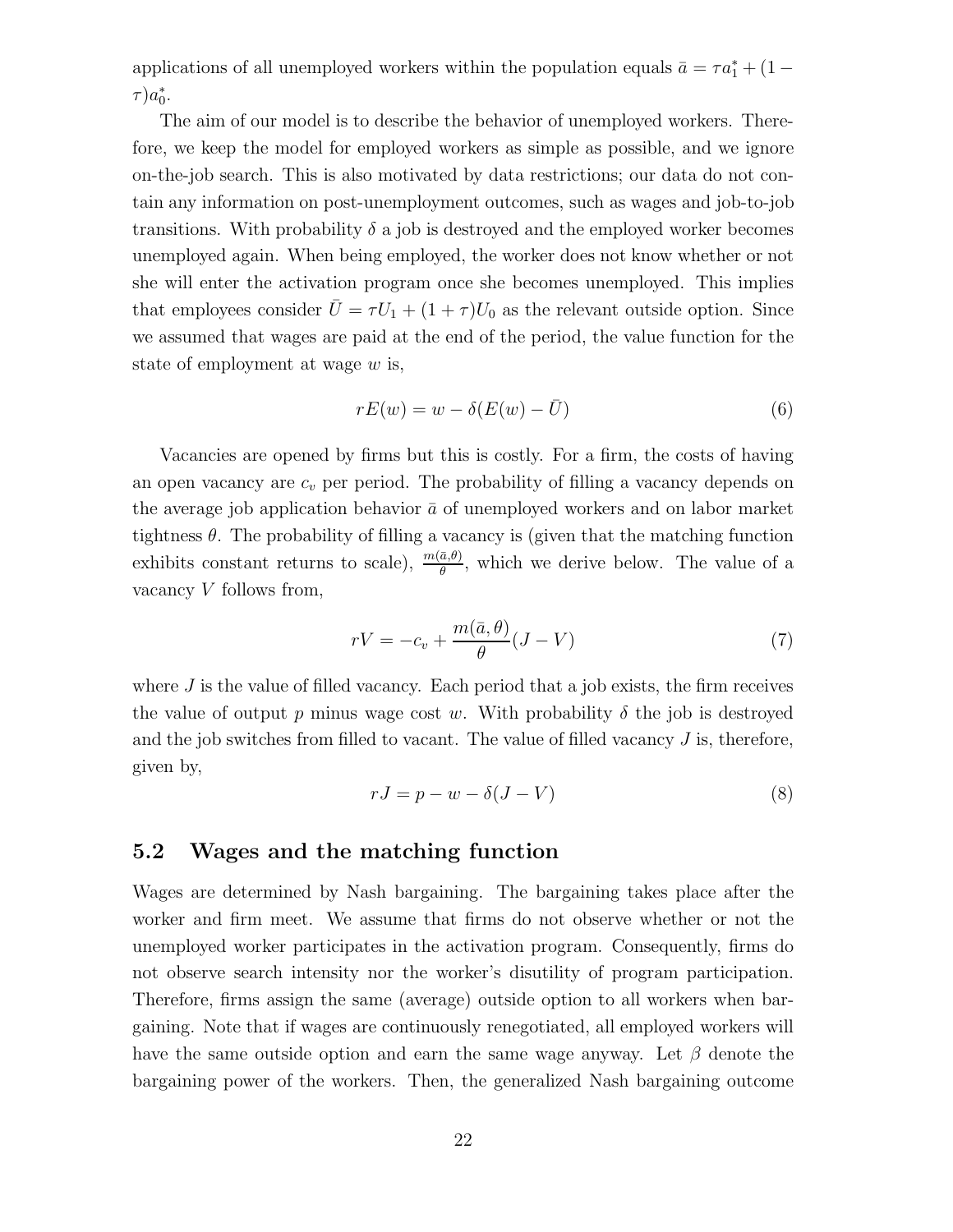implies

$$
w^* = \arg\max_{w} (E(w) - \bar{U})^{\beta} (J(w) - V)^{1-\beta}.
$$

with the following first-order condition,

$$
\beta(p - w) = (1 - \beta)(w - r\bar{U})
$$

Define the per-period payoffs for unemployed individuals by  $\pi_0 = b + h - \gamma_0 a_0^*{}^2$  and  $\pi_1 = b - \gamma_1 a_1^{*2}$ . The equilibrium wages is,

$$
w^* = \frac{\beta p \Big[ (r+\delta)(r+m_0+m_1) + m_0m_1 - \delta \overline{m} \Big] + (1-\beta) \Big[ (1-\tau)m_1\pi_0 + \tau m_0\pi_1 + r\overline{\pi} \Big]}{(r+\delta)(r+m_0+m_1 - \overline{m}) + \beta(r\overline{m} + m_0m_1)}
$$
(9)

where  $m_0 = m(a_0^*, \bar{a}, \theta)$ , and  $m_1 = m(a_1^*, \bar{a}, \theta)$ . The function  $\overline{m}$  describes the population average matching rate,  $\tau m_1 + (1 - \tau) m_0$ , and similarly  $\overline{\pi} = \tau \pi_1 + (1 - \tau) \pi_0$ . The wage level increases in the productivity of a match  $(p)$  and in the (average) net flow income of unemployment ( $\pi_0$  and  $\pi_1$ ), which increases the outside option of the worker.

In appendix B we solve the model for the wage mechanism of Albrecht et al. (2006) where workers with multiple offers have their wages bid up by Bertrand competition. This gives very similar results in terms of labor market flows, vacancy creation and the effects of the activation program. This outcomes are discussed in more detail in subsection 6.3.

Finally, we have to specify the matching functions  $m(a; \bar{a}, \theta)$  for unemployed workers and  $\frac{m(\bar{a},\theta)}{\theta}$  for vacancies. Since participation in the activation program reduces search costs, the matching function should allow for different search intensities of participants and nonparticipants. Moreover, it should allow for congestion effects between unemployed job seekers. Below we adjust the matching function of Albrecht et al.  $(2006)$  to incorporate this.<sup>4</sup> There are two coordination frictions affecting job finding:  $(i)$  workers do not know where other workers apply, and  $(ii)$  firms do not know which candidates are considered by other firms. This last coordination friction is absent in a usual Cobb-Douglas matching function. If a firm receives multiple applications, it randomly selects one applicant who receives a job offer. The other applications are turned down as rejections. A worker who receives only one job offer accepts the offer and matches with the firm. If a worker receives multiple job offers, the worker randomly selects one of the offers and accepts it.

<sup>4</sup>As a sensitivity analysis we also tried a Cobb-Douglas matching function. But we did not manage to get the parameters of the matching function such that it could explain both a negative effect of the activation program on the nonparticipants in the program and a higher stock of vacancies. We take this as evidence that in this setting our matching function is preferred over a Cobb-Douglas specification.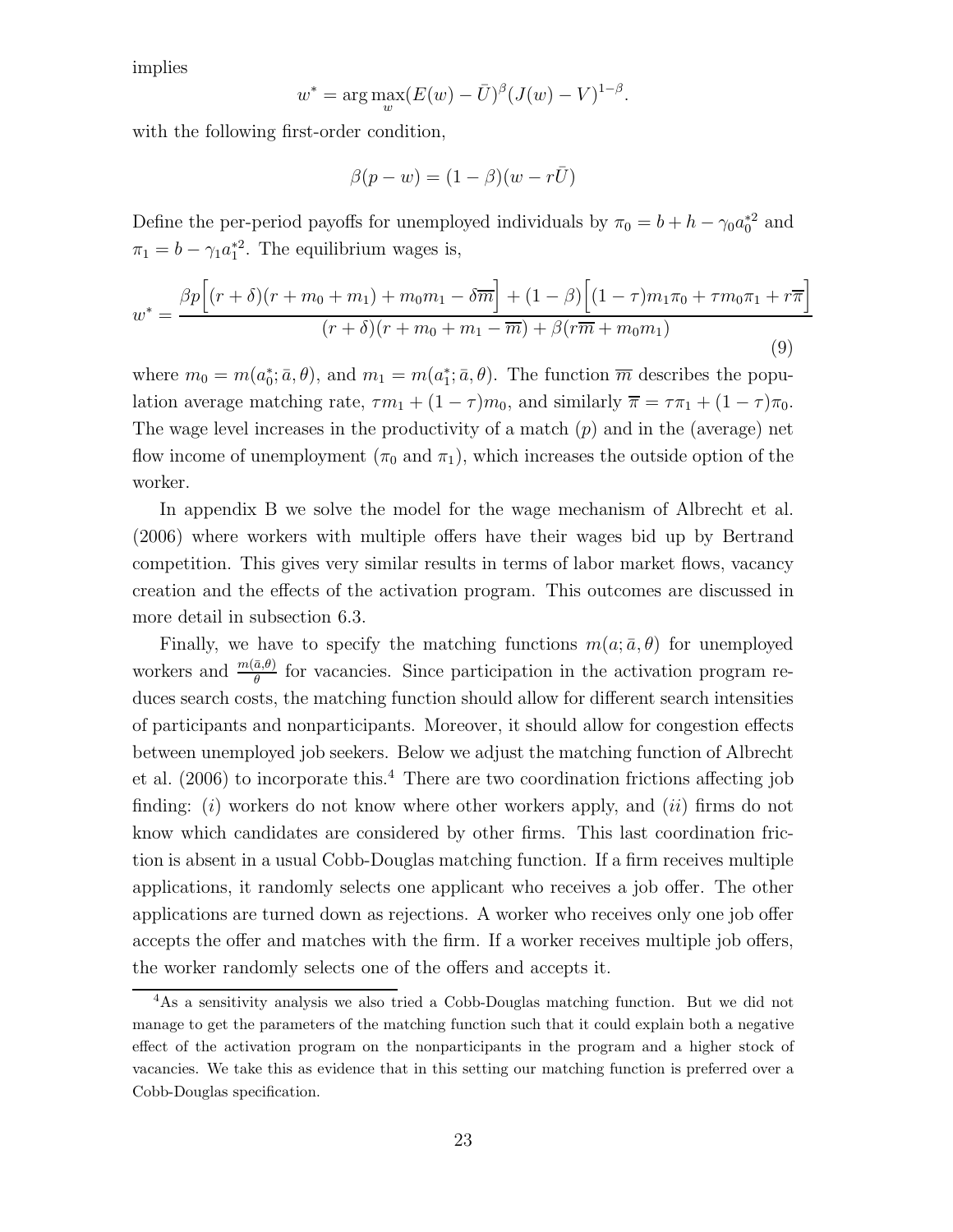The expected number of applications per vacancy is given by

$$
\frac{u(\tau a_1^* + (1 - \tau)a_0^*)}{v} = \frac{\bar{a}}{\theta}
$$

If the number of unemployed workers and the number of vacancies are sufficiently large, then the number of applications that arrive at a specific vacancy is approximately a Poisson random variable with mean  $\bar{a}/\theta$ . For a worker, an application results in a job offer with probability  $\frac{1}{1+i}$ , where i is the number of competitors for that job (which is the number of other applications to the vacancy). This implies that the probability that an application results in a job offer equals

$$
\psi = \sum_{i=0}^{\infty} \frac{1}{1+i} \frac{\exp(-\bar{a}/\theta)(\bar{a}/\theta)^i}{i!} = \frac{\theta}{\bar{a}} \left(1 - \exp\left(-\frac{\bar{a}}{\theta}\right)\right)
$$

The matching probability of a worker who makes a applications is thus given by

$$
m(a; \bar{a}, \theta) = 1 - (1 - \psi)^a = 1 - \left(\frac{\bar{a} - \theta}{\bar{a}} - \frac{\theta}{\bar{a}} \exp\left(-\frac{\bar{a}}{\theta}\right)\right)^a
$$

Once we substitute for a the optimal number of applications  $a_1^*$  and  $a_0^*$ , we obtain the matching rates for the participants and the nonparticipants in the activation program, respectively.

The aggregate matching function is simply  $u\bar{m}$  and it is first increasing in the number of applications per worker and then decreasing. More applications per worker reduce the first coordination problem mentioned above but amplify the second one.

### 5.3 Equilibrium and welfare

In steady state, the inflow into unemployment equals the outflow from unemployment, which gives

$$
\delta(1 - u) = (\tau m(a_1^*; \bar{a}, \theta) + (1 - \tau) m(a_0^*; \bar{a}, \theta))u
$$

The equilibrium unemployment rate is, therefore,

$$
u^* = \frac{\delta}{\delta + \tau m(a_1^*; \bar{a}, \theta) + (1 - \tau)m(a_0^*; \bar{a}, \theta)}\tag{10}
$$

The zero-profit condition for opening vacancies  $V = 0$  implies that the flow value of a filled vacancy equals

$$
J = \frac{p - w^*}{r + \delta}.
$$

Substituting this into the Bellman equation for vacancies (7) gives

$$
\frac{m(\bar{a}, \theta^*)}{\theta^*} = \frac{(r+\delta)c_v}{p-w^*}
$$
\n(11)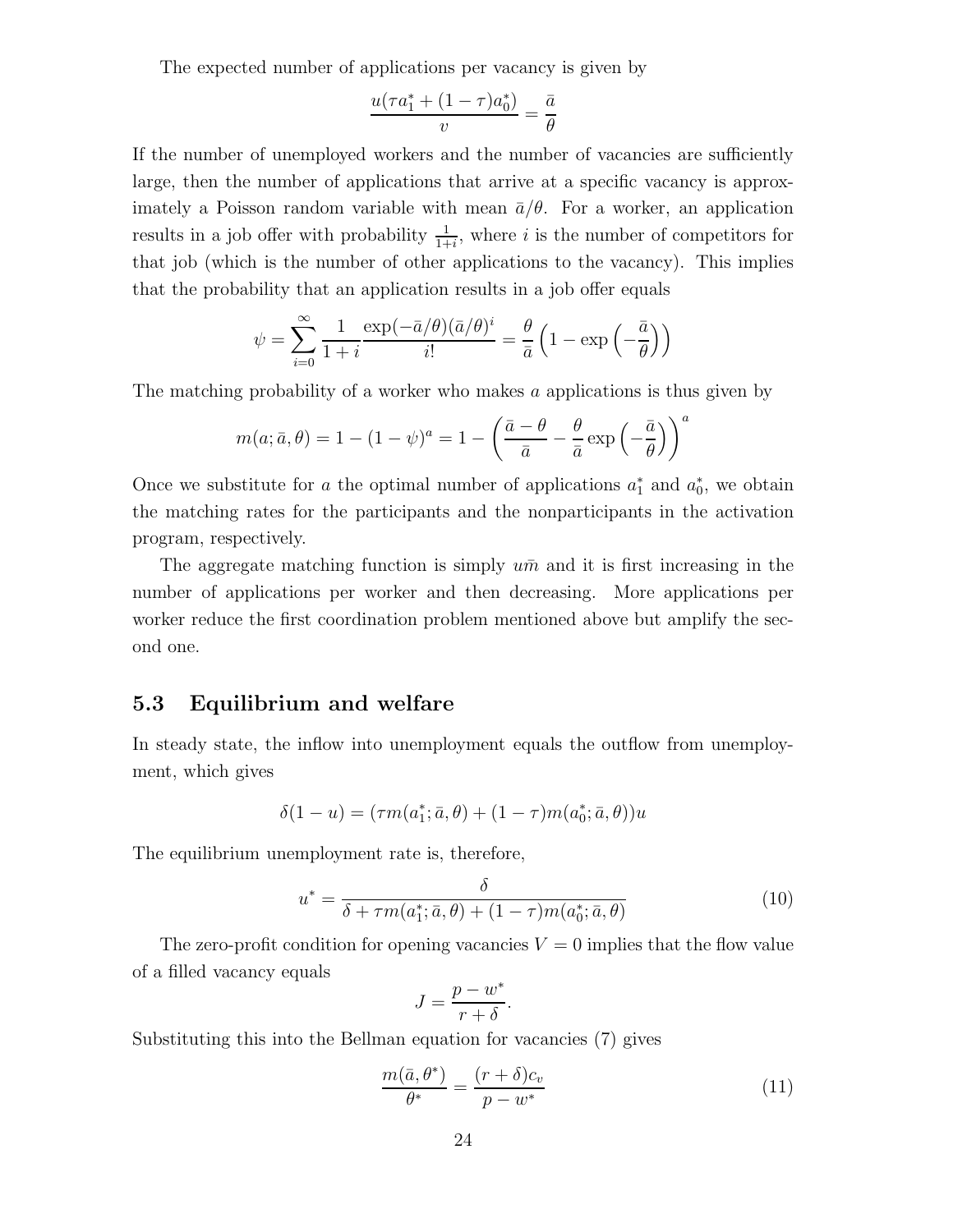The left-hand size is decreasing in  $\theta$  and goes to infinity when  $\theta$  approaches zero. Because wages are increasing in  $\theta$ , the right-hand size is increasing in  $\theta$ . Therefore, there is a unique  $\theta^*$  that satisfies the equilibrium condition in equation (11). We can now define the equilibrium as the tuple  $\{a_0^*, a_1^*, w^*, u^*, \theta^*\}$  that satisfies equations  $(4)$ ,  $(5)$ ,  $(9)$ ,  $(10)$  and  $(11)$ .

Now we have solved the model and have derived conditions for equilibrium, we can use the model for policy simulations. The decision parameter for the policy maker is the intensity  $\tau$  of the activation program. Let  $c_p$  describe the costs of assigning an unemployed worker to the activation program. This is a lump-sum amount paid at the start of participation in the activation program. Besides those costs, a welfare analysis should take account of the productivity of the workforce  $(1-u)p$ , the costs of keeping vacancies open  $vc_v$ , and the time costs of unemployed workers  $(h - \gamma_0 a_0^{*2})$  and  $-\gamma_1 a_1^{*2}$  for nonparticipants and participants respectively. We define welfare as net (of all pecuniary and non-pecuniary cost) output per worker,

$$
W(\tau) = (1 - u)p + u\left((1 - \tau)\frac{h - \gamma_0 a_0^{*2}}{1 + r} + \tau \frac{-\gamma_1 a_1^{*2}}{1 + r}\right) - \delta(1 - u)\tau c_p - vc_v \tag{12}
$$

Note that the welfare function does not include unemployment insurance benefits because those must be paid for and are thus a matter of redistribution. After having estimated the model parameters, we can investigate if the experiment increased welfare, i.e. if  $W(0,3) > W(0)$  and if a large scale role out of the activation program would increase welfare  $W(1) > W(0)$ . The latter program effect is based on the policy relevant treatment effect defined in equation (2). Furthermore, we can compute the welfare-maximizing value for  $\tau$ .

Alternatively, a naive policy maker may be interested in the effect of the program on the government budget. Since  $\delta(1-u)$  describes the inflow into unemployment, total program costs are  $\delta(1-u)\tau c_p$ . The naive policy maker confronts the costs of the program with the total reduction in benefit payments. The total amount of benefit payment equals ub. This implies that the naive policy maker chooses  $\tau$  such that it minimizes the costs of the unemployment insurance program,

$$
C_{UI}(\tau) = ub + \delta(1 - u)\tau c_p \tag{13}
$$

Finally, it is interesting to compare the results of these policy parameters to results from a typical microeconometric evaluation. As discussed in subsection 2.2 most microeconometric evaluations impose SUTVA, and typically compare the costs of a program with the reductions in benefit payments. The reduction in benefit payments is usually estimated from comparing expected benefit durations of participants and nonparticipants (e.g. Eberwein et al. (2002) and Van den Berg and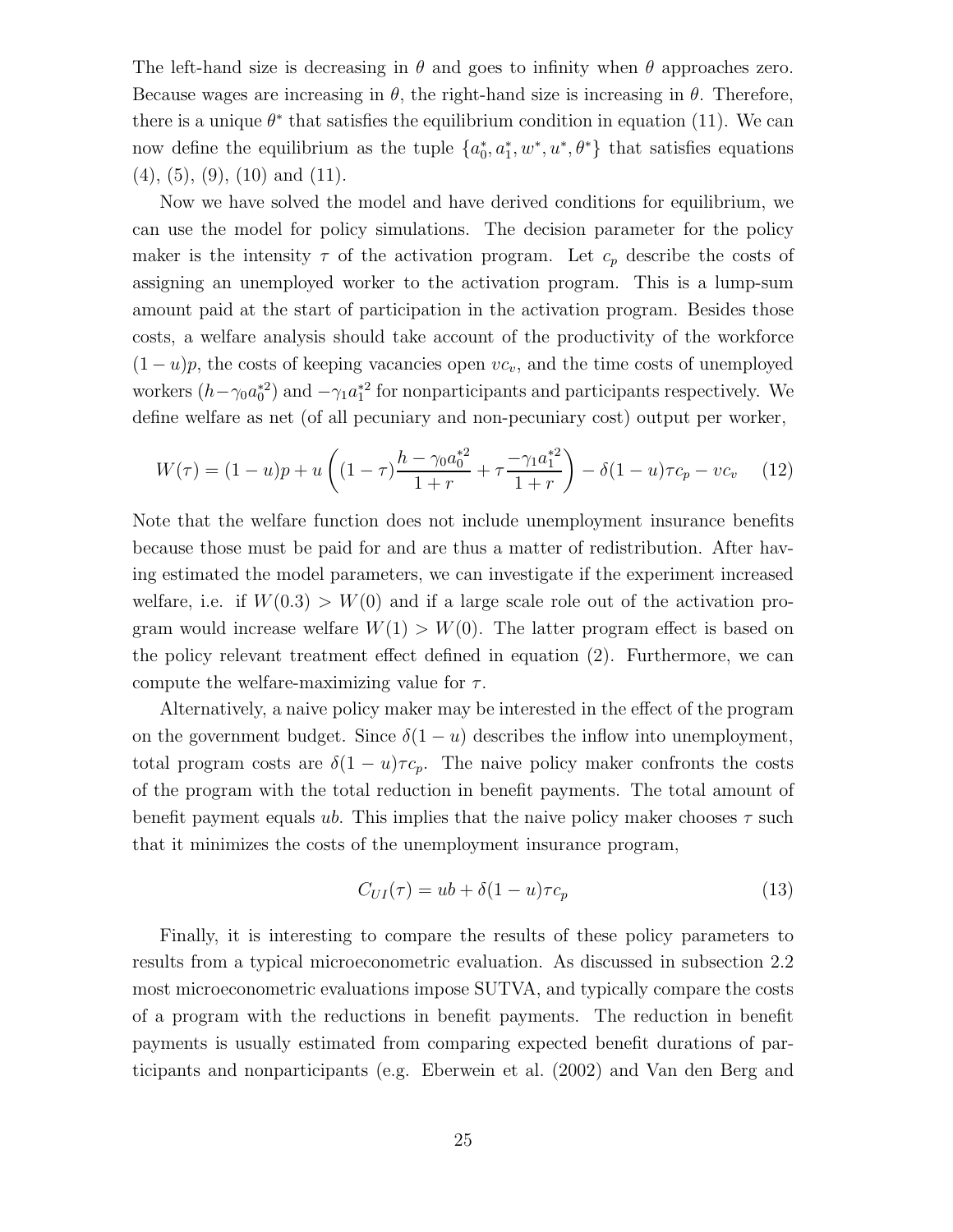Van der Klaauw (2006)),

$$
ME_{\tau=0.3} = \left(b\left(\frac{1}{m(a_1^*; \bar{a}, \theta)} - \frac{1}{m(a_0^*; \bar{a}, \theta)}\right) - c_p\right)
$$
(14)

where  $\frac{1}{m(a_1^*; \bar{a}, \theta)} - \frac{1}{m(a_0^*)}$  $\frac{1}{m(a_0^*,\bar{a},\theta)}$  is the difference in expected unemployment duration between unemployed workers participating and not participating in the activation program. A positive value implies positive returns to the program. This evaluation not only ignores equilibrium effects, but also, for example, foregone leisure of the participants.

# 6 Estimation and evaluation

In this section we first describe the estimation of the equilibrium search model by indirect inference using the treatment effects estimated in section 4 as our auxiliary model (see Smith (1993) and Gourieroux et al. (1993)). Next, we use the estimated model to study the welfare effects of the program and the effects of a large scale implementation. Finally, we provide some sensitivity analyses.

#### 6.1 Parameter values

By the nature of our matching function, the equilibrium search model is in discrete time. The length of a time period is determined by the time it takes for firms to collect and process applications which we set equal to one month. Next, we fix the treatment intensity of the activation program to 0.3 (see the discussion in subsection 2.1). We denote the treatment intensity during the experiment by  $\tau^e$ . In subsection 6.3 we estimate the model for alternative levels of  $\tau^e$ . We set the discount rate equal to ten percent annually, which implies that  $r$  is 0.008. This is smaller than the discount rates used by, for example, Lise et al.  $(2004)$ , Fougère et al.  $(2009)$  and estimated by Frijters and Van der Klaauw (2006). Productivity is normalized to one. The upper panel of Table 5 summarizes the values for the model parameters that we fix a priori.

Next, we use indirect inference to estimate the remaining model parameters. The parameters are determined such that a set of data moments is matched as closely as possible by the corresponding model predictions. The moments that we consider are presented in Table 6. The model should capture the unemployment and vacancy rates from the data, the estimated program effect on the participants and on the nonparticipants, the estimated increase in vacancies due to the experiment, the average matching rate in the experiment counties and finally the fact that unemployment benefits are approximately 65 percent of the wage level. Define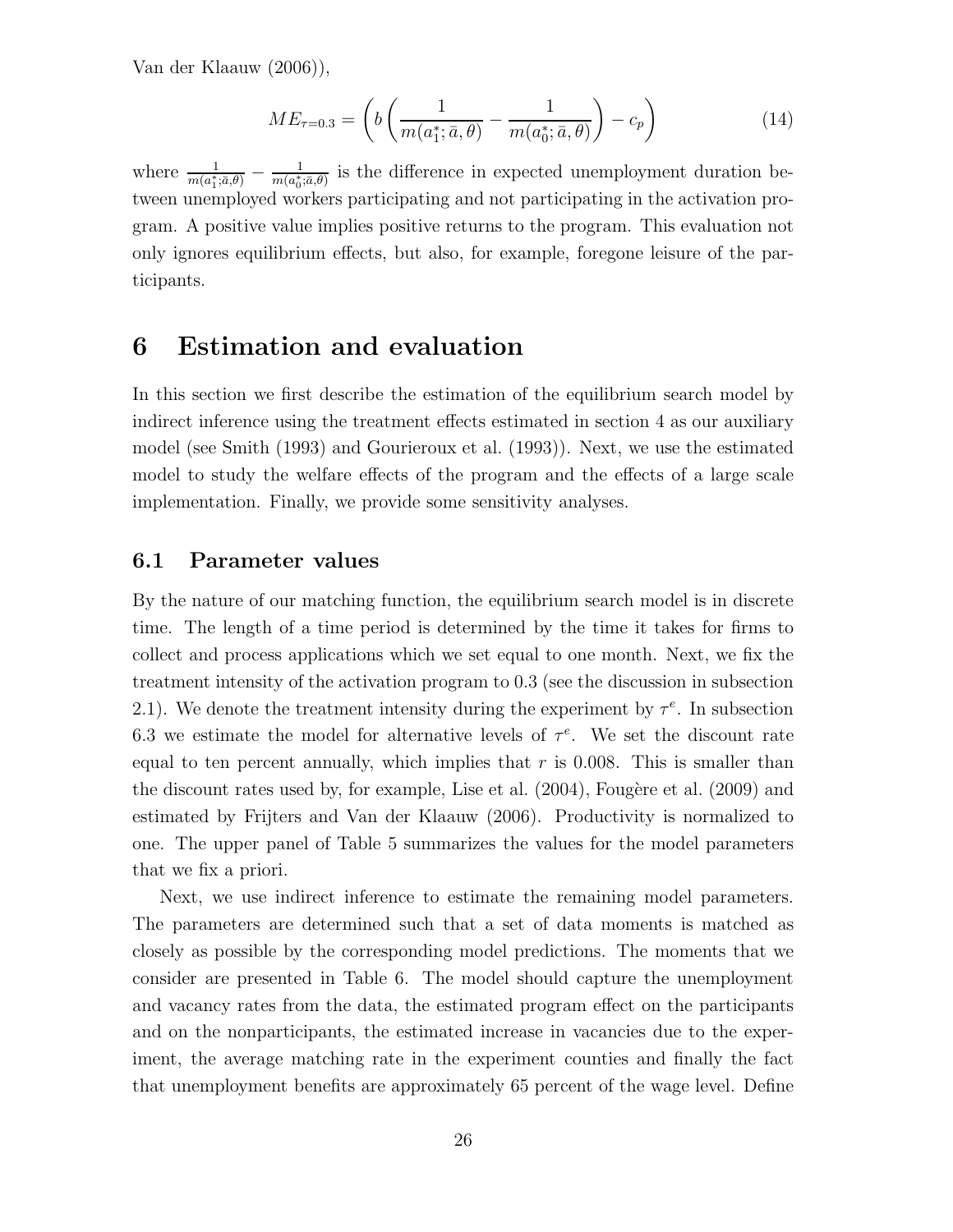#### Table 5: Parameter values.

|                  | <i>Fixed parameter values</i>     |                                                                          |
|------------------|-----------------------------------|--------------------------------------------------------------------------|
| $\tau ^{e}$      | 0.3                               | $30\%$ of the unemployed workers are treated                             |
| $\boldsymbol{r}$ | 0.008                             | annual discount rate equals $10\%$ .                                     |
| $\mathcal{D}$    | $\mathbf{1}$                      | productivity normalized to 1                                             |
|                  |                                   |                                                                          |
|                  | <i>Estimated parameter values</i> |                                                                          |
| $\gamma_0$       | 0.202(0.012)                      | cost of sending an application for nonparticipants                       |
| $\gamma_1$       |                                   | $(0.114)(0.020)$ cost of sending an application for program participants |
| $\hbar$          |                                   | $0.013(0.028)$ value non-market time for nonparticipants                 |
| b                | 0.640(0.008)                      | UI benefits                                                              |
| $\delta$         | 0.011(0.000)                      | job destruction rate                                                     |
| $C_{\eta}$       | 0.820(0.147)                      | per period cost of posting a vacancy                                     |
| $\beta$          | 0.751(0.029)                      | bargaining power                                                         |

Note: Standard errors in parentheses.

 $\xi = (\gamma_0, \gamma_1, h, \delta, c_v, b, \beta)$  as the vector of parameters to be estimated. For given values for  $\xi$  the model can be solved and the set of model predictions can be computed. To obtain estimates for  $\xi$ , we minimize the sum of squared differences between the data moments and the corresponding model predictions over  $\xi$ , where each squared difference is given an appropriate weight based on the variance of the (estimated) data moment.

The estimates for the parameters included in  $\xi$  are presented in the lower panel of Table 5 (standard errors are computed using the delta method). In line with the goal of the activation program, we find that the costs of making job applications are lower for participants than for nonparticipants. The leisure costs of participating in the activation program are over one percent of productivity or almost two percent of the unemployment benefits level. The job destruction rate is slightly over one percent per month, unemployment benefits are 64 percent of productivity, and the bargaining power of workers is 0.75.

### 6.2 Increasing the intensity of the activation program

We now use the model to predict how the program effects depend on the fraction  $\tau$  of the unemployed population participating in the activation program. We are interested in the effects on the matching rates of both participants and nonparticipants, as well as the effects on aggregate unemployment and vacancy rates, wages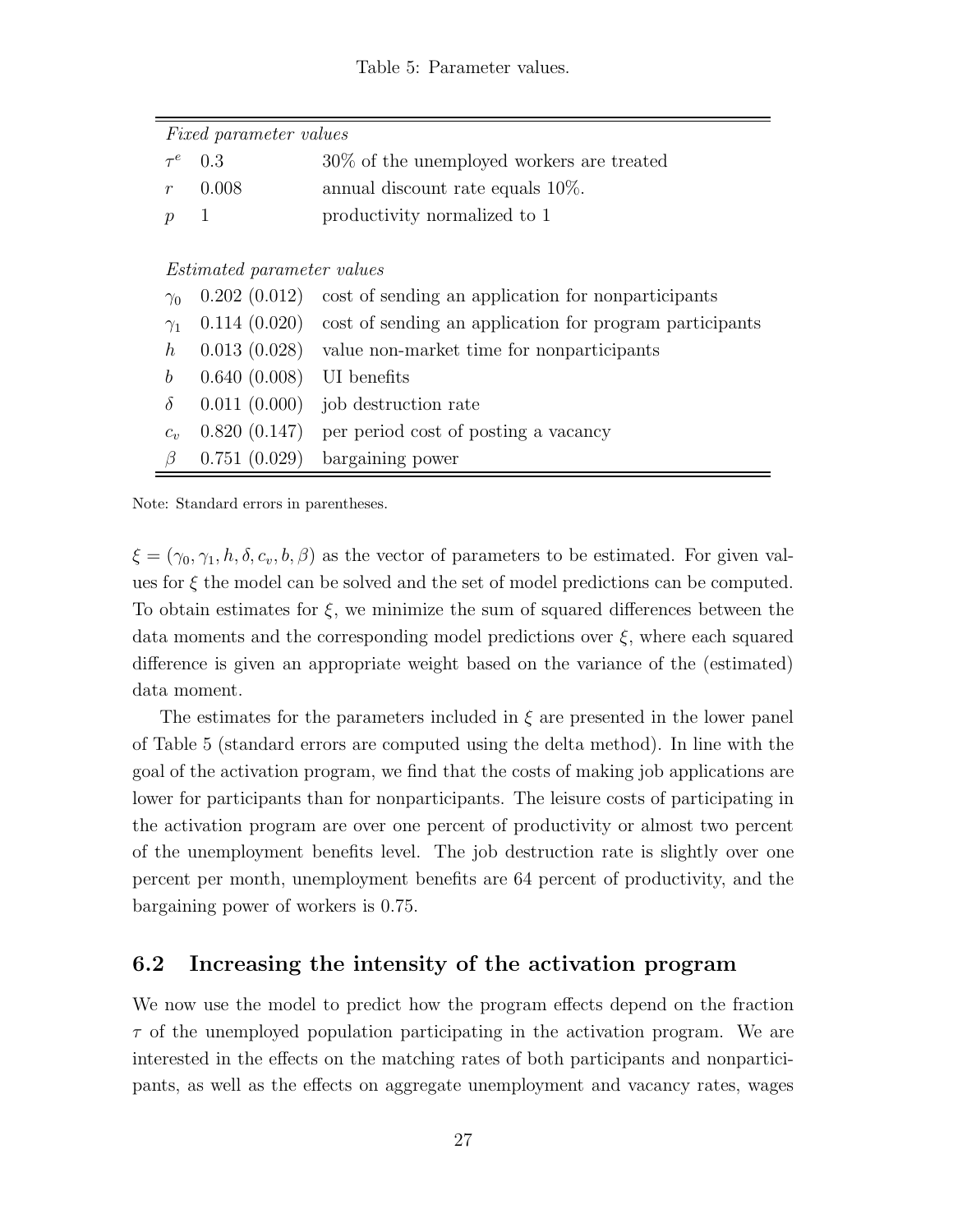|                                   | Data moment | Description                                                                          | Corresponding value model                                                                               |
|-----------------------------------|-------------|--------------------------------------------------------------------------------------|---------------------------------------------------------------------------------------------------------|
| Unemployment rate                 | $5.0\%$     | Unemployment rate Storstrøm $u^* \tau = \tau^e$                                      |                                                                                                         |
|                                   |             | and South Jutland during the ex-                                                     |                                                                                                         |
|                                   |             | periment (see Table 1)                                                               |                                                                                                         |
| Program effect on log vacancies   | 0.081       | Estimated percentage effect on $\frac{(v^* \tau=\tau^e)-(v^* \tau=0)}{(v^* \tau=0)}$ |                                                                                                         |
|                                   |             | vacancies 5-6 months after the                                                       |                                                                                                         |
|                                   |             | beginning of the experiment (see                                                     |                                                                                                         |
|                                   |             | Table 4)                                                                             |                                                                                                         |
| Program effect on participants    | 0.070       | Estimated effect (see Table 3)                                                       | $[1-(1-(m_1)\tau=\tau^e))^3]-[1-(1-(m_0)\tau=0))^3]$                                                    |
| Program effect on nonparticipants | $-0.027$    |                                                                                      | Estimated effect (see Table 3) $[1 - (1 - (m_0)\tau = \tau^e))^3] - [1 - (1 - (m_0)\tau = 0))^3]$       |
| Outflow rate after three months   | 0.51        |                                                                                      | Fraction of unemployed in $1 - \tau(1 - (m_1 \tau = \tau^e))^3 - (1 - \tau)(1 - (m_0 \tau = \tau^e))^3$ |
|                                   |             | Storstrøm and South Jutland                                                          |                                                                                                         |
|                                   |             | that<br>leaves<br>unemployment                                                       |                                                                                                         |
|                                   |             | within three months (see Figure                                                      |                                                                                                         |
|                                   |             | 3)                                                                                   |                                                                                                         |
| Vacancy rate                      | 0.01        | Approximation of the number $v^* \tau = 0.3$                                         |                                                                                                         |
|                                   |             | of vacancies as a percentage of                                                      |                                                                                                         |
|                                   |             | the labor force in Storstrøm and                                                     |                                                                                                         |
|                                   |             | South Jutland                                                                        |                                                                                                         |
| Replacement rate                  | 0.65        | Unemployment benefits are 65\% $\frac{b}{m^*} \tau = \tau^e$                         |                                                                                                         |
|                                   |             | of the wage level                                                                    |                                                                                                         |

Table 6: Moment conditions.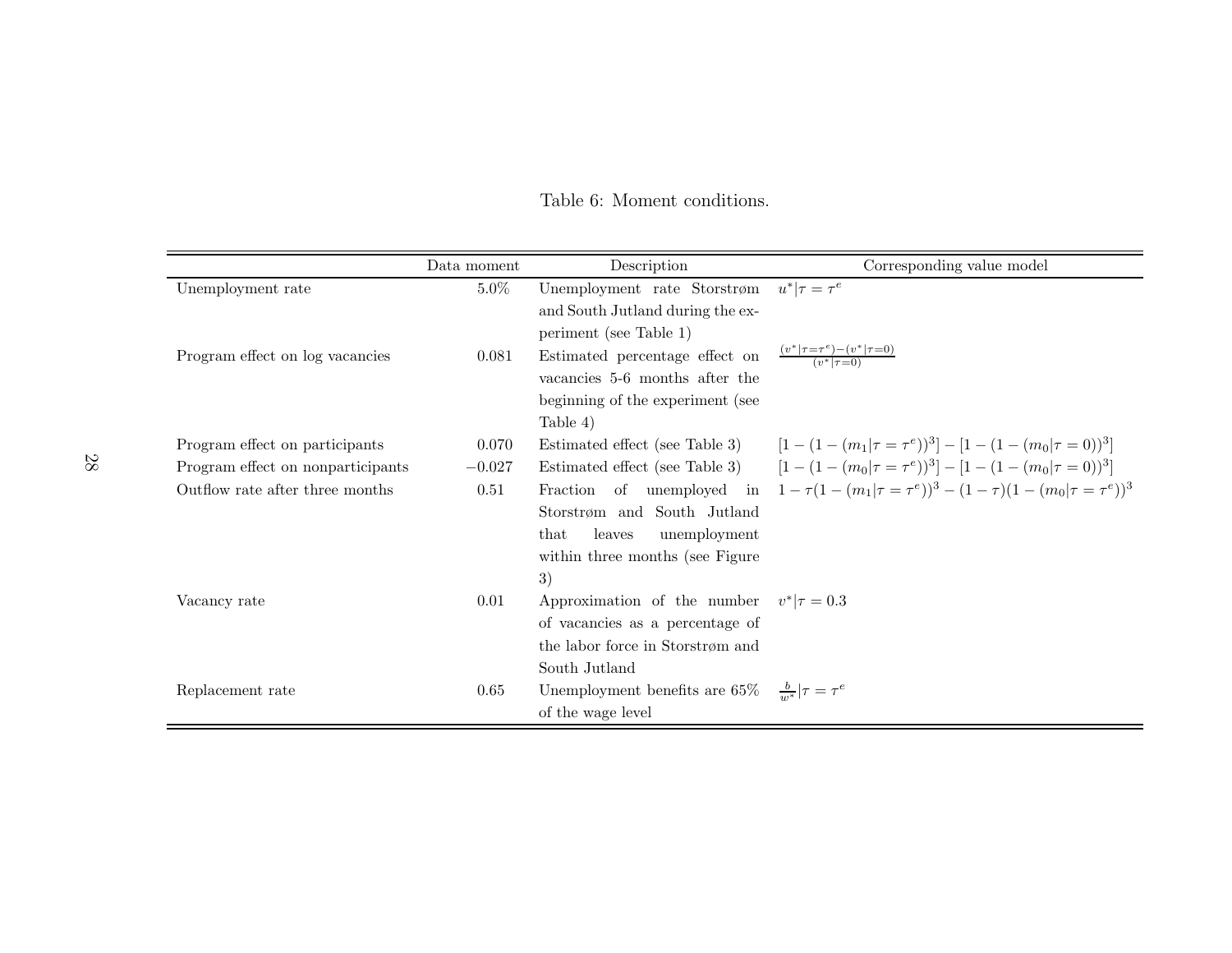|                                                     |               |       | $\tau = 0$ $\tau = 0.3$ $\tau = 0.5$ $\tau = 1$ |       |
|-----------------------------------------------------|---------------|-------|-------------------------------------------------|-------|
| $m(a_0^*; \bar{a}, \theta)$ (Data)                  | $0.182$ 0.169 |       |                                                 |       |
| $m(a_0^*; \bar{a}, \theta)$ (Simulated) 0.205 0.191 |               |       | 0.182                                           | 0.160 |
| $m(a_1^*; \bar{a}, \theta)$ (Data)                  |               | 0.238 |                                                 |       |
| $m(a_1^*; \bar{a}, \theta)$ (Simulated) 0.261 0.245 |               |       | 0.234                                           | 0.208 |

Table 7: Empirical and simulated matching rates.

Note:  $m_n|\tau = 1$  and  $m_t|\tau = 0$  do not exist in reality, but the model can still predict these values.

and welfare.

We simulate the model for a gradually increasing fraction of program participants  $\tau$  in the unemployed population. The results are shown in Figure 5. The graph on the top-left shows that the unemployment rate decreases in  $\tau$  until about 70 percent of the unemployed workers participate in the program. In this part the unemployment rate decreases because due to the increased search effort it is less likely that vacancies receive no applications. Once the program intensity exceeds 70 percent the unemployment rate increases again, which is the result of dominating congestion effects (multiple firms make a job offer to the same unemployed worker). Compared to not assigning any unemployed worker to the activation program, the unemployment rate decreases by slightly over 0.08 percentage point when the program intensity is 70 percent and almost 0.07 percentage point in case all unemployed workers participate. The latter corresponds to about 1.4 percent reduction in the number of unemployed workers.

The graph on the top-right shows the matching rates for program participants and nonparticipants. Because participants in the activation program send out more applications than nonparticipants, they always have a higher matching rate. The difference in matching rates remains similar for different values of  $\tau$  and shows that participants are about 5 percentage point more likely to find a job within a given month. The matching rates of both participants and nonparticipants decrease monotonically, but the aggregate matching rate only marginally increases until  $\tau =$ 0.1. For a program intensity of 30 percent, participants have a 28 percent higher matching rate than nonparticipants, but we return to this below.

In Table 7 we compare the simulated matching rates to the empirical matching rates in the experiment counties. The matching rate at  $\tau = 0$  is the counterfactual which we calculate based on the spillover effect estimate from the linear model (see Table 3). It shows that the model somewhat overestimates the matching rates of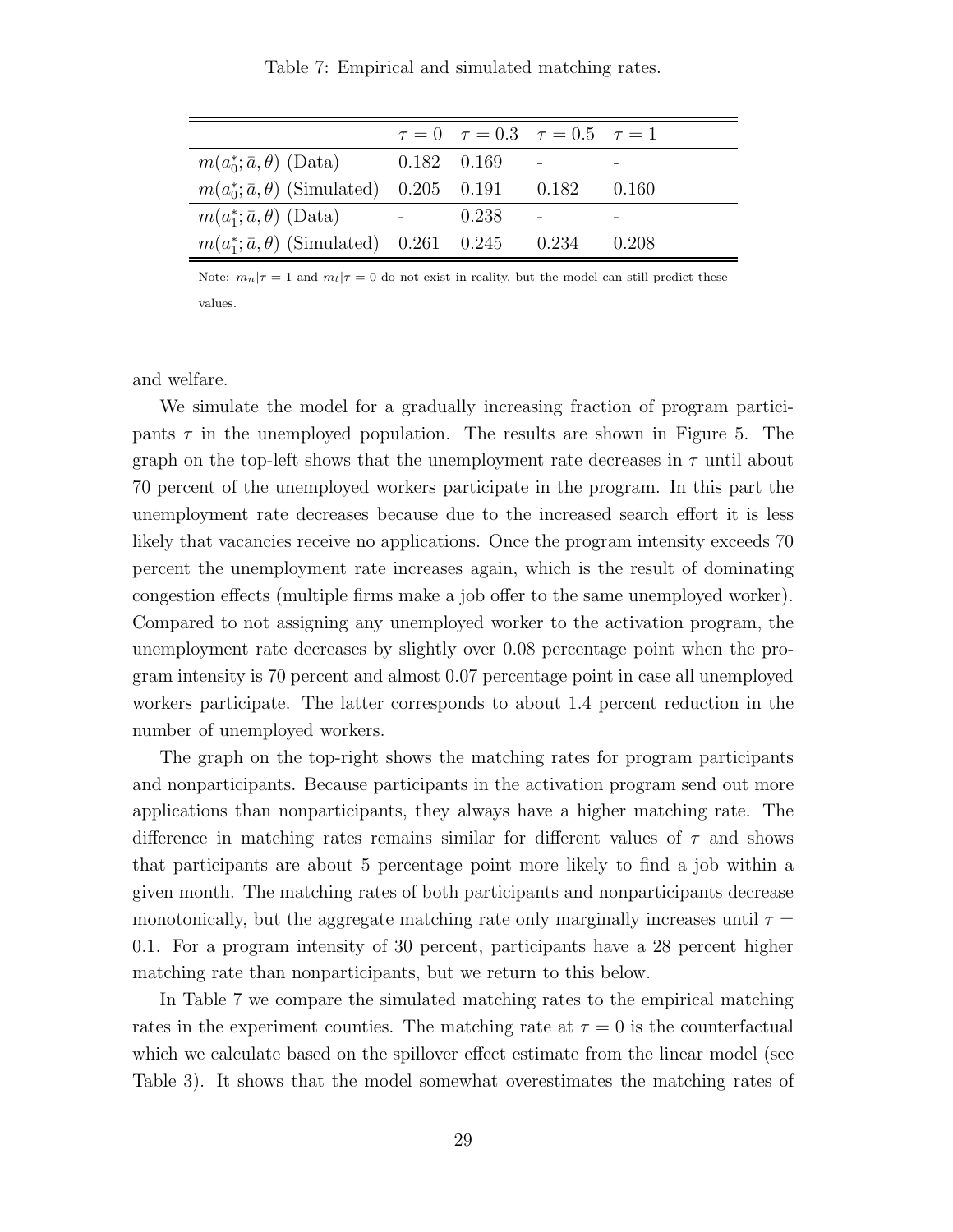

Figure 5: Simulation results baseline model.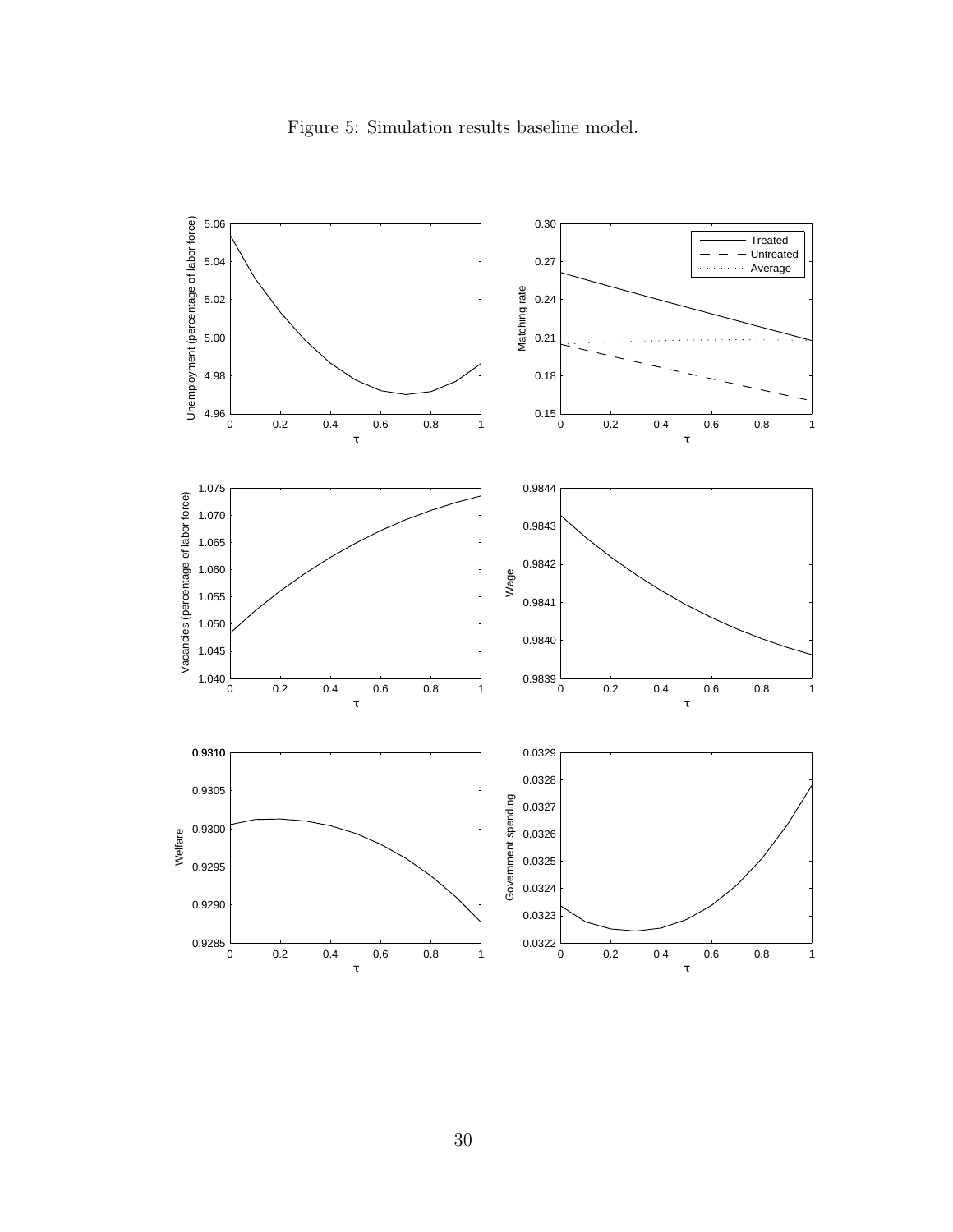both the participants and the nonparticipants. The model fits the difference in matching rates either for nonparticipants when increasing the program intensity from zero to 30 percent and the difference between participants and nonparticipants at  $\tau = 0.3$  quite well.

We can relate the simulated matching rates presented in Table 7 to the treatment effects presented in subsection 2.2. The evaluation of the randomized experiment estimates a treatment effect on the matching rates equal to  $0.245 - 0.191 = 0.054$ , which is  $E[m(a_1^*; \bar{a}, \theta)|\tau = 0.3] - E[m(a_0^*; \bar{a}, \theta)|\tau = 0.3]$ . However, as we mentioned before the policy relevant treatment effect is  $E[m(a_1^*; \bar{a}, \theta)|\tau = 1] - E[m(a_0^*; \bar{a}, \theta)|\tau =$ 0, which is  $0.208 - 0.205 = 0.003$ . The policy relevant treatment effect is thus substantially smaller than the outcome of a microeconometric evaluation.

The graph on the left in the middle shows that vacancies monotonically increase in the intensity of the activation program. A large scale role out increases the total number of vacancies in the economy by about 2.4 percent. The increase is not only a response to increased search effort of unemployed workers, but there is also a stick effect. The activation program reduces the value of leisure of unemployed workers, which reduces (reservation) wages and this increases labor demand. The reduced wage level is shown in the graph on the right in the middle. The reduction in wages is, however, only very small. Without the activation program wages are about 98.5 percent of productivity. When all unemployed workers participate in the activation program wages are reduced with only 0.03 percent.

Our estimated model allows for different types of cost-benefit analyses, which are described in subsection 5.3. First in equation (12) we defined welfare as a function of  $\tau$ . This is plotted in the bottom-left graph of Figure 5. Despite the fact that the unemployment rate decreases until  $\tau = 0.8$ , welfare only increases until  $\tau = 0.2$ . A large scale role out of the program reduces welfare, although only with 0.13 percent. The reasons for the decline in welfare are that the increased vacancy costs, the program costs and the additional congestion exceed the benefits of the reduced unemployment rate.

Second we consider the total government expenditures on unemployment benefits. This only takes into account spendings on unemployment benefits and the costs of the activation program (see equation (13)). This is shown in the bottom-right graph. Government spendings first decline until about 30 percent of the unemployed workers participate in the activation program and then increase. A large scale role out of the activation program actually increases total government spendings on the unemployment benefits program despite that it reduces the unemployment rate.

Finally, microeconometric evaluations often ignore equilibrium effects. Equation (14)) shows the cost-benefit analysis often performed based on microeconometric evaluation. It simply compares costs of the program with the difference in total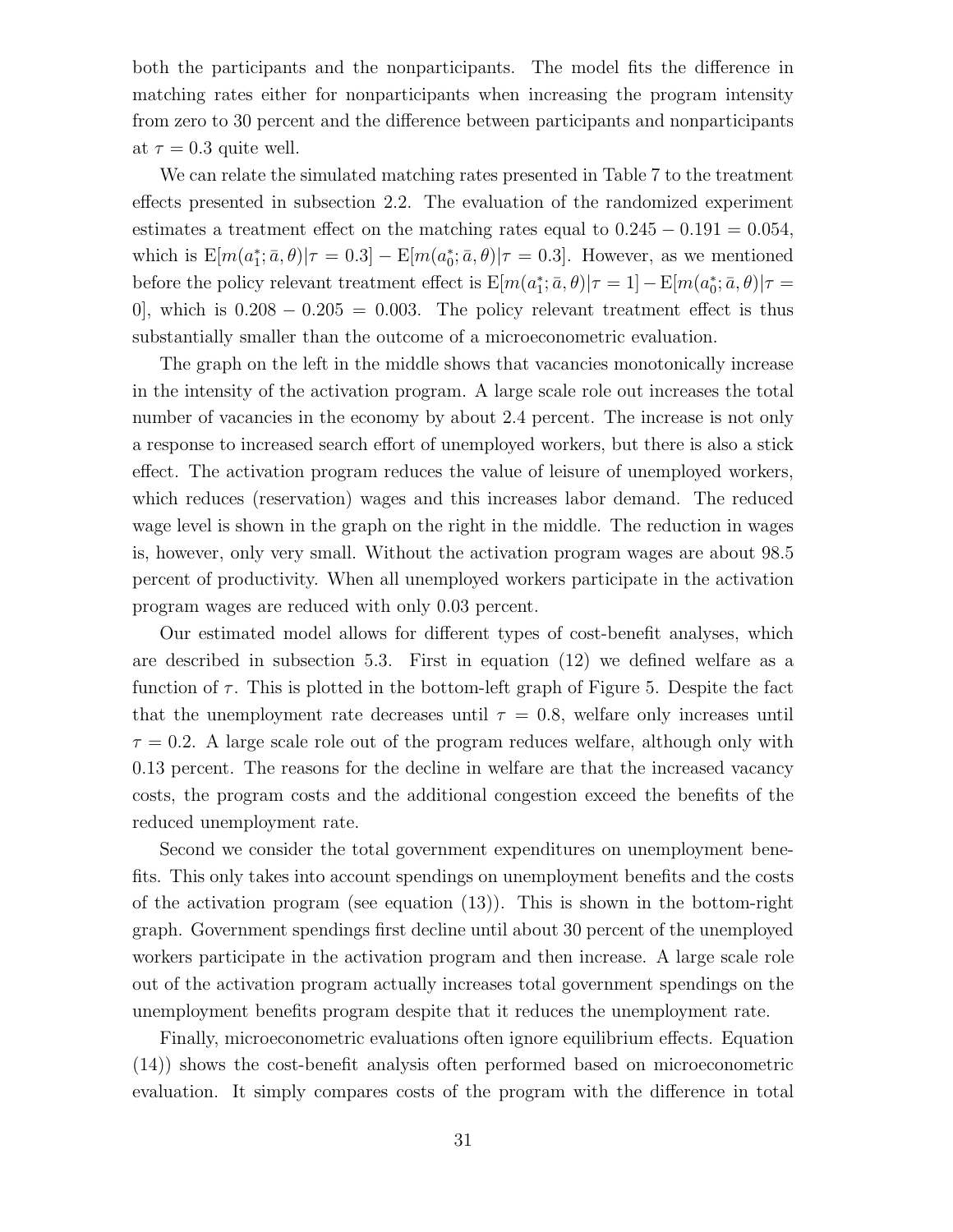benefits payments between participants and nonparticipants in the program. The costs of the program  $(c_p)$  are 2122 DKK, while the change in average unemployment duration is 0.42 months. Average monthly benefit payments are 14800 DKK. The gain for the government budget is, therefore, 4094 DKK for each participant in the activation program. This microeconometric evaluation thus erroneously provides a positive assessment of the activation program.

The main conclusions from the analysis above is that even though matching rates of participants and nonparticipants are significantly different, the aggregate matching rate does not change with the intensity of the activation program. As a result, the program effects are not very positive if we take account of the equilibrium effects. The unemployment rate is minimized at a program intensity of  $\tau = 0.7$ , while welfare is maximized at  $\tau = 0.2$ . These conclusions do not concur with the results from a standard microeconometric evaluation that typically ignores equilibrium effects.

#### 6.3 Robustness checks

In this subsection we address the robustness of our empirical results. We focus on modeling choices in the equilibrium search model. We made three major assumptions. First, our matching function is of the urnball rather than the more commonly used Cobb-Douglas type. Second, wages are determined by Nash bargaining. Third, the treatment intensity of 30% is based on a steady state assumption. Below, we subsequently discuss alternatives to those assumptions.

#### 6.3.1 The matching function

Our urnball matching function with multiple applications and without full recall has the property that if average search intensity is sufficiently high a further increase in the number of applications reduces the matching rate. This captures the idea that a firm can fail to hire because it looses all its candidates to other firms. However, our results are not driven by this feature. It turns out that for the search effort we observe in our model the aggregate matching rate is still monotonically increasing in the treatment intensity (also because the vacancy supply increases in  $\tau$ ). This is illustrated in Figure 5. The negative welfare effects are, therefore, caused by the decreasing marginal returns of search effort.

We also estimated our model with a Cobb-Douglas matching function. The fit is not as good as for our preferred urnball model. It turns out that in order to match the observed increase in vacancies the negative treatment effect on the nonparticipants is sacrificed. Nevertheless, we feel that it is important to also investigate the effects of a large scale role out with a matching function where the average matching rate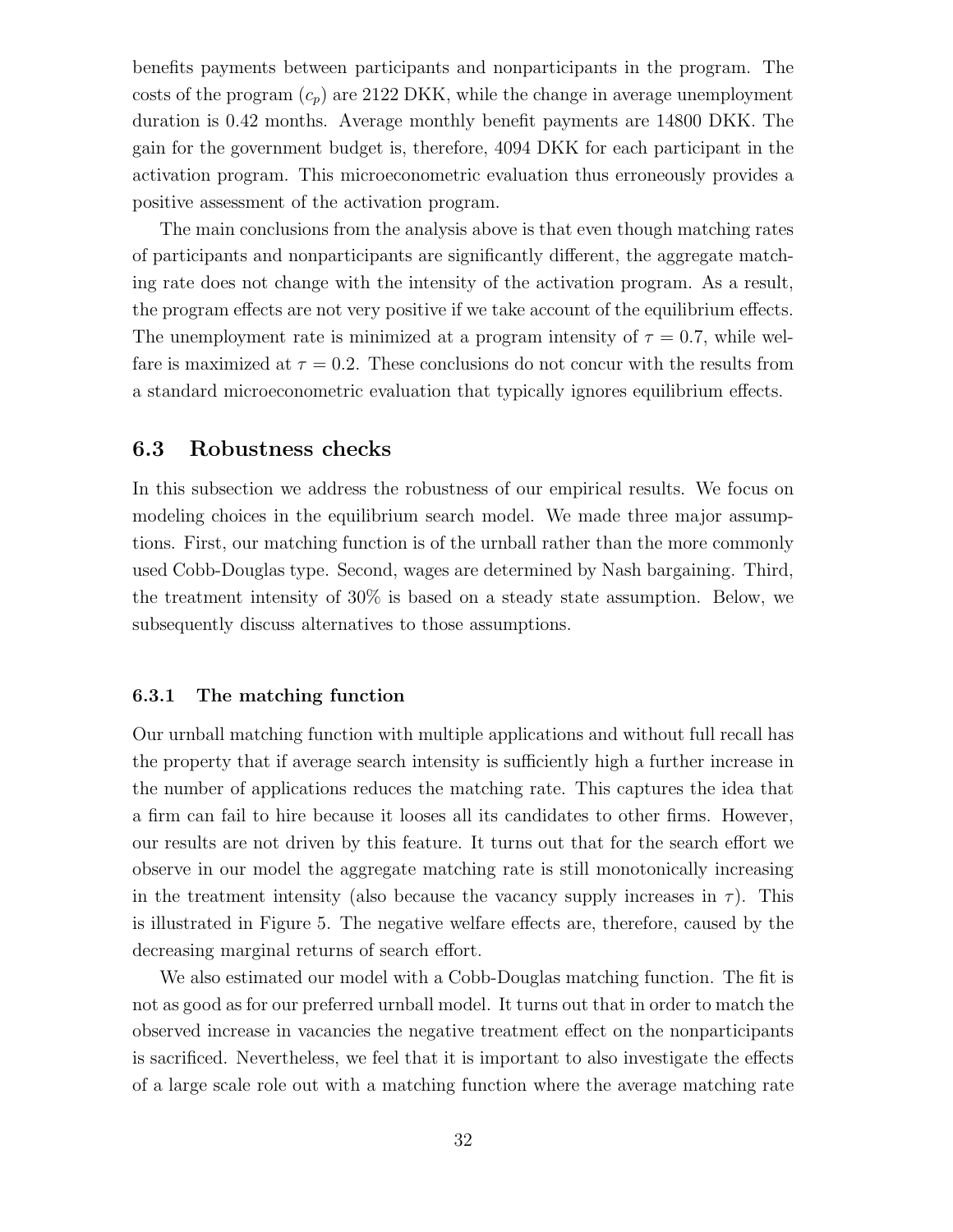is monotonically increasing in the average search intensity. But also in the Cobb Douglas case, the marginal returns of an increase in search intensity is also decreasing in  $\tau$ . For this case, we also find negative welfare effects. When moving from a labor market without the activation program to a large scale role out aggregate welfare reduces from 0.918 to 0.915. Finally, if the activation program would be to match unemployed workers to the right jobs rather than increasing search intensity, the welfare effects could be positive. However, in that case there would be no negative congestion effects of the activation program on the nonparticipants.

#### 6.3.2 The wage mechanism

In our baseline model we assumed that wages are determined by Nash bargaining. In subsection 5.2 we briefly mentioned ex post Bertrand competition as alternative wage setting mechanism. Below we briefly discuss the results from Bertrand competition (see Albrecht et al. (2006)) and we find qualitatively similar results. In Bertrand competition workers with one offer receive their reservation wage or the minimum wage while workers with multiple offers receive the full match surplus. This has the theoretical advantage that it endogenizes the bargaining power which reduces the number of parameters to estimate with one. In appendix B we give a more detailed discussion of the equilibrium search model with Bertrand competition. Table 8 presents the parameter estimates.

Table 8: Parameter estimates for the model with Betrand competition.

|                  | <i>Fixed parameter values</i>     |                                                                     |  |  |  |  |  |  |
|------------------|-----------------------------------|---------------------------------------------------------------------|--|--|--|--|--|--|
| $\tau ^{e}$      | 0.3                               | $30\%$ of the unemployed workers are treated                        |  |  |  |  |  |  |
| $\mathcal{r}$    | 0.008                             | annual discount rate equals $10\%$                                  |  |  |  |  |  |  |
| $\mathcal{p}$    | 1                                 | productivity normalized to 1                                        |  |  |  |  |  |  |
|                  |                                   |                                                                     |  |  |  |  |  |  |
|                  | <i>Estimated parameter values</i> |                                                                     |  |  |  |  |  |  |
| $\gamma_0$       | 0.036(0.023)                      | cost of sending an application for untreated workers                |  |  |  |  |  |  |
| $\gamma_1$       |                                   | $(0.139)(0.019)$ cost of sending an application for treated workers |  |  |  |  |  |  |
| $\hbar$          |                                   | $(0.257)(0.025)$ value non-market time for untreated unemployed     |  |  |  |  |  |  |
| $\boldsymbol{b}$ | 0.628(0.044)                      | UI benefits                                                         |  |  |  |  |  |  |
| $\delta$         |                                   | $0.011(0.001)$ job destruction rate                                 |  |  |  |  |  |  |
| $C_{\eta}$       |                                   | $2.897(1.725)$ per period cost of posting a vacancy                 |  |  |  |  |  |  |

We also simulate this estimated model for different values of  $\tau$ . The simulation results are presented in Figure 6. This model also matches the data and empirical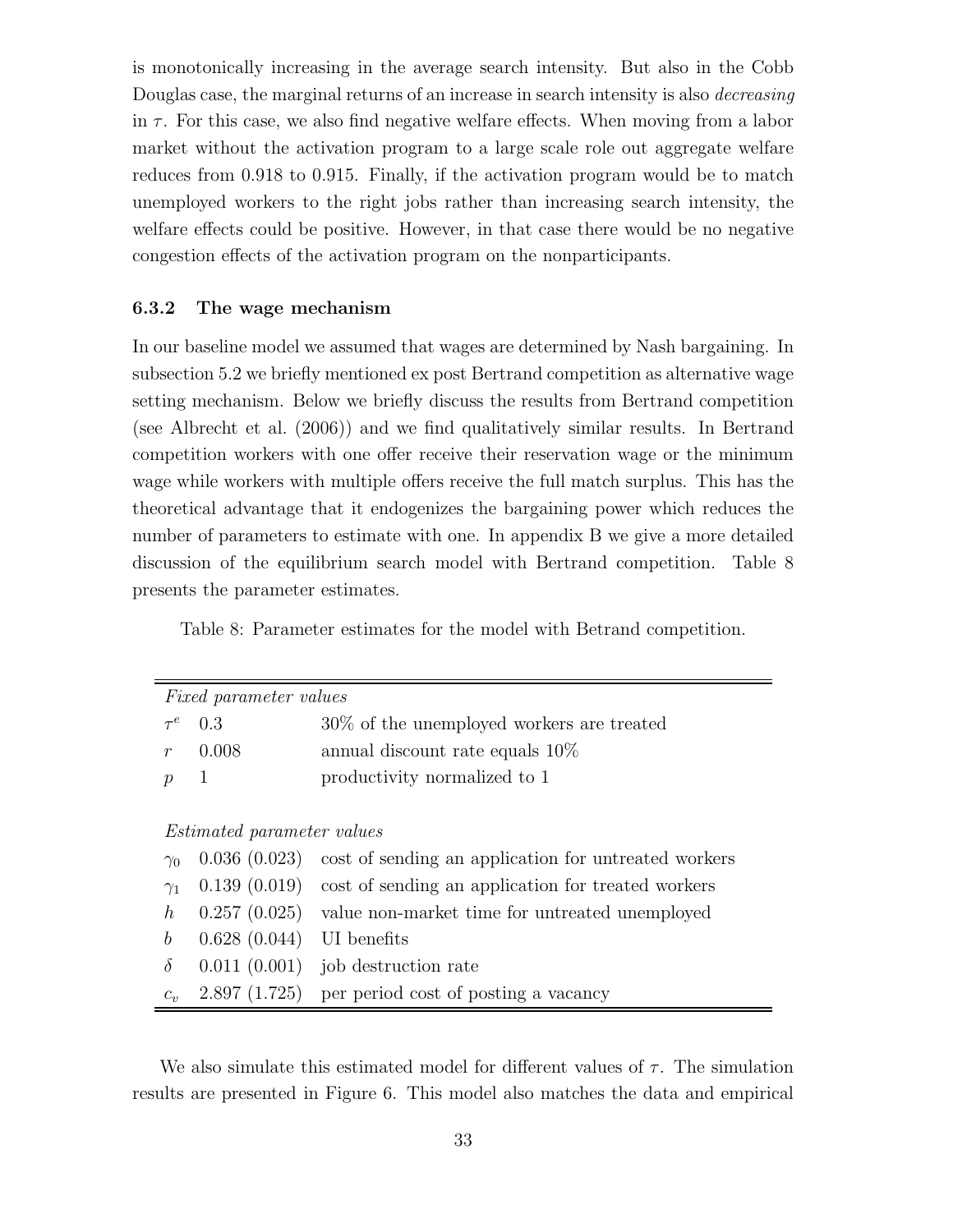findings very well. Unemployment decreases slightly more if  $\tau$  is increased than in the model with Nash bargaining. Also we find that the activation program now strongly increases the average matching rate (which confirms that our results are not driven by the fact that the urnball matching function is locally decreasing in the average number of applications). Again, we find that the vacancy rate increases in the treatment intensity and wages fall. The key difference with the model with Nash bargaining is that in case of Bertrand competition overall government spendings decline in  $\tau$ , but also welfare decreases monotonically in the treatment intensity  $\tau$ .

#### 6.3.3 Treatment intensity

We estimated the equilibrium search model under the assumption that about 30 percent of the unemployed workers were participating in the activation program towards the end of the experiment period ( $\tau^e = 0.3$ ). The choice of this parameter was motivated by a steady state assumption of a constant inflow and that each week about 5 percent of the unemployed workers find work. Both assumptions might be violated. First, the exit rate from unemployment shows negative duration dependence. If we take into account that the exit rate declines during the spell of unemployment, the fraction of program participants among the stock of unemployed workers reduces to about 26 percent. Furthermore, recall from section 3 that the inflow into unemployment was higher in the pre-experiment year than in the experiment year. If we take this decline in inflow rate into account, the intensity of the activation program at the end of the experiment period is about 21 percent. Fixing  $\tau^e$  at about 0.2 assumes that workers with a longer elapsed unemployment duration search as intensively for work as recently unemployed workers. Below, we show that if the actual treatment intensity was lower than 0.3, this implies that the observed negative program effects on the nonparticipants must be the result of even larger congestion effects. Consequently, welfare decreases faster in simulations where  $\tau$  is increased.

We present the simulation results from these models in Figure 7 together with the simulation results from the baseline model ( $\tau^e = 0.3$ ). In the figure we show the unemployment rate and the welfare. To make the different estimates comparable, we normalize welfare to 1 in case no unemployed worker enters the activation program. The most important result is that a lower value of  $\tau^e$  aggravates the negative effect of the activation program on the unemployment rate and welfare. Finally, negative welfare effects are not an artifact of the structure of the model. Only if we would in the estimation use a (unrealistically large) values of  $\tau^e \geq 0.4$  for the program intensity, the model predicts small congestion effects and positive welfare effects. This shows that the model is sufficiently flexible to capture both positive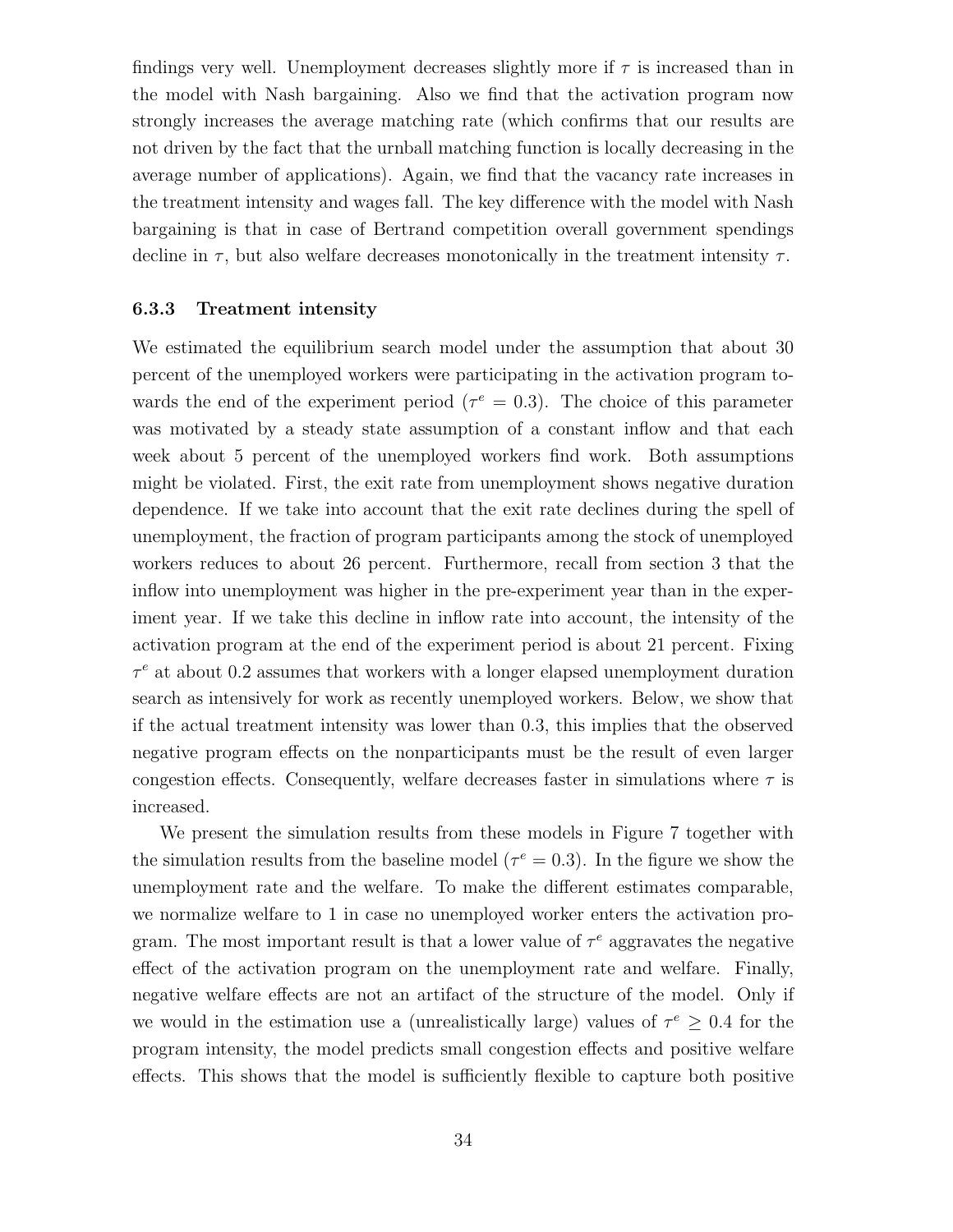

Figure 6: Simulation results due to changes in  $\tau$  with Bertrand wages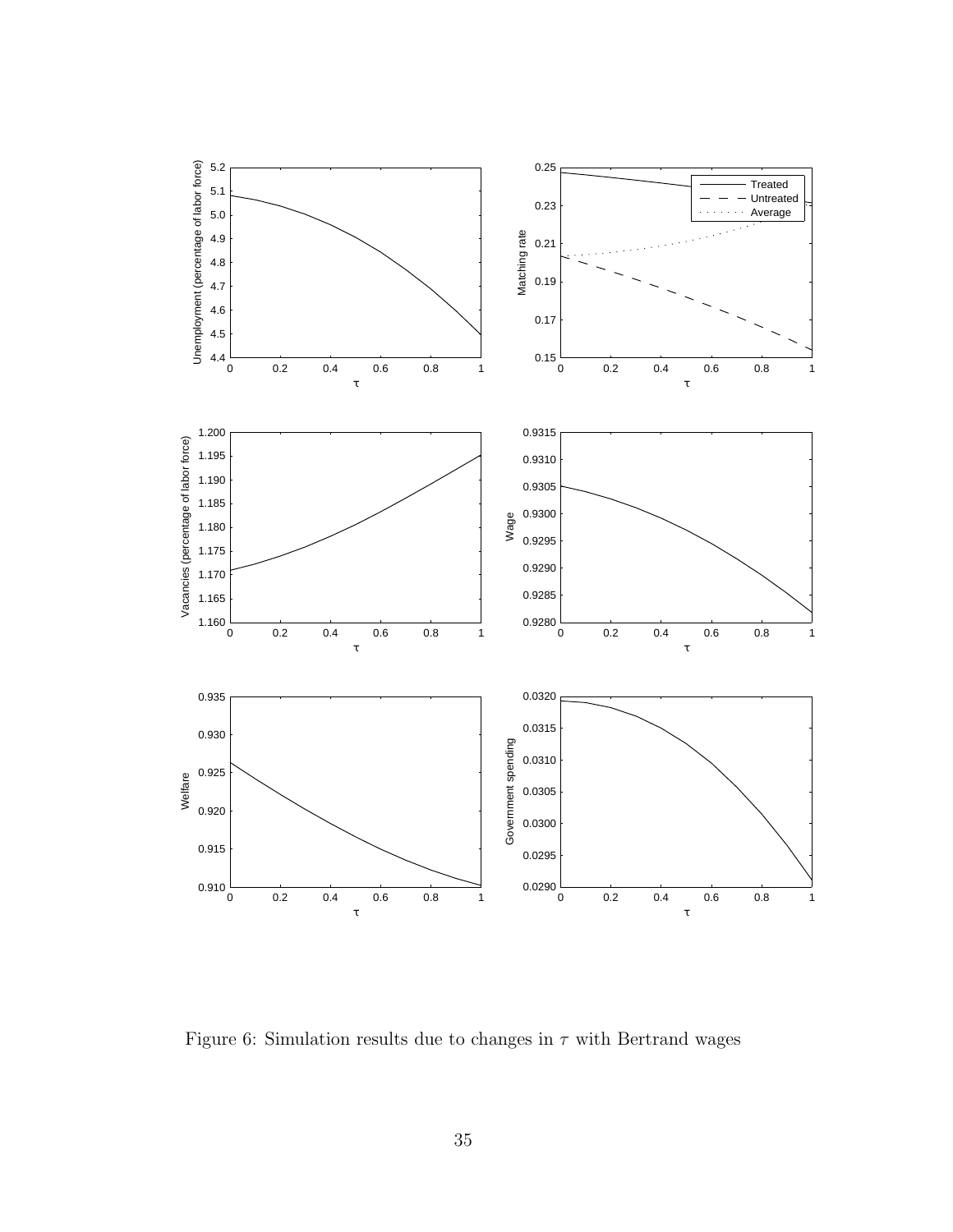

Figure 7: Simulation results from estimations using different values of  $\tau^e$ 

and negative welfare effects.

# 7 Conclusion

In this paper we investigate the existence and magnitude of equilibrium effects of an activation program for unemployed workers. Using data from a randomized experiment we find evidence that the job finding rate of nonparticipants decreased due to the experiment. This implies that simply comparing unemployment durations of participants and nonparticipants overestimates the effects of the activation program. To find the policy relevant treatment effect, we estimate an equilibrium search model. The model fits the data well. Using this estimated model, we can simulate the effects of increasing the number of participants in the activation program and eventually a large scale role out. The simulation experiments show that, despite the decline in the unemployment rate due to the activation program, a large scale role out reduces welfare. The latter is the consequence of increased government spendings on the activation program and more congestion on the labor market which also increases vacancy costs, without increasing the aggregate job finding rate. This implies that the results from our equilibrium analysis do not concur with those form a standard microeconometric evaluation. Our main results are robust against alternative specifications of the equilibrium search model.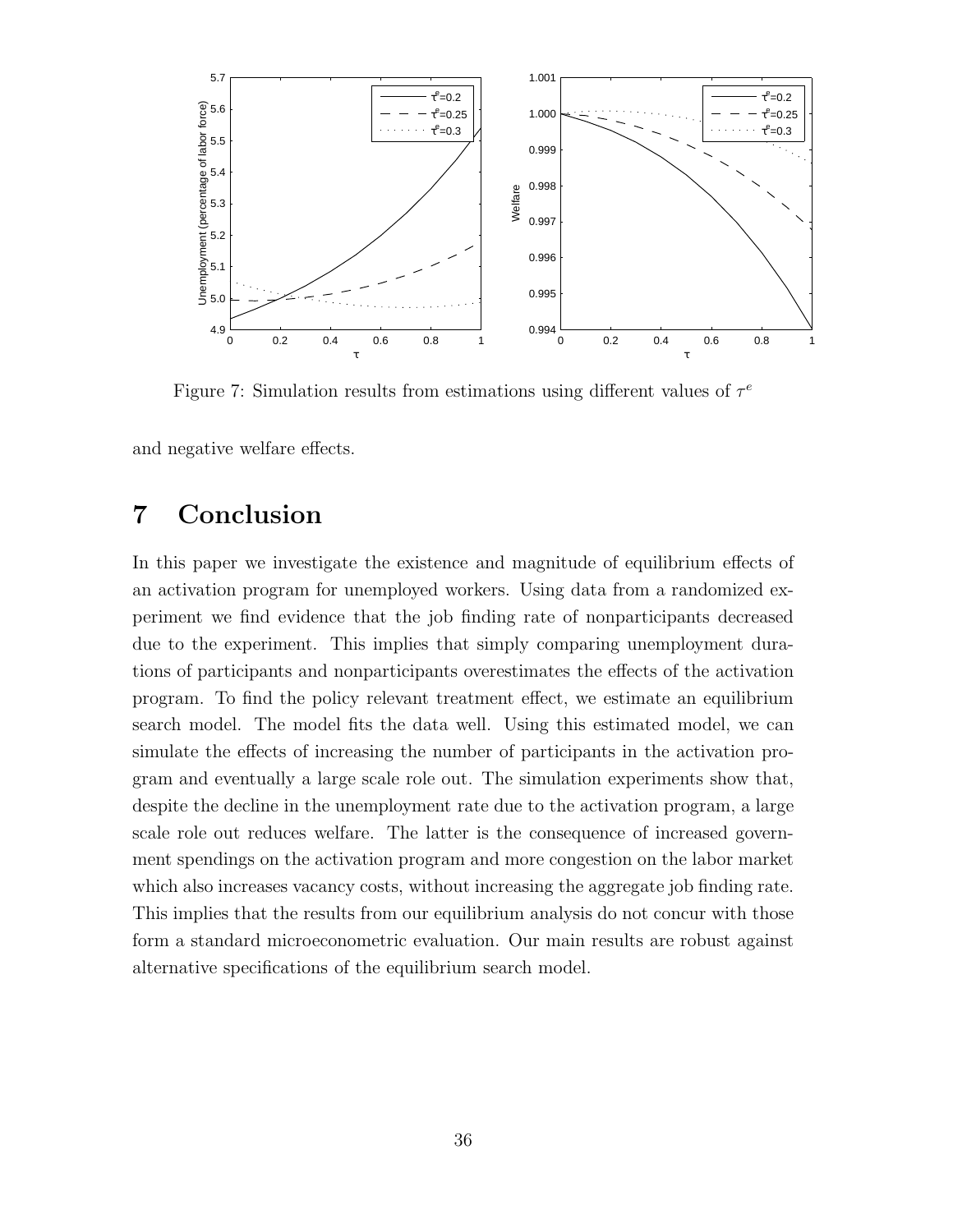# References

- Abbring, J. H. and Heckman, J. J. (2007). Econometric evaluation of social programs, part iii: Distributional treatment effects, dynamic treatment effects and dynamic discrete choice, and general equilibrium policy evaluation. In Heckman, J. J. and Leamer, E., editors, Handbook of Econometrics, Volume 6B. Elsevier.
- Albrecht, J. and Axell, B. (1984). An equilibrium model of search unemployment. Journal of Political Economy, 92(5):824–840.
- Albrecht, J., Gautier, P. A., and Vroman, S. (2006). Equilibrium directed search with multiple applications. Review of Economic Studies, 73(4):869–891.
- Albrecht, J., Van den Berg, G. J., and Vroman, S. (2009). The aggregate labor market effects of the Swedish knowledge lift program. Review of Economic Dynamics,  $12(1):129-146.$
- Ashenfelter, O., Ashmore, D., and Deschênes, O. (2005). Do unemployment insurance recipients actively seek work? Randomized trials in four U.S. states. Journal of Econometrics, 125(1-2):53–75.
- Bertrand, M., Duflo, E., and Mullainathan, S. (2004). How much should we trust differences-in-differences estimates? Quarterly Journal of Economics, 119(1):249– 275.
- Blundell, R., Costa Dias, M., Meghir, C., and Van Reenen, J. (2004). Evaluating the employment impact of a mandatory job search program. Journal of the European Economic Association, 2(4):569–606.
- Cahuc, P. and Le Barbanchon, T. (2010). Labor market policy evaluation in equilibrium: Some lessons of the job search and matching model. *Labour Economics*,  $17(1):196-205.$
- Card, D. and Hyslop, D. R. (2005). Estimating the effects of a time-limited earnings subsidy for welfare-leavers. Econometrica, 73(6):1723–1770.
- Cox, D. (1958). Planning of experiments. New York: John Wiley and Sons.
- Crepon, B., Duflo, E., Gurgand, M., Rathelot, R., and Zamora, P. (2011). Do labor market policies have displacement effects? Evidence from a clustered randomized experiment. Mimeo.
- Deding, M. and Filges, T. (2003). Is love all that matters? An empirical analysis of geographical mobility in Denmark. Mimeo.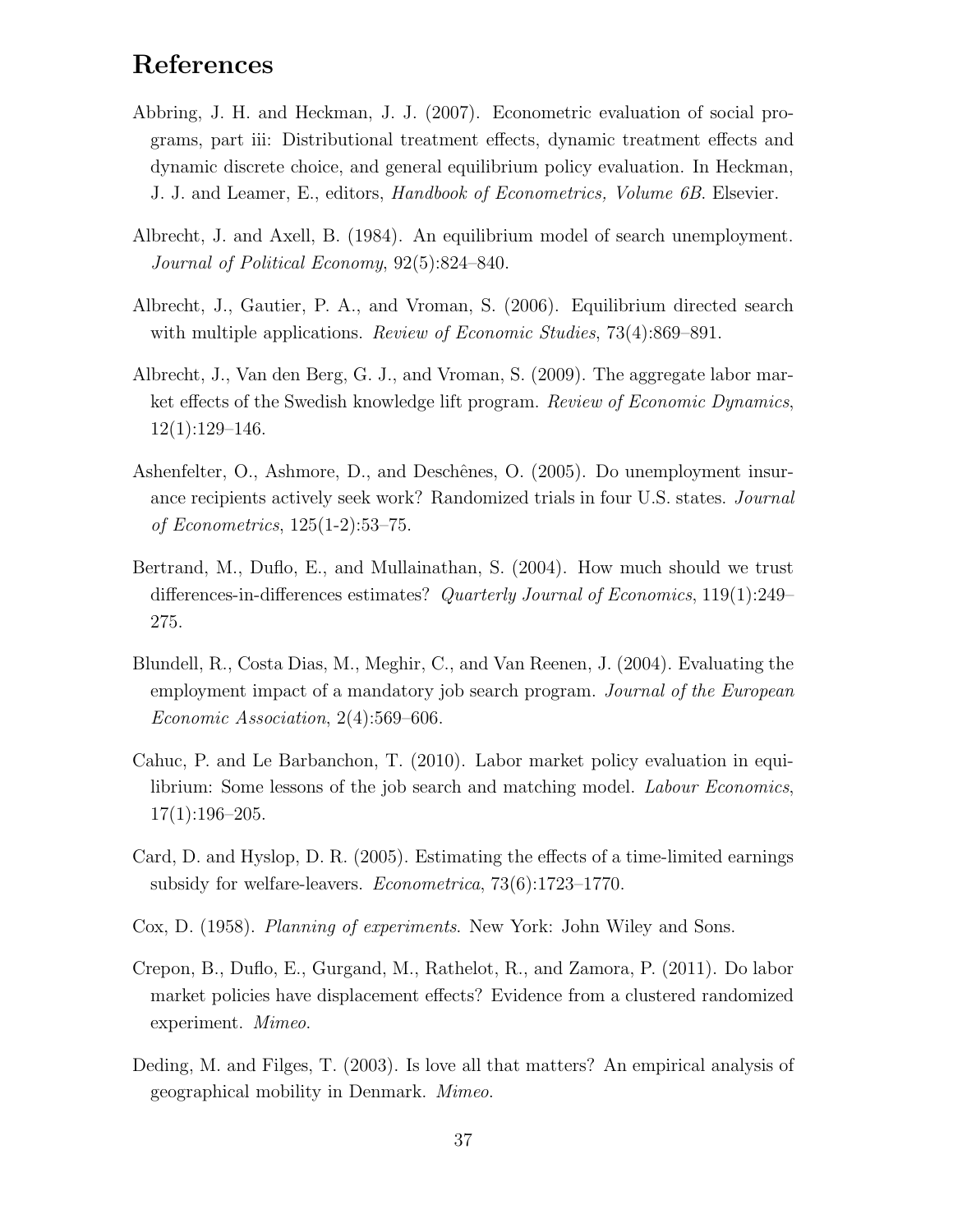- Diamond, P. A. (1982). Aggregate demand management in search equilibrium. Journal of Political Economy, 90(5):881–894.
- DiNardo, J. and Lee, D. S. (2011). Program evaluation and research designs. In Ashenfelter, O. and Card, D., editors, Handbook in Labor Economics 4A. Elsevier.
- Dolton, P. and O'Neill, D. (1996). Unemployment duration and the restart effect: Some experimental evidence. Economic Journal, 106(435):387–400.
- Duflo, E., Dupas, P., and Kremer, M. (2011). Peer effects, teacher incentives, and the impact of tracking: Evidence from a randomized evaluation in Kenya. American Economic Review, 101(5):1739–1774.
- Eberwein, C., Ham, C. J., and LaLonde, R. J. (2002). Alternative methods of estimating program effects in event history models. Labour Economics, 9(2):249– 278.
- Ferracci, M., Jolivet, G., and Van den Berg, G. J. (2010). Treatment evaluation in the case of interactions within markets. IZA Discussion Paper, No. 4700.
- Fougère, D., Pradel, J., and Roger, M. (2009). Does the public employment service affect search effort and outcomes? European Economic Review, 53(7):846–869.
- Frijters, P. and Van der Klaauw, B. (2006). Job search with nonparticipation. Economic Journal, 116(508):45–83.
- Gorter, C. and Kalb, G. R. J. (1996). Estimating the effect of counseling and monitoring the unemployed using a job search model. Journal of Human Resources, 31(3):590–610.
- Gourieroux, C., Monfort, A., and Renault, E. (1993). Indirect inference. Journal of Applied Econometrics, 8(S):85–118.
- Graversen, B. K. and Van Ours, J. C. (2008). How to help unemployed find jobs quickly: Experimental evidence from a mandatory activation program. Journal of Public Economics, 92(10-11):2020 – 2035.
- Graversen, B. K. and Van Ours, J. C. (2011). An activation program as a stick to job finding. Labour, 25(2):167–181.
- Heckman, J. J., Lochner, L., and Taber, C. (1998). General-equilibrium treatment effects: A study of tuition policy. American Economic Review, 88(2):381–86.
- Heckman, J. J. and Vytlacil, E. (2005). Structural equations, treatment effects, and econometric policy evaluation. Econometrica, 73(3):669–738.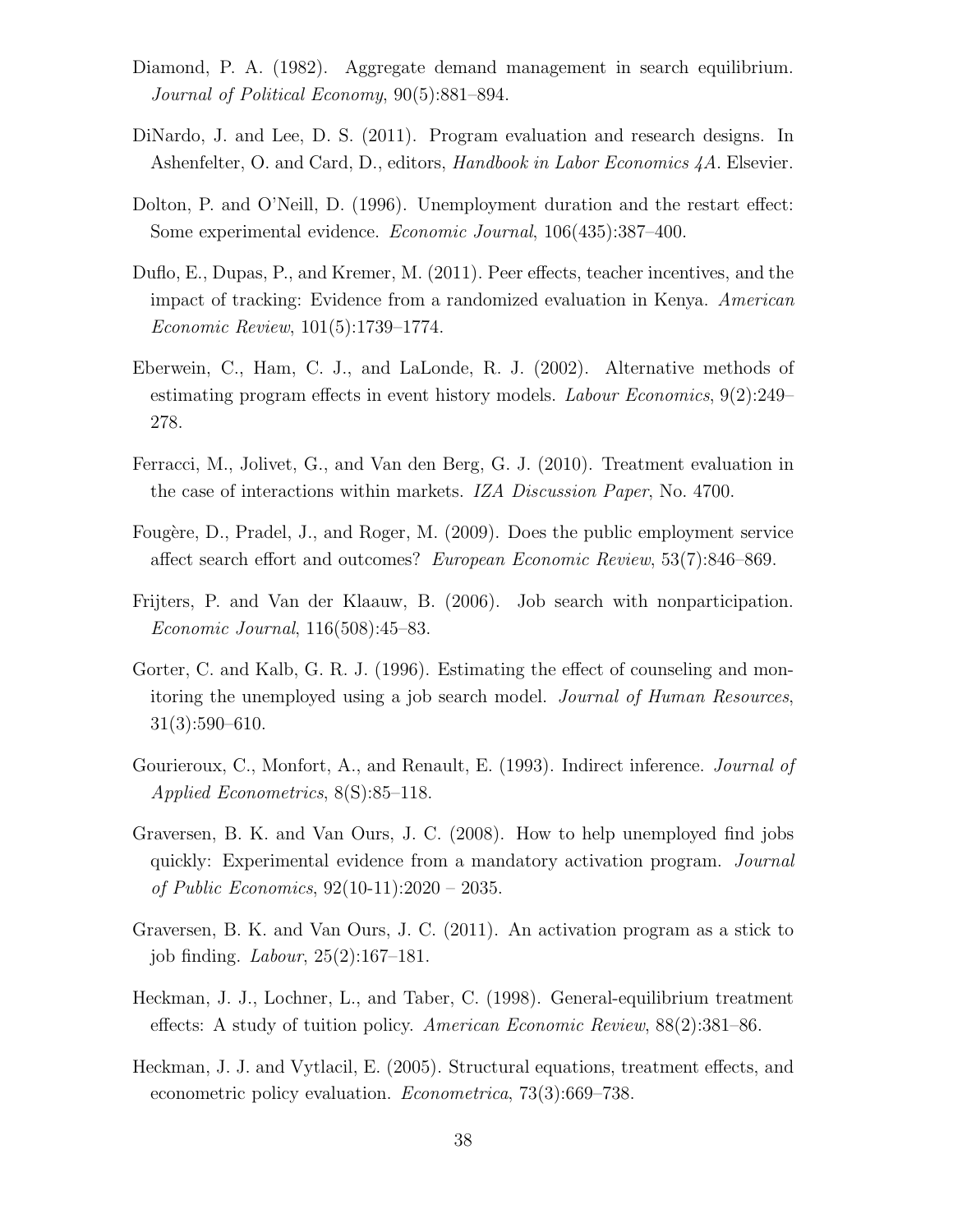- Johnson, T. R. and Klepinger, D. H. (1994). Experimental evidence on unemployment insurance work-search policies. Journal of Human Resources, 29(3):695–717.
- LaLonde, R. J. (1986). Evaluating the econometric evaluations of training programs with experimental data. American Economic Review, 76(4):604–620.
- Lise, J., Seitz, S., and Smith, J. A. (2004). Equilibrium policy experiments and the evaluation of social programs. NBER Working paper, No. 10283.
- Meyer, B. D. (1995). Lessons from U.S. unemployment insurance experiments. Journal of Economic Literature, 33(1):91–131.
- Miguel, E. and Kremer, M. (2004). Worms: Identifying impacts on education and health in the presence of treatment externalities. *Econometrica*,  $72(1):159-217$ .
- Moretti, E. (2004). Estimating the social return to higher education: Evidence from longitudinal and repeated cross-sectional data. Journal of Econometrics, 121(1-2):175–212.
- Mortensen, D. T. (1982). The Matching Process as a Noncooperative Bargaining Game, pages 233–258. NBER.
- Pissarides, C. (2000). Equilibrium unemployment theory. MIT Press.
- Ridder, G. and Tunalı, I. (1999). Stratified partial likelihood estimation. Journal of Econometrics, 92(2):193–232.
- Rosholm, M. (2008). Experimental evidence on the nature of the Danish employment miracle. IZA Discussion Paper, No. 3620.
- Rubin, D. B. (1978). Bayesian inference for causal effects: the role of randomization. Annals of Statistics, 6(1):34–58.
- Smith, A. A. (1993). Estimating nonlinear time-series models using simulated vector autoregressions. Journal of Applied Econometrics, 8(S):63–84.
- Van den Berg, G. J. and Van der Klaauw, B. (2006). Counseling and monitoring of unemployed workers: Theory and evidence from a controlled social experiment. International Economic Review, 47(3):895–936.
- Van den Berg, G. J. and Van Vuuren, A. (2010). The effect of search frictions on wages. Labour Economics, 17(6):875–885.
- Vikström, J., Rosholm, M., and Svarer, M.  $(2011)$ . The relative efficiency of active labour market policies: Evidence from a social experiment and non-parametric methods. IZA Discussion Paper, No. 5596.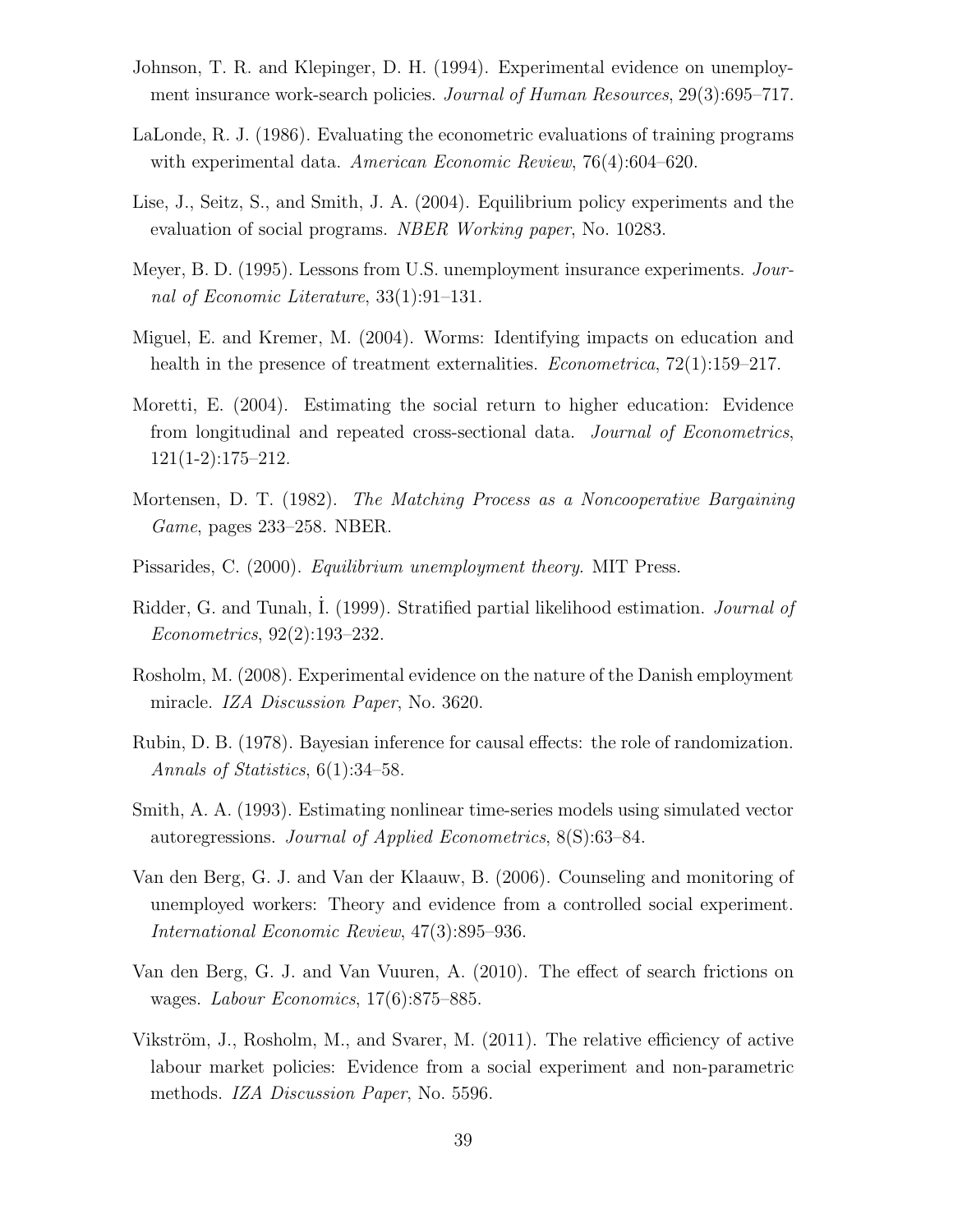White, H. (1980). A heteroskedasticity-consistent covariance matrix estimator and a direct test for heteroskedasticity. Econometrica, 48(4):817–838.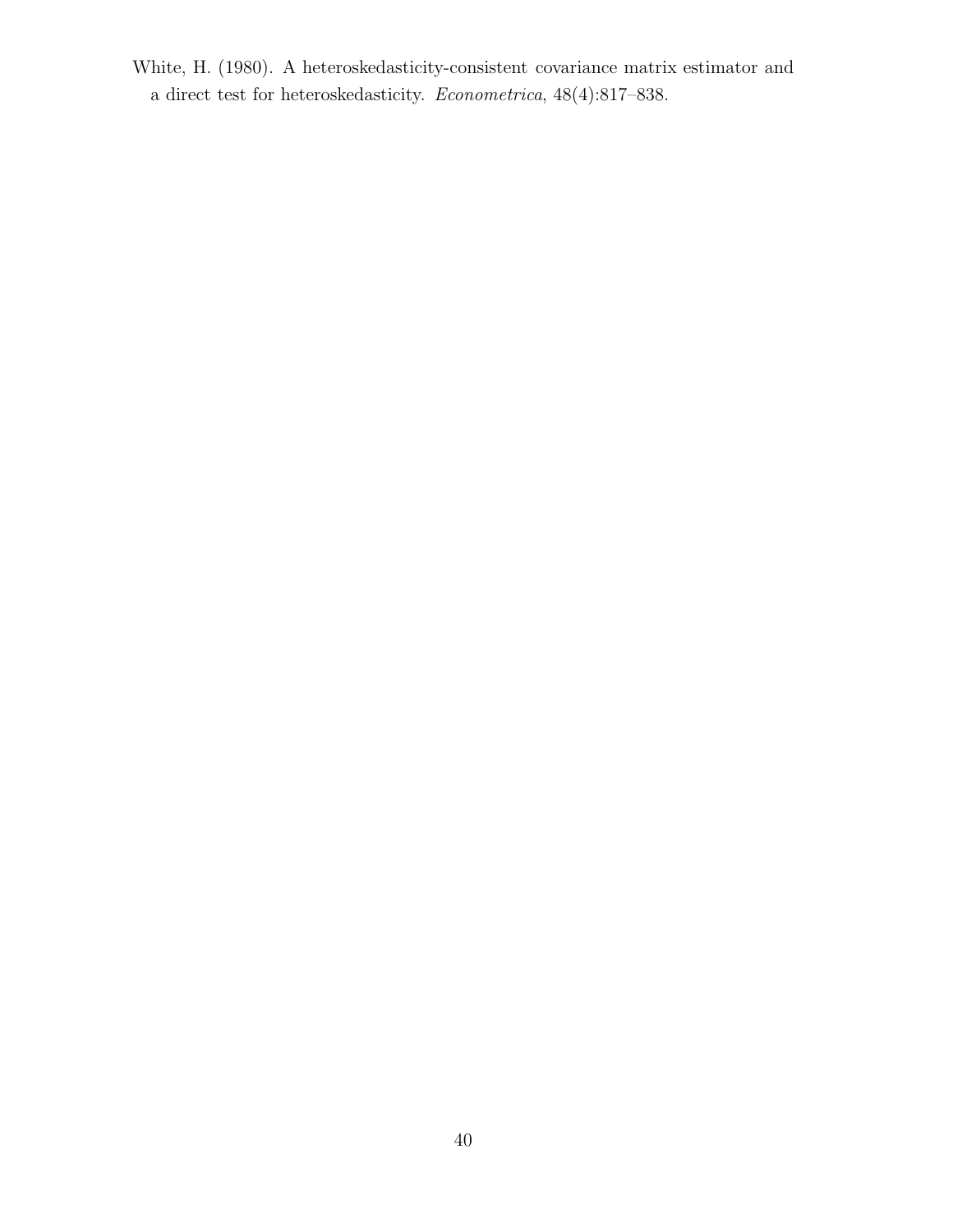# A Empirical analyses with restricted comparison counties

In section 4 we presented our empirical results, which were based on comparing the experiment counties with all other Danish counties. Both the pre-experiment period and the experiment period are characterized by solid economic growth and decreasing unemployment rates. There is no reason to believe that (one of) the experiment counties experienced an idiosyncratic shock which might have affected labor market outcomes. In this appendix we consider the robustness of our empirical results with respect to the choice of comparison counties.

First, we consider as comparison counties the three counties which are closest to the experiment counties. These counties might be most similar and experience a trend very close to the experiment counties. However, if there are spillovers between counties due to, for example, workers commuting between counties, this most likely affects neighboring counties most. Therefore, as a second sensitivity analysis we consider the two counties which are furthest from the experiment counties as control counties. Finally, we consider a control counties five counties which are most similar in aggregate statistics to the experiment counties.

Table 9 shows for the duration model for the unemployment durations the estimation results for the three sensitivity analyses. Comparing the parameter estimates across the different columns and with those presented in Table 2 shows that the estimated effects are quite robust against the choice of the comparison counties.

In Table 10 we repeat the sensitivity analyses but now for the difference-indifference model for the stock of vacancies. Although the significance levels differ between the different choice of comparison counties, all results indicate substantial equilibrium effects quantitatively similar to those presented in Table 4.

# B Equilibrium search model with Bertrand competition

In this appendix, we follow Albrecht et al.  $(2006)$  and assume that wages are determined by ex-post Bertrand competition rather than Nash bargaining. Bertrand competition implies that if a worker receives offers from multiple firms, wages are driven up to productivity  $(w = p)$ . But if a worker only receives one offer, the firm receives the full surplus. In this latter case the worker receives the reservation wage  $(w = w_l)$ . Therefore, the wage depends on the number of offers (denoted by j), and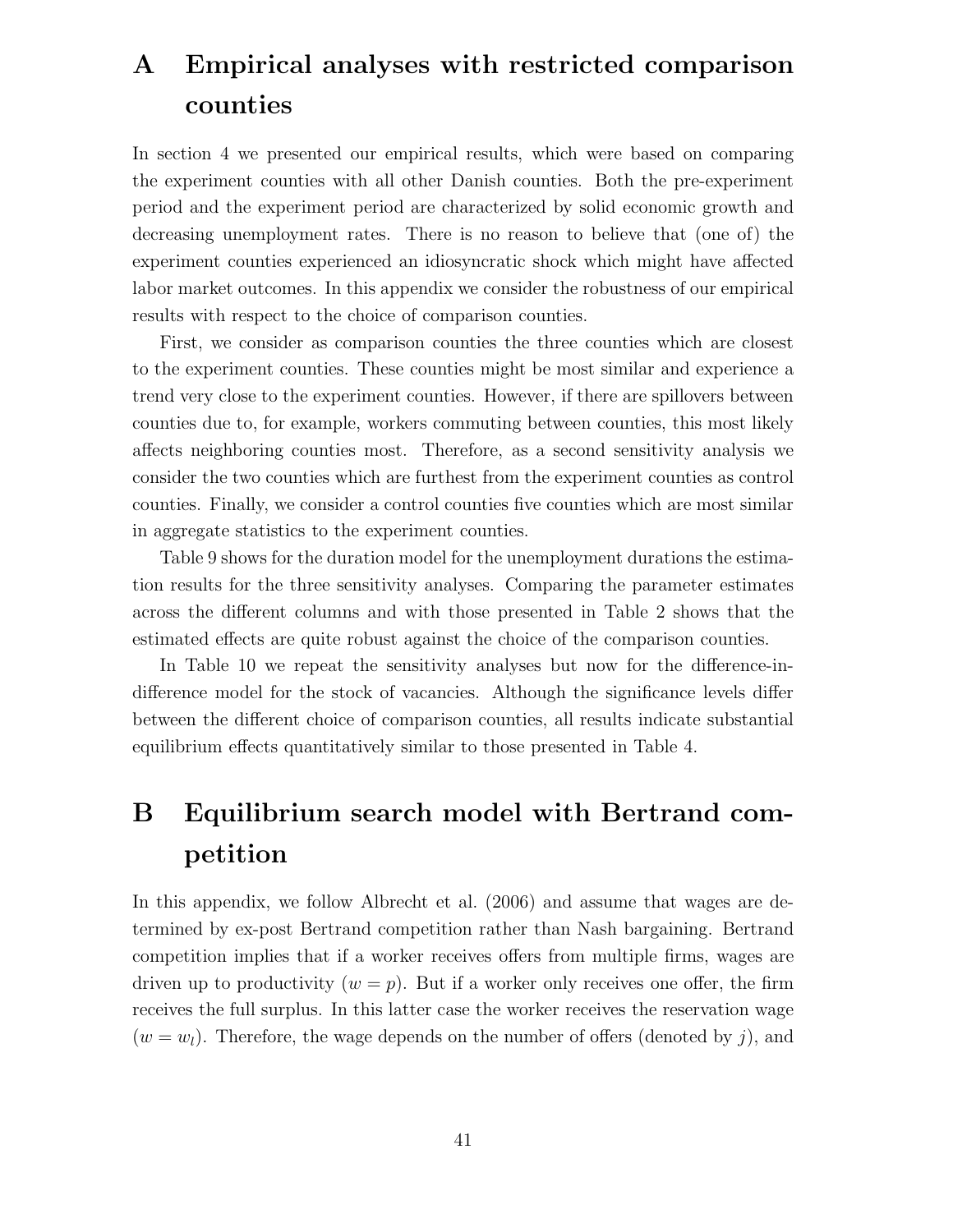Table 9: Estimated effects of the activation program on exit rate of participants and nonparticipants with restricted comparisongroups.

|                           |          | (1)           |          | (2)           |          | (3)           |          | $\left( 4\right)$ |          | (5)            |          | (6)            |
|---------------------------|----------|---------------|----------|---------------|----------|---------------|----------|-------------------|----------|----------------|----------|----------------|
|                           |          | 3 closest     |          | 3 closest     |          | 2 furthest    |          | 2 furthest        |          | 5 most similar |          | 5 most similar |
|                           |          | counties      |          | counties      |          | counties      |          | counties          |          | counties       |          | counties       |
| Participants              | 0.219    | $(0.030)$ *** |          |               | 0.192    | $(0.031)$ *** |          |                   | 0.201    | $(0.029)$ ***  |          |                |
| Nonparticipants           | $-0.011$ | (0.030)       |          |               | $-0.040$ | (0.031)       |          |                   | $-0.028$ | (0.028)        |          |                |
| Participants Sjutland     |          |               | 0.203    | $(0.042)$ *** |          |               | 0.175    | $(0.042)$ ***     |          |                | 0.183    | $(0.041)$ ***  |
| Nonparticipants Sjutland  |          |               | $-0.041$ | (0.042)       |          |               | $-0.070$ | $(0.042)^*$       |          |                | $-0.059$ | (0.040)        |
| Participants Storstrøm    |          |               | 0.233    | $(0.040)$ *** |          |               | 0.207    | $(0.040)$ ***     |          |                | 0.216    | $(0.039)$ ***  |
| Nonparticipants Storstrøm |          |               | 0.015    | (0.039)       |          |               | $-0.014$ | (0.039)           |          |                | $-0.000$ | (0.038)        |
| Ind. characteristics      |          | yes           |          | yes           |          | yes           |          | yes               |          | yes            |          | yes            |
| County fixed effects      |          | ves           |          | yes           |          | yes           |          | yes               |          | yes            |          | yes            |
| Observations              |          | 32,723        |          | 32,723        |          | 29,378        |          | 29,378            |          | 61,715         |          | 61,715         |

Note: Robust standard errors in parenthesis, \* indicates significant at 10% level, \*\* at the 5% level and \*\*\* at the 1% level. Closest counties are West-Zealand, Ribe and Funen, furthest counties are Viborg and North-Jutland, most similar counties are Funen, West-Zealand, North-Jutland, Viborg andAarhus.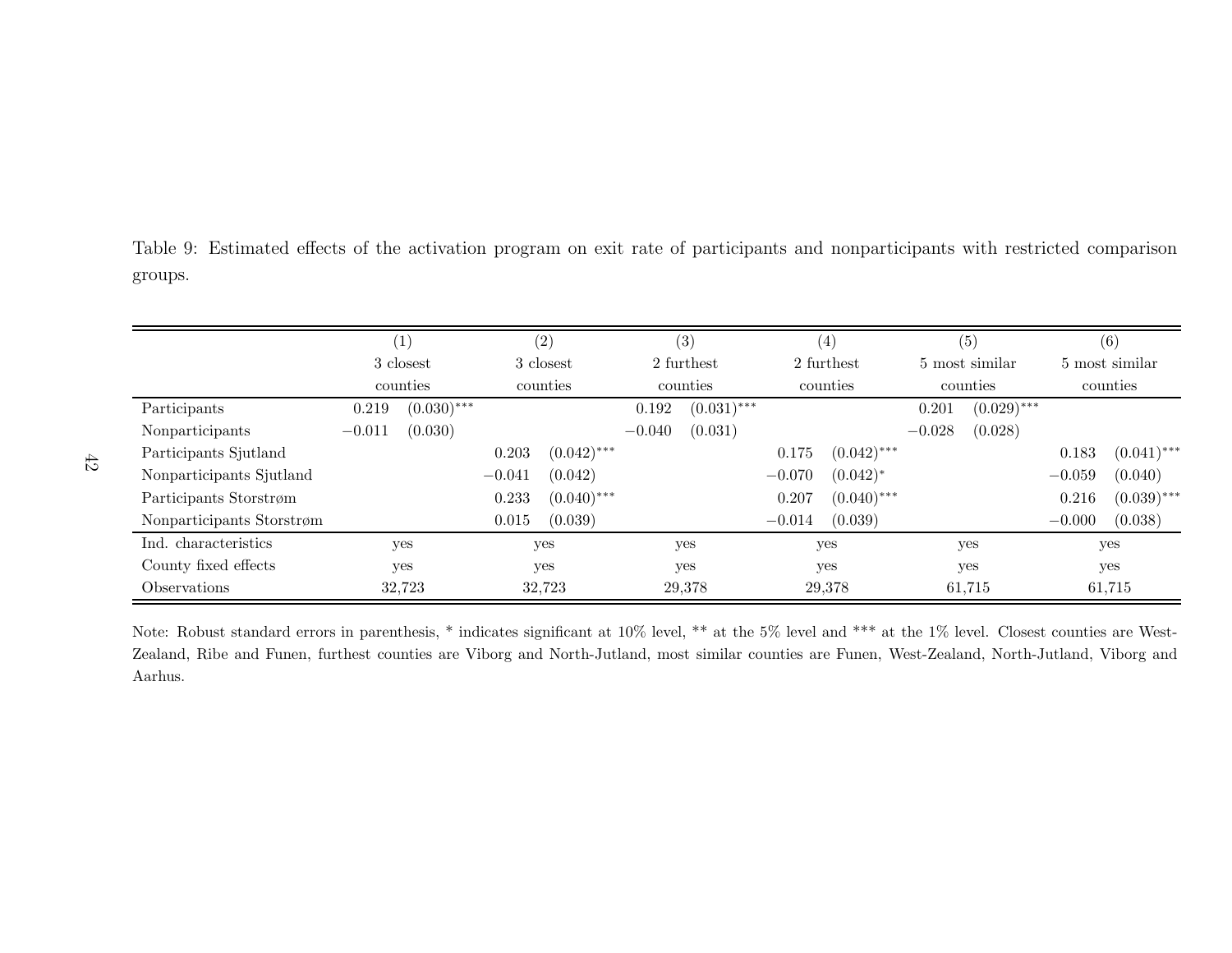|                           | (1)                |                         |          | $\left( 2\right)$  | (3)                |             |  |
|---------------------------|--------------------|-------------------------|----------|--------------------|--------------------|-------------|--|
|                           |                    | 3 closest               |          | 2 furthest         | 5 most similar     |             |  |
|                           |                    | counties                |          | counties           | counties           |             |  |
| Experiment Nov/Dec $2005$ | 0.092              | (0.094)                 | 0.039    | (0.168)            | 0.039              | (0.098)     |  |
| Experiment Jan/Feb 2006   | 0.127              | $(0.023)$ ***           | 0.025    | (0.144)            | 0.089              | (0.060)     |  |
| Experiment Mar/Apr $2006$ | 0.146              | $(0.035)$ <sup>**</sup> | 0.014    | $-0.074$           | 0.106              | $(0.049)^*$ |  |
| Experiment May/Jun $2006$ | 0.158              | $(0.068)^*$             | 0.088    | (0.053)            | 0.120              | $(0.049)^*$ |  |
| Experiment Jul/Aug $2006$ | 0.079              | (0.069)                 | 0.185    | $(0.033)$ **       | 0.095              | $(0.046)^*$ |  |
| Experiment Sep/Oct 2006   | 0.009              | (0.108)                 | $-0.043$ | (0.040)            | $-0.066$           | (0.038)     |  |
| County fixed effects      | yes                |                         | yes      |                    | yes                |             |  |
| Month fixed effects       | yes                |                         | yes      |                    | yes                |             |  |
| Observation period        | Jan $04$ -Dec $07$ |                         |          | Jan $04$ -Dec $07$ | Jan $04$ -Dec $07$ |             |  |

Table 10: Estimated effects of the experiment on the logarithm of vacancies with restricted comparison groups.

Note: Robust standard errors in parenthesis, \* indicates significant at 10% level, \*\* at the 5% level and \*\*\* at the 1% level. Closest counties are West-Zealand, Ribe and Funen, furthest counties are Viborg and North-Jutland, most similar counties are Funen, West-Zealand, North-Jutland, Viborg andAarhus.